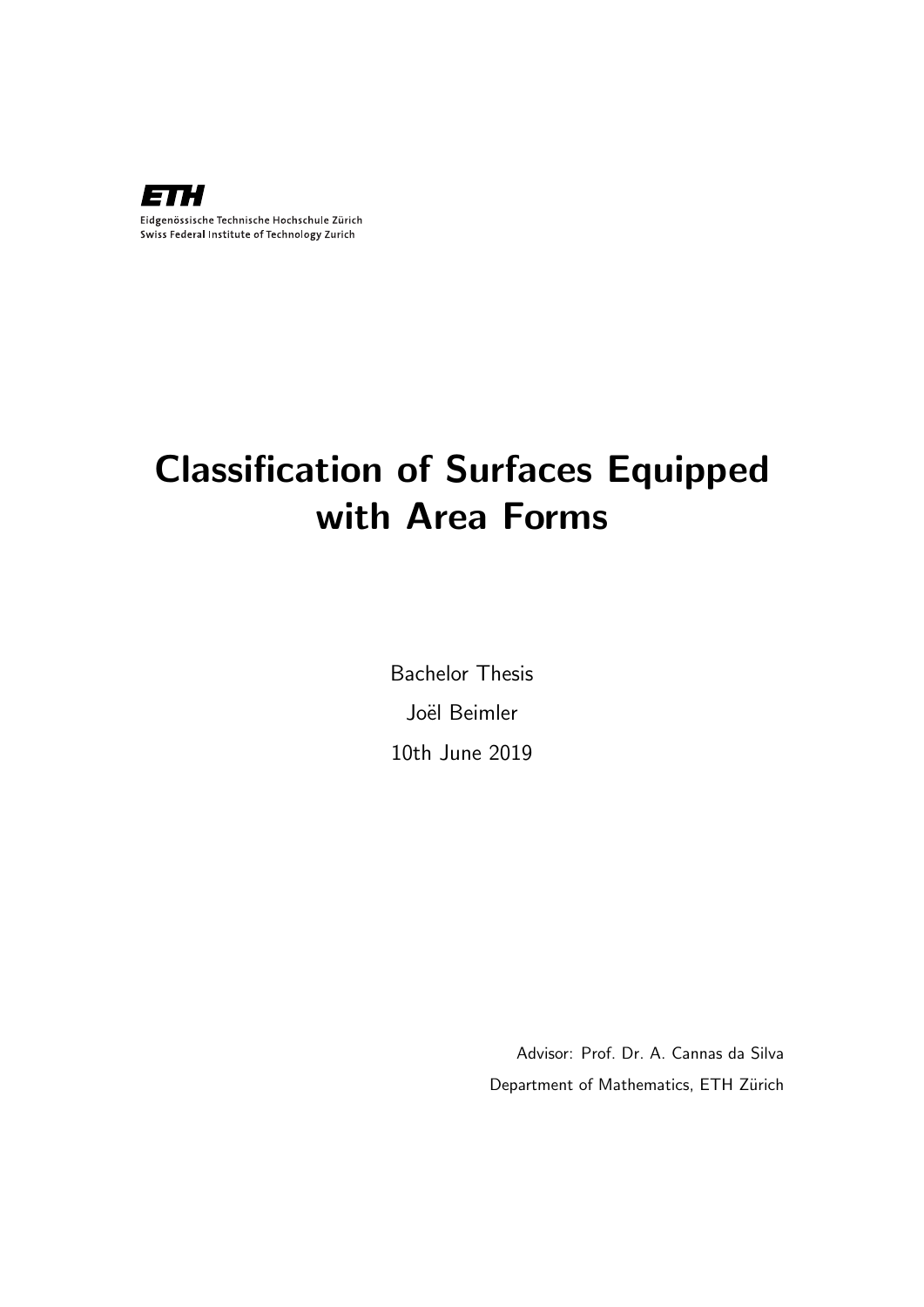# **Contents**

<span id="page-1-0"></span>

| Contents       |                                     |            |                                                                      |                |  |  |  |  |  |  |  |  |  |  |
|----------------|-------------------------------------|------------|----------------------------------------------------------------------|----------------|--|--|--|--|--|--|--|--|--|--|
| 1              | Introduction                        |            |                                                                      |                |  |  |  |  |  |  |  |  |  |  |
| $\overline{2}$ | <b>Classification by Total Area</b> |            |                                                                      |                |  |  |  |  |  |  |  |  |  |  |
|                | 2.1                                 |            |                                                                      | $\overline{4}$ |  |  |  |  |  |  |  |  |  |  |
|                | 2.2                                 |            |                                                                      | $\overline{4}$ |  |  |  |  |  |  |  |  |  |  |
|                | 2.3                                 |            | Conditions on the Area Forms                                         | 9              |  |  |  |  |  |  |  |  |  |  |
|                |                                     | 2.3.1      | The Sympleticity Condition                                           | 9              |  |  |  |  |  |  |  |  |  |  |
|                |                                     | 2.3.2      | The Cohomology Condition $\ldots \ldots \ldots \ldots \ldots$        | 10             |  |  |  |  |  |  |  |  |  |  |
|                | 2.4                                 | Conclusion |                                                                      | 13             |  |  |  |  |  |  |  |  |  |  |
|                |                                     |            |                                                                      |                |  |  |  |  |  |  |  |  |  |  |
| 3              |                                     |            | Generalization to Hamiltonian Circle Actions                         | 15             |  |  |  |  |  |  |  |  |  |  |
|                | $3.1\,$                             |            |                                                                      | 16             |  |  |  |  |  |  |  |  |  |  |
|                | $3.2\,$                             |            |                                                                      | 18             |  |  |  |  |  |  |  |  |  |  |
|                | $3.3\,$                             |            |                                                                      | 20             |  |  |  |  |  |  |  |  |  |  |
|                |                                     | 3.3.1      |                                                                      | 21             |  |  |  |  |  |  |  |  |  |  |
|                |                                     | 3.3.2      | The Action on the Reduced Space                                      | 22             |  |  |  |  |  |  |  |  |  |  |
|                | 3.4                                 |            |                                                                      | 25             |  |  |  |  |  |  |  |  |  |  |
|                |                                     | 3.4.1      |                                                                      | 25             |  |  |  |  |  |  |  |  |  |  |
|                |                                     | 3.4.2      |                                                                      | 27<br>28       |  |  |  |  |  |  |  |  |  |  |
|                | 3.5                                 |            |                                                                      |                |  |  |  |  |  |  |  |  |  |  |
|                | 3.6                                 |            | The Case of Surfaces - The Area Form $\dots \dots \dots \dots \dots$ | 31             |  |  |  |  |  |  |  |  |  |  |
| 3.7            |                                     |            |                                                                      | 32             |  |  |  |  |  |  |  |  |  |  |
|                |                                     | 3.7.1      |                                                                      | 32             |  |  |  |  |  |  |  |  |  |  |
|                |                                     | 3.7.2      |                                                                      | 34             |  |  |  |  |  |  |  |  |  |  |
|                |                                     | 3.7.3      | The Action $\ldots \ldots \ldots \ldots \ldots \ldots \ldots \ldots$ | 39             |  |  |  |  |  |  |  |  |  |  |
|                |                                     | 3.7.4      |                                                                      | 40             |  |  |  |  |  |  |  |  |  |  |
|                | 3.8                                 |            | The Non-Effective Case                                               | 41             |  |  |  |  |  |  |  |  |  |  |
|                |                                     | 3.8.1      | Reducing to an Effective Action                                      | 43             |  |  |  |  |  |  |  |  |  |  |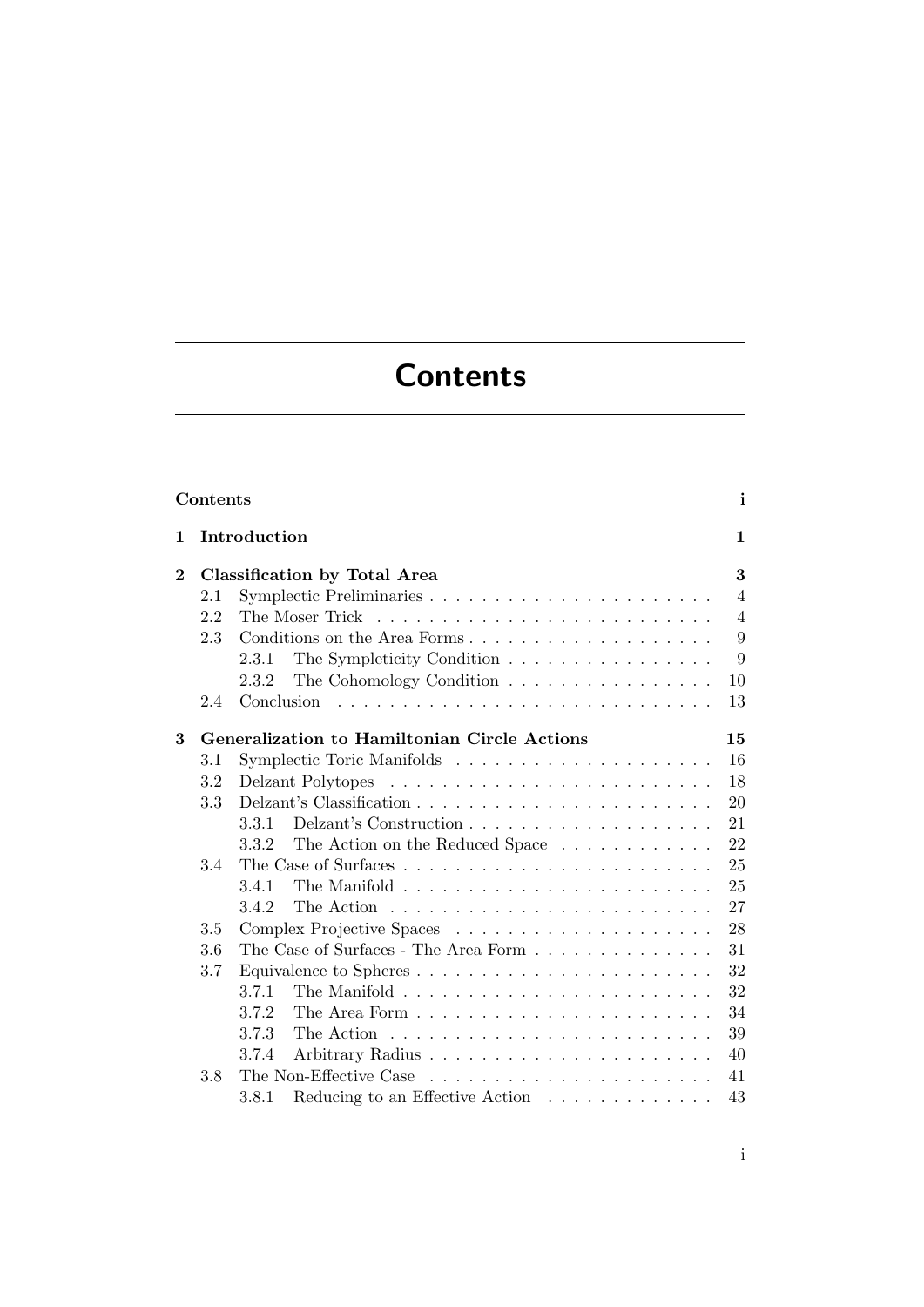| <b>Bibliography</b> |  |  |  |  |  |  |  |  |  |  |  |  |  |  |  |  |
|---------------------|--|--|--|--|--|--|--|--|--|--|--|--|--|--|--|--|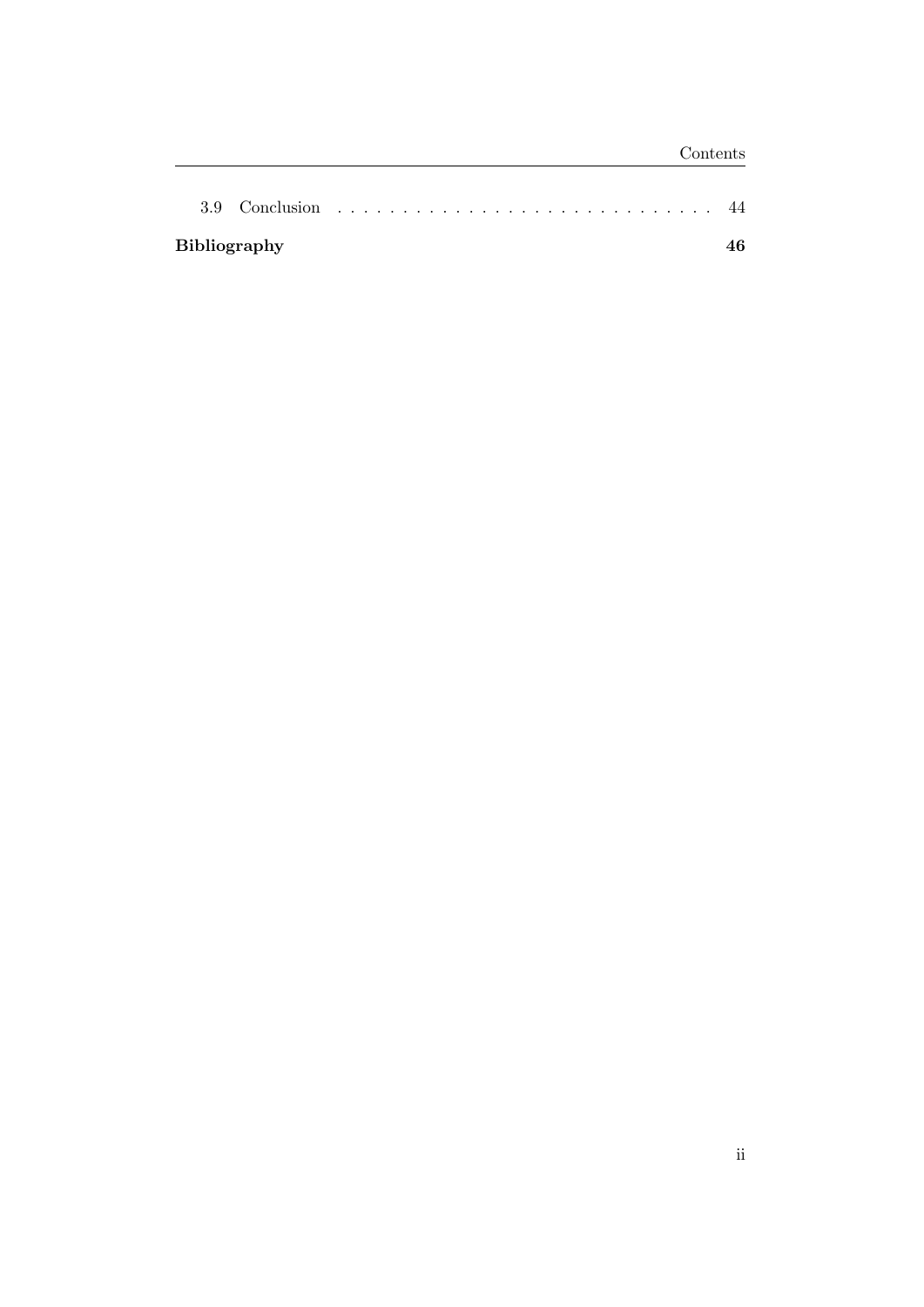### Chapter 1

## <span id="page-3-0"></span>Introduction

As the title indicates, we are focusing two-dimensional manifolds, endowed with additional structure, and attempt to give a complete classification. More specifically, we require our surface  $M$  to be compact, connected, and orientable. Loosely speaking, this means the main question we will have in mind throughout this paper is the following:

When are two surfaces  $M_1$  and  $M_2$  equivalent?

Where of course, as we endow the surfaces with more structure, the objects we wish to relate will vary depending on the context, along with the notions of equivalence.

The thesis is divided into two chapters. In the first one, we would like to see under which conditions two compact, and connected manifolds equipped with an area form,  $(A_1, \alpha_1)$  and  $(A_2, \alpha_2)$ , are equivalent in the sense that there exists an area preserving diffeomorphism. We will show that it is possible to classify, for A fixed, the possible area forms of A by the positive real number

$$
\int_A \alpha.
$$

Hence the conclusion will be that  $(A_1, \alpha_1)$  admits an area preserving diffeomorphism to  $(A_2, \alpha_2)$  if and only if  $A_1$  and  $A_2$  are diffeomorphic, and in addition

$$
\int_{A_1} \alpha_1 = \int_{A_2} \alpha_2.
$$

Following up this question will quickly lead us to the beginnings of symplectic geometry.

In the second chapter, we will consider  $(A, \alpha, \psi)$ , for A any (compact, connected, orientable) surface,  $\alpha$  an area form, and  $\psi$  a special type of action on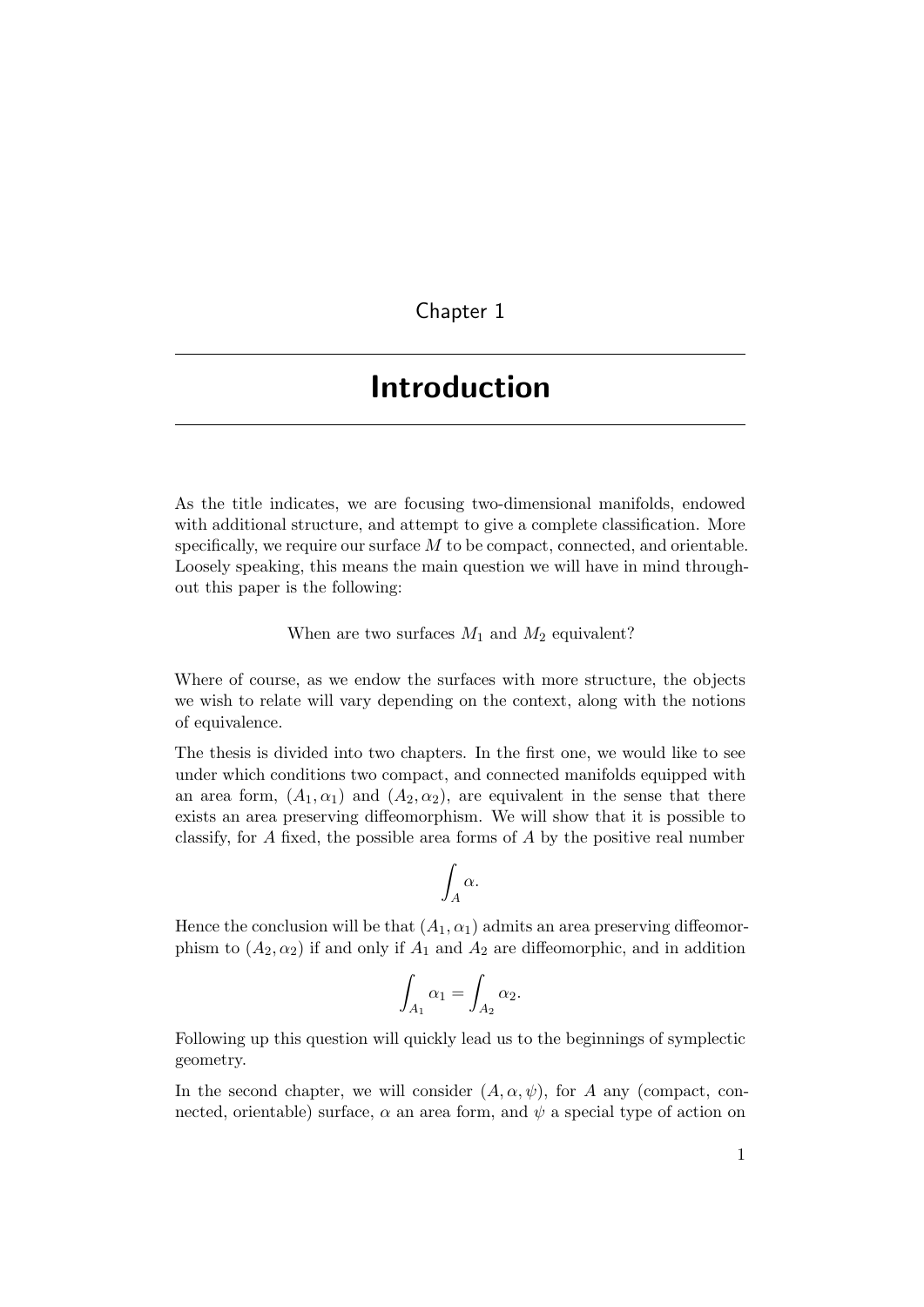Our argumentation follows closely A. C. Da Silva's Lecture Notes on Syplectic Geometry [\[1\]](#page-48-1), and a seminar she gave on Symplectic Toric Manifolds [\[2\]](#page-48-2), held at ETH Zürich during the spring semester 2019, which have both been invaluable resources in writing this thesis.

A by  $S^1$ , a so-called hamiltonian action. One might expect to find a lot of variety in this classification as we are letting A,  $\alpha$  and  $\psi$  vary, but as we will see, requiring  $\psi$  to be hamiltonian turns out to be a major constraint, to the point where the only possible triples will be the spheres  $S^2$  of any positive radius, along with multiples of the standard euclidean area form, and rotation around the vertical axis of the sphere for the action  $\psi$ .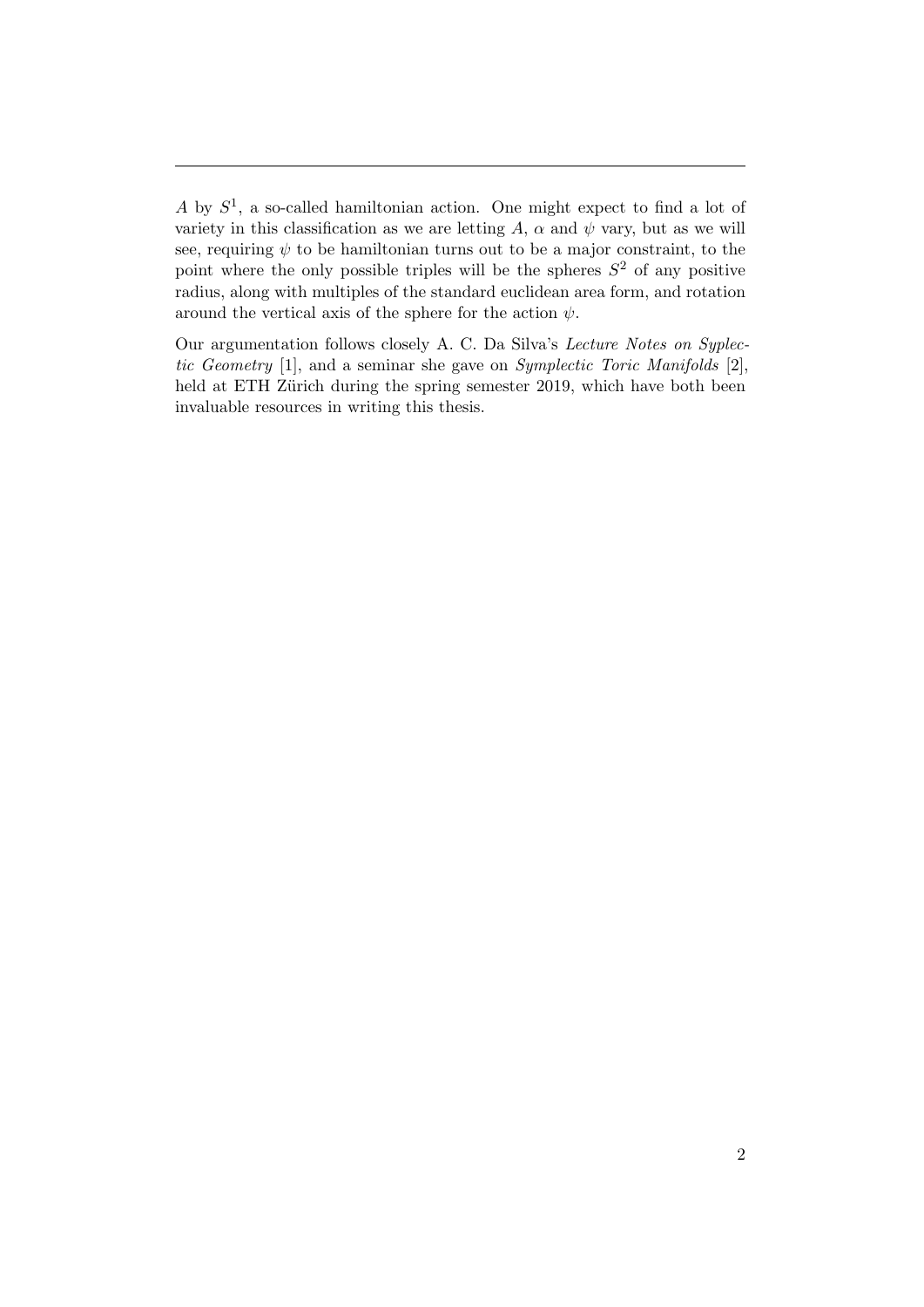#### Chapter 2

## <span id="page-5-0"></span>Classification by Total Area

This part considers a compact, connected, orientable surface A with a choice of area form  $\alpha$ . So first, we have to clarify the notion of equivalence between two tuples  $(A_1, \alpha_1)$  and  $(A_2, \alpha_2)$ . We should certainly require  $A_1$  and  $A_2$  to be diffeomorphic, say by  $\varphi$ , and the notion of area being preserved is captured by requiring that the pullback satisfy

$$
\varphi^*\alpha_2=\alpha_1.
$$

The question of when two surfaces are diffeomorphic is answered by the usual classification of surfaces via their genus and will not be treated further in this thesis. So throughout, we assume  $A_1$  and  $A_2$  to be diffeomorphic by  $\tilde{\varphi}$ ; then  $(A_1, \alpha_1)$  is equivalent to  $(A_2, \alpha_2)$  if and only if  $(A_1, \alpha_1)$  is equivalent to  $(A_1, \tilde{\varphi}^* \alpha_2)$ . Hence we may as well fix a surface A, but endow it with two area forms  $\alpha_1, \alpha_2$ , and ask under which circumstances there exists a diffeomorphism  $\varphi: A \to A$  such that  $\varphi^* \alpha_2 = \alpha_1$ .

Of course, if there is such a diffeomorphism, the total area is the same:

$$
\int_A \alpha_1 = \int_A \varphi^* \alpha_2 = \int_{\varphi(A)} \alpha_2 = \int_A \alpha_2,
$$

The assertion is now that we can in fact classify  $(A, \alpha)$  by total area:

**Theorem 2.1** Let A be a compact, connected, orientable surface and  $\alpha_1$  and  $\alpha_2$  area forms on A. There exists an area-preserving diffeomorphism  $\varphi: A \to$ A, that is, such that  $\varphi^* \alpha_2 = \alpha_1$ , if and only if

<span id="page-5-1"></span>
$$
\int_A \alpha_1 = \int_A \alpha_2.
$$

The goal of this chapter is to prove the other direction, that is, the existence of an area preserving diffeomorphism, provided both area forms on A give the same total area.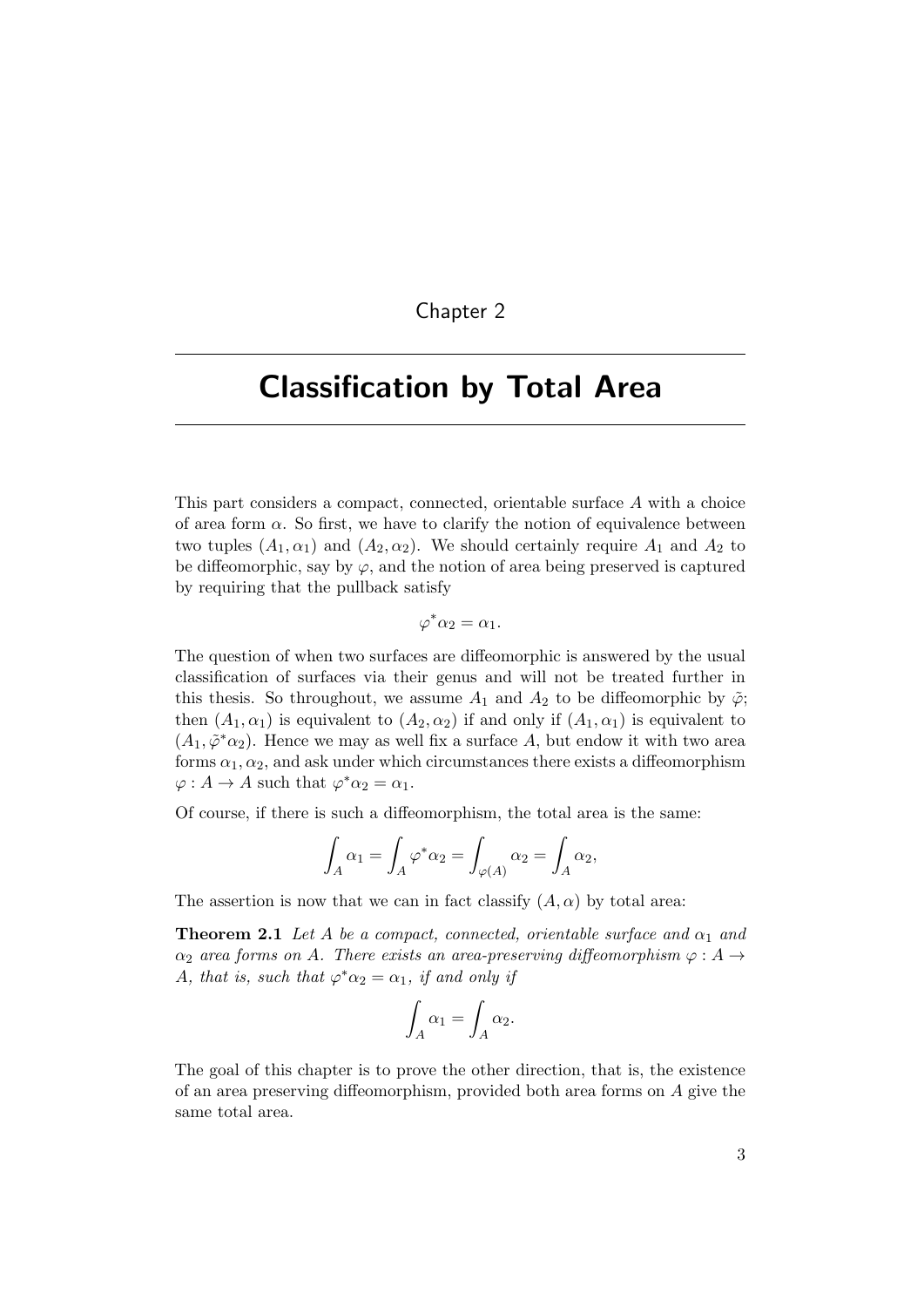## <span id="page-6-0"></span>2.1 Symplectic Preliminaries

We will use some results from symplectic geometry in the following discussion, which makes it useful to explain how  $(A, \alpha)$  can be considered a symplectic manifold.

<span id="page-6-3"></span>**Definition 2.2** Let  $M$  be any manifold. A symplectic form on  $M$  is any closed, non-degenerate two form on M, that is,  $\omega \in \Omega^2(M)$  such that

- $d\omega = 0$ .
- For any  $p \in M$  and  $u \in T_pM \setminus \{0\}$ , the map

$$
\omega_p(u, \cdot) : T_pM \to \mathbb{R}
$$

is not identically zero.

A symplectic manifold is a pair  $(M, \omega)$  for  $\omega$  a symplectic form on M.

Equivalence among symplectic manifolds is characterised by symplectomorphisms: a **symplectomorphism**  $\varphi$  from a symplectic manifold  $(M, \omega)$  to another,  $(N, \theta)$ , is a diffeomorphism  $\varphi : M \to N$  such that  $\varphi^* \theta = \omega$ .

<span id="page-6-2"></span>**Proposition 2.3** Let  $\alpha$  an area form on an orientable two-dimensional manifold M. Then  $\alpha$  is a symplectic form, making  $(M, \alpha)$  into a symplectic manifold.

**Proof**  $\alpha$  is clearly closed as it is of top degree. As  $\alpha$  is an area form, it is nonvanishing, so for any  $x \in M$ , there exist  $u, v \in T_xM$  such that  $\omega_x(u, v) \neq 0$ . As  $\omega_x$  is alternating, u and v must be linearly independent, for else  $\omega_x(u, v) =$  $\omega_x(u, au) = a\omega_x(u, u) = 0$ . Thus  $(u, v)$  is a basis of  $T_xM$  and for  $u' \in T_xM \setminus \{0\}$ arbitrary, write  $u' = \lambda_1 u + \lambda_2 v$  for  $\lambda_1 \neq 0$  without loss of generality. Then  $\omega_x(u',v) = \lambda_1 \omega_x(u,v) \neq 0.$ 

Thus our guiding question can be rephrased:

When are  $(A, \alpha_1)$  and  $(A, \alpha_2)$  symplectomorphic?

In the next section, we will state and prove a theorem by Moser giving a sufficient condition for the existence of such a symplectomorphism, more in fact- the existence of an isotopy. The remainder of the chapter will be spent proving that the conditions for the Moser theorem are, in fact, met in the case of our surface A and two area forms satisfying  $\int_M \alpha_1 = \int_M \alpha_2$ .

## <span id="page-6-1"></span>2.2 The Moser Trick

Our problem is similar to a question Moser asked and answered. More generally, he was concerned with compact symplectic manifolds  $(M, \omega_0)$  and  $(M, \omega_1)$ ,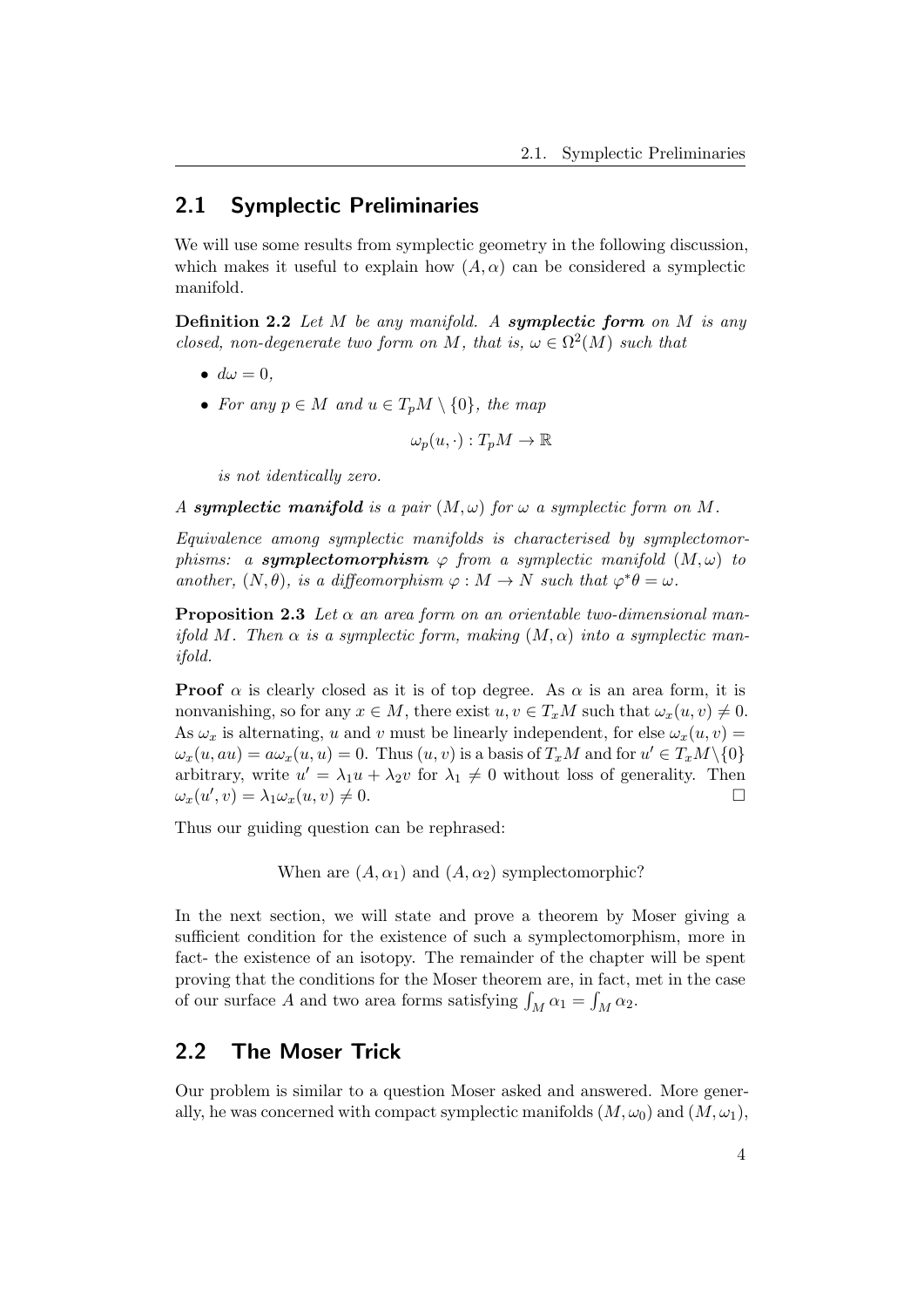and asked whether one could find a symplectomorphism  $\varphi$  which was, in addition, homotopic to  $id_M$ . Our treatment of the Moser trick follows chapters 6 and 7 of [\[1\]](#page-48-1).

**Definition 2.4 (Isotopy)** Let  $\rho : M \times \mathbb{R} \to M$  a map.  $\rho$  is called an **isotopy** if for all  $t \in \mathbb{R}$ , the map  $\rho_t := \rho(\cdot, t) : M \to M$  is a diffeomorphism, and  $\rho_0 = \mathrm{id}.$ 

If we are given an isotopy  $\rho$ , we may define for each  $t \in \mathbb{R}$  the vector field

$$
v_t(p) = \frac{d}{ds}\bigg|_{s=t} \rho_s(\rho_t^{-1}(p)), \qquad p \in M.
$$

A family of vector fields  $(v_t)_t$  is called a **time-dependent vector field**. Here, each vector field  $v_t$  satisfies

$$
\left. \frac{d}{ds} \right|_{s=t} \rho_s(p) = \left. \frac{d}{ds} \right|_{s=t} \rho_s\left( \rho_t^{-1}(\rho_t(p)) \right) = v_t\left( \rho_t(p) \right),
$$

That is,

<span id="page-7-0"></span>
$$
\frac{d\rho_t}{dt} = v_t \circ \rho_t. \tag{2.1}
$$

If, conversely, we start with a time dependent vector field  $v_t$ , it has a timedependent flow  $\psi$  such that for  $t_0 \in \mathbb{R}$ ,  $p \in M$  and  $t \in \mathbb{R}$  close to  $t_0$ , the curve

$$
\gamma: t \longmapsto \psi(t, t_0, p)
$$

is the unique maximal integral curve of  $v_t$  with initial condition  $\gamma(t_0) = p$ , that is

$$
\left. \frac{d}{ds} \right|_{s=t} \psi(s, t_0, p) = v_t(\psi(t, t_0, p))
$$

and  $\psi(t_0, t_0, p) = p$  for all  $t_0 \in \mathbb{R}$  and  $p \in M$ . Let  $\psi_{(s,t)} = \psi(s, t, \cdot)$  and assume  $M$  is compact, or that the  $v_t$  are compactly supported. Then the maximal integral curves exist for all time  $t \in \mathbb{R}$ . To see how we can use the time-dependent flow to obtain an isotopy on  $M$ , we state two more properties of the flow as in [\[3\]](#page-48-3), theorem 9.48:

Proposition 2.5 (Properties of time-dependent flow) Let M be a compact manifold and  $(v_t)_t$  a time-dependent vector field on M. Then its flow  $\psi$ satisfies

(a)  $\psi_{(s,t)} : M \to M$  is a diffeomorphism for all  $s, t \in \mathbb{R}$  with inverse  $\psi_{(t,s)}$ ,

(b) 
$$
\psi_{(t_1,t_0)} \circ \psi_{(t_0,t_2)} = \psi_{(t_1,t_2)}
$$
.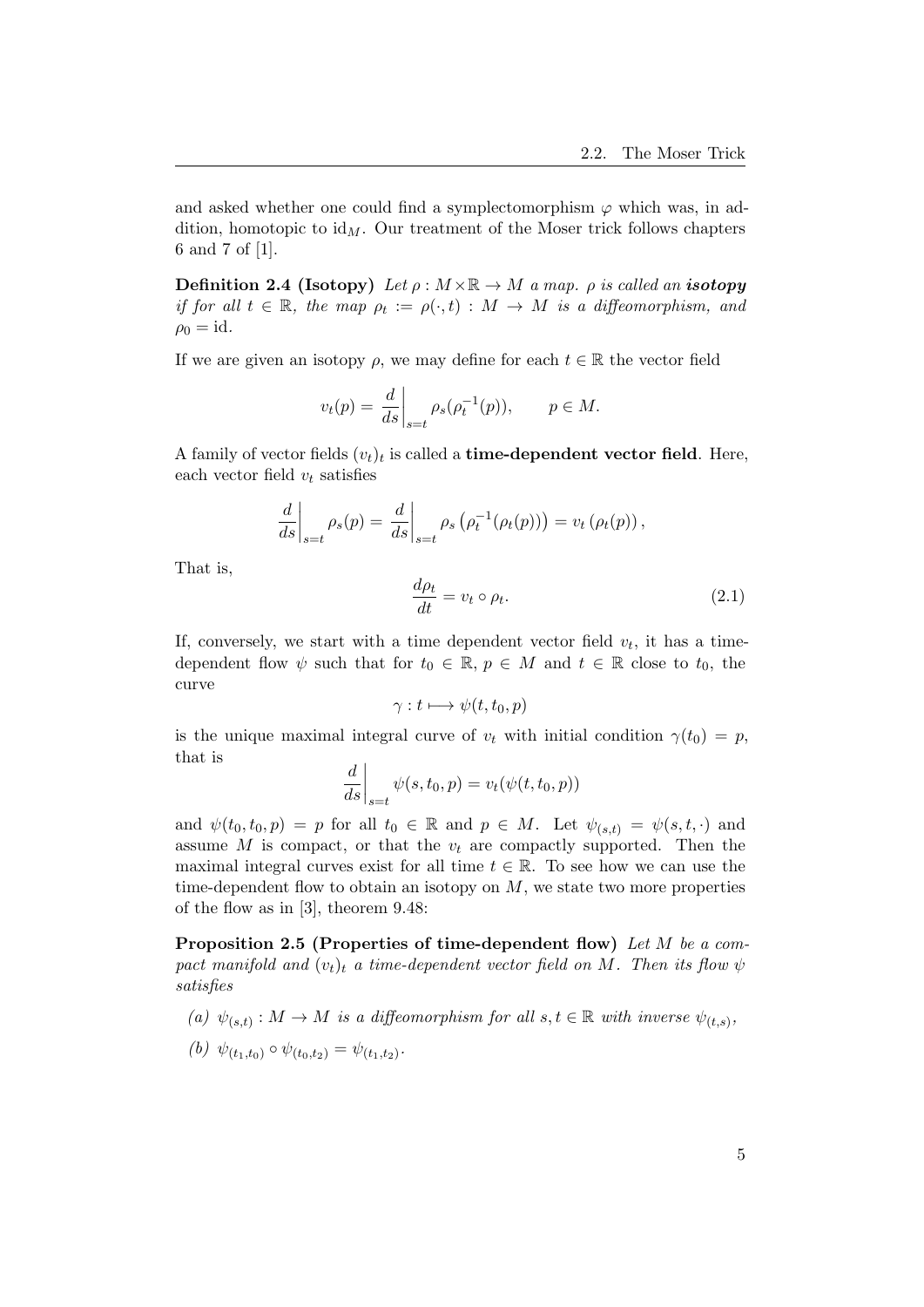An isotopy is now given simply by

$$
\rho : \mathbb{R} \times M \longrightarrow M
$$

$$
(t, p) \longmapsto \psi(t, 0, p).
$$

 $\rho_t := \rho(t, \cdot)$  is a diffeomorphism for each t by part (a) of the claim above, and  $\rho_0 = \psi(0, 0, \cdot) = id.$ 

Furthermore,  $\rho_t$  satisfies equation [2.1](#page-7-0) by virtue of  $t \mapsto \psi(t, 0, p)$  being an integral curve of  $v_t$ . Note that if we attempted to define an isotopy via

$$
\rho^{t_0}(t,p) = \psi(t,t_0,p)
$$

for some  $t_0 \neq 0$ , we would not have  $\rho_0^{t_0} = id$ , so by uniqueness of integral curves,  $\rho$  is the unique isotopy corresponding to  $(v_t)_t$ . Hence for M compact we have a bijective correspondence between

{Isotopies of M} 
$$
\longleftrightarrow
$$
 {Time-dependent vector fields on M}  
 $(\rho_t)_t \longleftrightarrow (v_t)_t.$ 

We now expand the notion of the Lie derivative to time-dependent vector fields.

**Definition 2.6** Let M a smooth manifold and v a (time-independent) vector field on M with flow  $\theta_t$ . The Lie derivative by v is defined by

$$
\mathcal{L}_v : \Omega(M) \to \Omega(M), \qquad \mathcal{L}_v \omega := \left. \frac{d}{dt} \right|_{t=0} \theta_t^* \omega.
$$

If  $v_t$  is time-dependent, define similarly for  $\psi$  its time-dependent flow

$$
\mathcal{L}_{v_t} : \Omega(M) \to \Omega(M), \qquad \mathcal{L}_{v_t} \omega := \frac{d}{ds} \Big|_{s=t} \psi_{(s,t)}^* \omega.
$$

This is well defined as the flow  $\psi$  exists for s close enough to t. From this definition we obtain the following identity:

<span id="page-8-0"></span>**Lemma 2.7** Let  $v_t$  be a time-dependent vector field on a compact manifold M inducing the unique isotopy  $\rho_t$ . Let  $\omega \in \Omega(M)$ . Then  $\frac{d}{dt} \rho_t^* \omega = \rho_t^* \mathcal{L}_{v_t} \omega$ .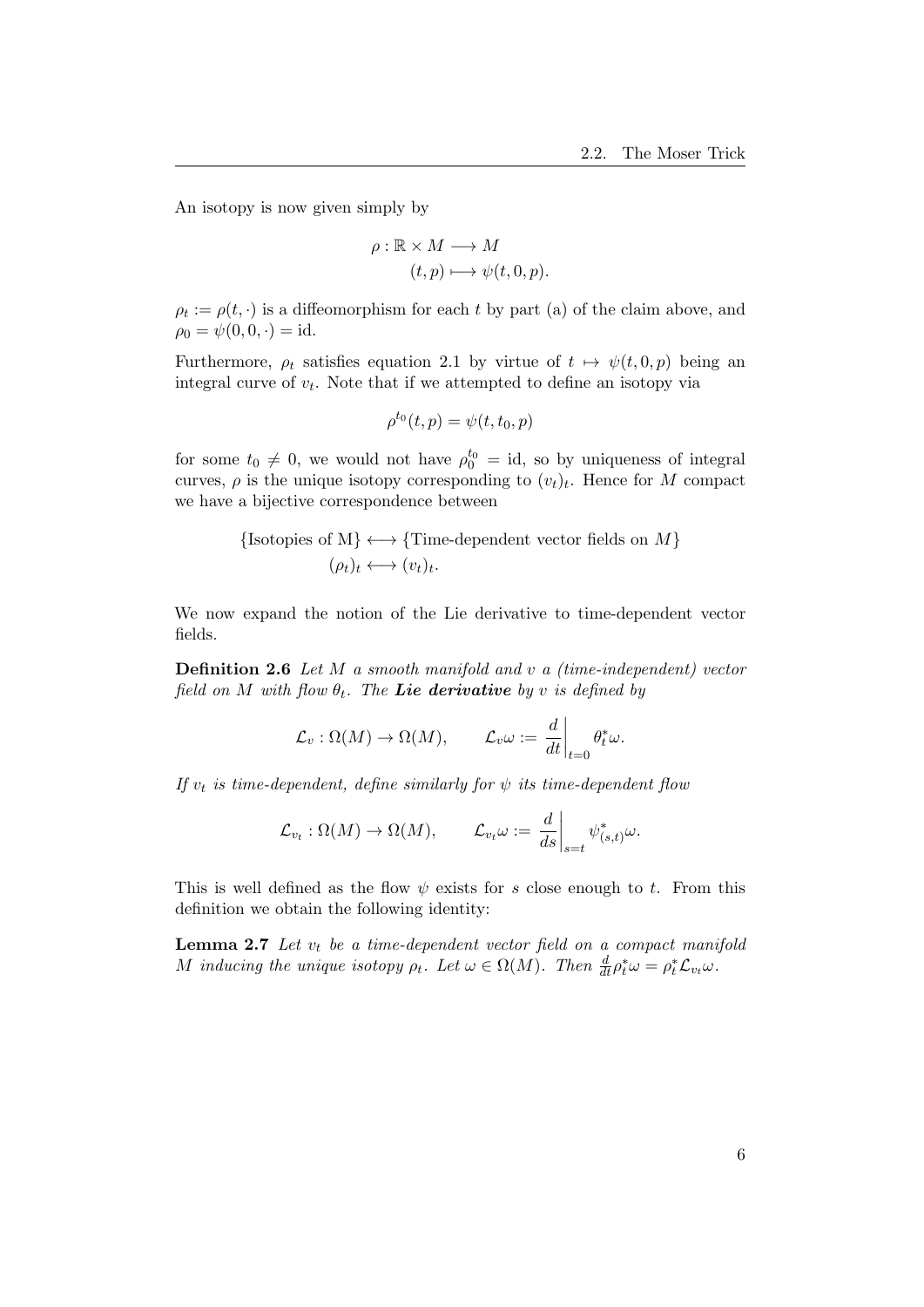**Proof** Recall that we defined  $\rho_t = \psi_{(t,0)}$ , and we have  $\psi_{(t_0,t_1)} \circ \psi_{(t_1,t_0)} =$  $\psi_{(t_0,t_0)} = id$ :

$$
\frac{d}{ds}\Big|_{s=t} \rho_s^* \omega = \frac{d}{ds}\Big|_{s=t} \psi_{(s,0)}^* \omega
$$
  
\n
$$
= \frac{d}{ds}\Big|_{s=t} (\psi_{(s,0)} \circ \psi_{(0,t)} \circ \psi_{(t,0)})^* \omega
$$
  
\n
$$
= \frac{d}{ds}\Big|_{s=t} \rho_t^* \psi_{(s,t)}^* \omega
$$
  
\n
$$
= \rho_t^* \frac{d}{ds}\Big|_{s=t} \psi_{(s,t)}^* \omega
$$
  
\n
$$
= \rho_t^* \mathcal{L}_{v_t} \omega,
$$

where the second to last equality used that the pullback  $\rho_t^*$  is linear and independent of s.  $\Box$ 

If now in addition  $\omega = \omega_t$  is also time-dependent, we can prove the following:

**Proposition 2.8** Let  $(\omega_t)_{t \in \mathbb{R}}$  be a smooth family of d-forms,  $v_t$  a time-dependent vector field and  $\rho$  the isotopy generated by  $v_t$ . Then we have

<span id="page-9-0"></span>
$$
\frac{d}{dt}\rho_t^*\omega_t = \rho_t^* \left( \mathcal{L}_{v_t}\omega_t + \frac{d\omega_t}{dt} \right).
$$

**Proof** Recall that for a smooth real function  $f : \mathbb{R}^2 \to \mathbb{R}$ , we have

$$
\frac{d}{dt}f(t,t) = \left. \frac{d}{ds} \right|_{s=t} f(s,t) + \left. \frac{d}{ds} \right|_{s=t} f(t,s)
$$

by the chain rule. Then for  $x \in M$  and  $u, v \in T_xM$  fixed, we may consider

 $(s,t) \longmapsto (\rho_s^* \omega_t)_x(u,v),$ 

which is precisely a smooth function  $\mathbb{R}^2 \to \mathbb{R}$ , and thus

$$
\frac{d}{dt}\rho_t^*\omega_t = \left. \frac{d}{ds} \right|_{s=t} \rho_s^*\omega_t + \left. \frac{d}{ds} \right|_{s=t} \rho_t^*\omega_s.
$$

By lemma [2.7,](#page-8-0) we have  $\frac{d}{ds}\Big|_{s=t} \rho_s^* \omega_t = \rho_t^* \mathcal{L}_{v_t} \omega_t$ , and by linearity of the pullback, it follows that  $\frac{d}{ds}\Big|_{s=t} \rho_t^* \omega_s = \rho_t^* \frac{d\omega_s}{ds}\Big|_{s=t}$ . Together, this is

$$
\frac{d}{dt}\rho_t^*\omega_t = \rho_t^*\mathcal{L}_{v_t}\omega_t + \rho_t^*\frac{d\omega_t}{dt} = \rho_t^*\left(\mathcal{L}_{v_t}\omega_t + \frac{d\omega_t}{dt}\right).
$$

We are now able to state and prove a version of Moser's theorem: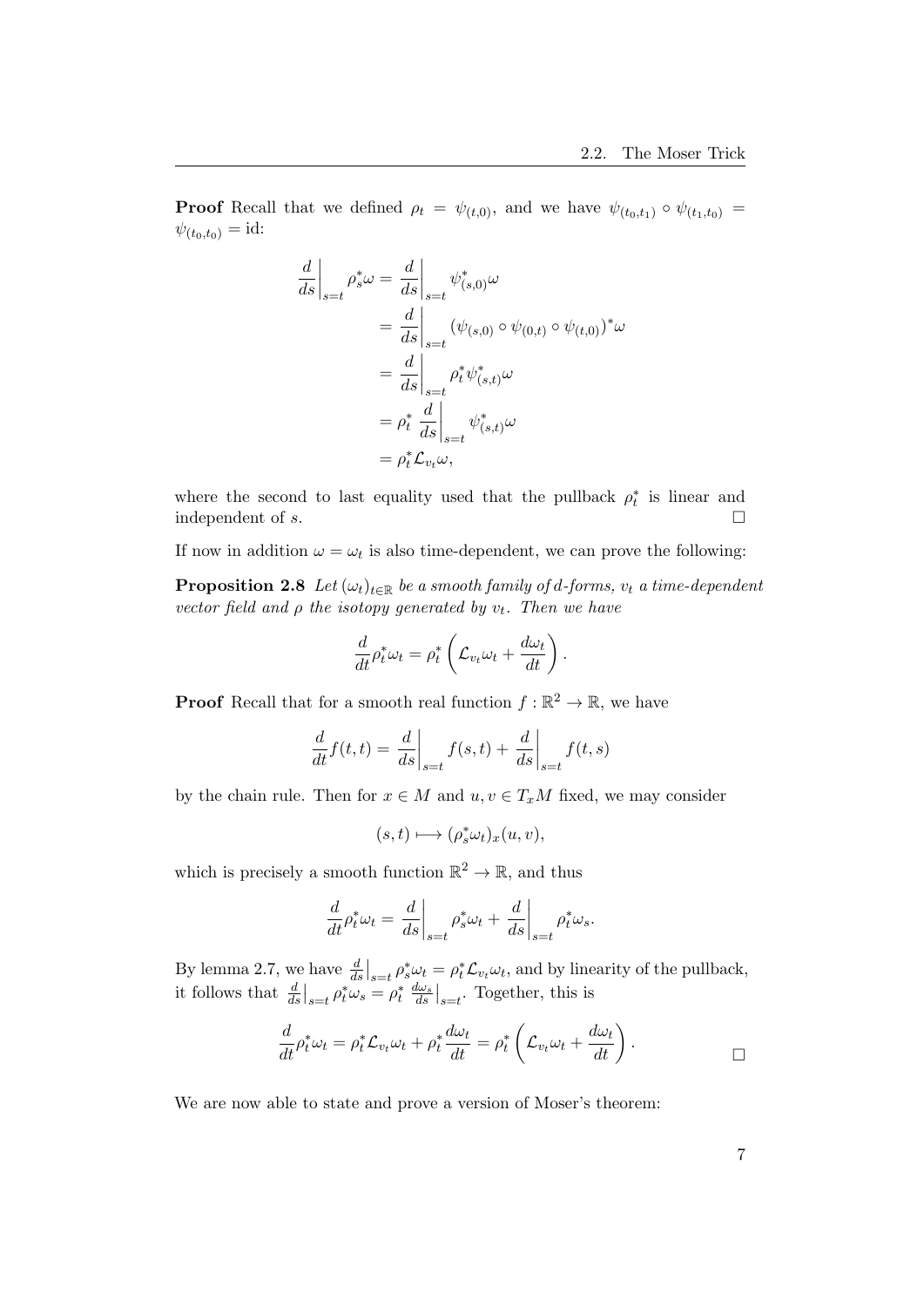**Theorem 2.9 (Moser)** Suppose M is a compact manifold and  $\omega_0$ ,  $\omega_1$  two symplectic forms on M such that

- $[\omega_0] = [\omega_1] \in H^2_{dR}(M);$
- For all  $t \in [0, 1]$ , the form  $\omega_t = (1 t)\omega_0 + t\omega_1$  is symplectic.

Then there exists an isotopy  $\rho : \mathbb{R} \times M \to M$  such that  $\rho_t^* \omega_t = \omega_0$  for all  $t \in [0, 1].$ 

Note that in particular,  $\varphi := \rho_1 : (M, \omega_0) \to (M, \omega_1)$  is a symplectomorphism.

The proof of this theorem uses the so-called Moser trick:

Suppose we have an isotopy as in the theorem. We can then define the unique time-dependent vector field associated to  $\rho$  as discussed above:

$$
v_t := \frac{d\rho_t}{dt} \circ \rho_t^{-1}
$$

Recall that  $(v_t)_t$  satisfies

$$
\left. \frac{d}{ds} \right|_{s=t} \rho_s = v_t \circ \rho_t.
$$

Hence by proposition [2.8,](#page-9-0) we have  $\frac{d}{dt} \rho_t^* \omega_t = \rho_t^* \left( \mathcal{L}_{v_t} \omega_t + \frac{d \omega_t}{dt} \right)$ , and thus

<span id="page-10-0"></span>
$$
\frac{d}{dt}\rho_t^* \omega_t = 0 \iff \mathcal{L}_{v_t} \omega_t + \frac{d\omega_t}{dt} = 0 \tag{2.2}
$$

as  $\rho_t$  is a diffeomorphism.

If, conversely, we start with a time-dependent vector field  $v_t$  such that [2.2](#page-10-0) holds, we consider the isotopy  $\rho$  generated by  $v_t$ ; If M is compact, then  $\rho_t$ exists for all time  $t \in \mathbb{R}$ , and satisfies  $\frac{d}{dt} \rho_t^* \omega_t = 0$ , which says nothing but that  $\rho_t^* \omega_t$  is independent of t. That is

$$
\rho_t^* \omega_t = \rho_0^* \omega_0 = \omega_0.
$$

Hence to prove the theorem, one need only solve [2.2](#page-10-0) for  $v_t$ .

**Proof** In the case where  $\omega_t = (1 - t)\omega_0 + t\omega_1$ , we have  $\frac{d\omega_t}{dt} = \omega_1 - \omega_0$ . The cohomology assumption  $[\omega_0] = [\omega_1]$  then tells us that  $\omega_1 - \omega_0 = d\mu$  for some  $\mu \in \Omega^1(M).$ 

Using Cartan's magic formula, we have

$$
\mathcal{L}_{v_t}\omega_t = d v_v_t \omega_t + v_{v_t} \underbrace{d \omega_t}_{=0},
$$

where  $i_{v_t}$  denotes the interior product and  $d\omega_t = 0$  as  $\omega_t$  is symplectic and thus, in particular, closed.

With this, equation [2.2](#page-10-0) becomes

$$
\mathcal{L}_{v_t}\omega_t + \frac{d\omega_t}{dt} = 0 \iff du_{v_t}\omega_t + d\mu = 0,
$$

so it is sufficient to solve  $i_{v_t}\omega_t = -\mu$ . This we can do pointwise to obtain a unique, smooth  $v_t$ . .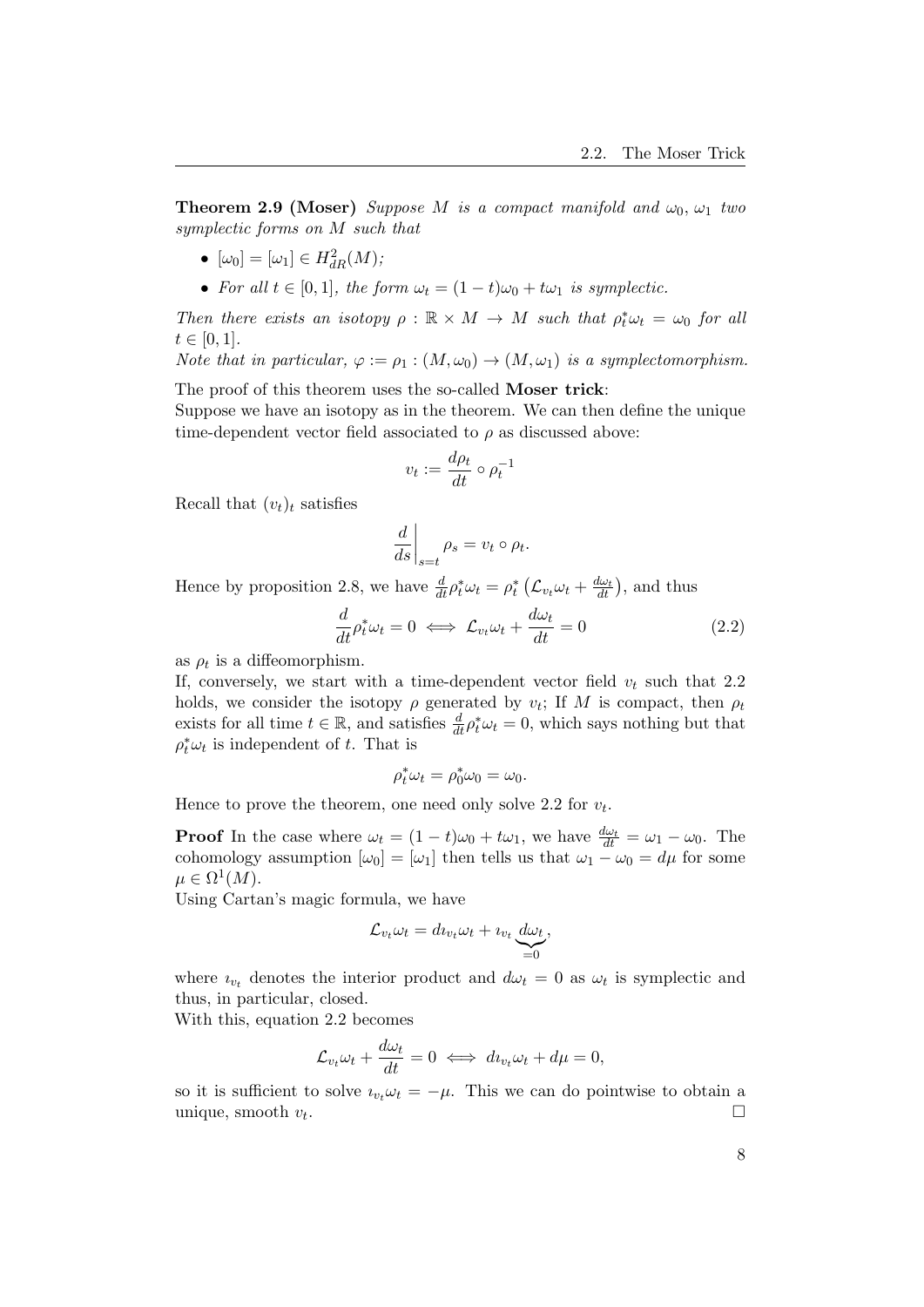## <span id="page-11-0"></span>2.3 Conditions on the Area Forms

Remember we wish to prove that if for two area forms on our surface A, we have  $\int_A \alpha_1 = \int_A \alpha_2$ , then  $(A, \alpha_1)$  and  $(A, \alpha_2)$  are symplectomorphic. A is a compact manifold and  $\alpha_1$  and  $\alpha_2$  are symplectic forms, so if we can verify the two conditions of Moser's theorem, we will obtain the desired symplectomorphism. It is a matter of some computations to reduce the condition that  $(1-t)\alpha_1 + t\alpha_2$  is symplectic for all  $t \in [0,1]$  to the first condition; however, proving

$$
\int_A \alpha_1 = \int_A \alpha_2 \implies [\alpha_1] = [\alpha_2]
$$

will take some more refined arguments. Note that the other direction is easy: If M is a compact manifold of dimension n and  $[\omega_0] = [\omega_1] \in H^n(M)$ , then  $\omega_1 - \omega_0 = d\mu$  for some  $\mu \in \Omega^{n-1}(M)$ , so

$$
\int_M \omega_1 - \int_M \omega_0 = \int_M d\mu = \int_{\partial M} \mu = 0
$$

by Stokes' theorem and because  $M$  is assumed to have no boundary. Hence  $\int_M \omega_1 = \int_M \omega_0.$ 

#### <span id="page-11-1"></span>2.3.1 The Sympleticity Condition

**Proposition 2.10** Suppose  $\omega_0$  and  $\omega_1$  are two area forms on a surface M which induce the same orientation. Then all convex combinations

$$
\omega_t = (1 - t)\omega_0 + t\omega_1
$$

are symplectic.

**Proof** We prove that  $\omega_t$  is an area form for all  $t \in [0,1]$ , whence it is sym-plectic by proposition [2.3.](#page-6-2) So assume by contradiction that  $\omega_t$  is not an area form for some  $t \in (0,1)$ , so that there exists  $x \in M$  such that  $(\omega_t)_x \equiv 0$ . Then  $0 = (1-t)(\omega_0)_x + t(\omega_1)_x$ , so

$$
(\omega_0)_x = \underbrace{\frac{-t}{1-t}}_{\leq 0} (\omega_1)_x.
$$

If  $(v_1, v_2)$  is any positively oriented basis of  $T_xM$  with respect to  $\omega_0$ , we must have  $(\omega_0)_x(v_1, v_2) > 0$  as well as  $(\omega_1)_x(v_1, v_2) > 0$  as they both induce the same orientation. This contradicts the equation above.  $\Box$ 

<span id="page-11-2"></span>**Lemma 2.11** Let  $\omega_0$  and  $\omega_1$  be symplectic forms on a surface M such that  $[\omega_0] = [\omega_1]$ . Then they induce the same orientation on M.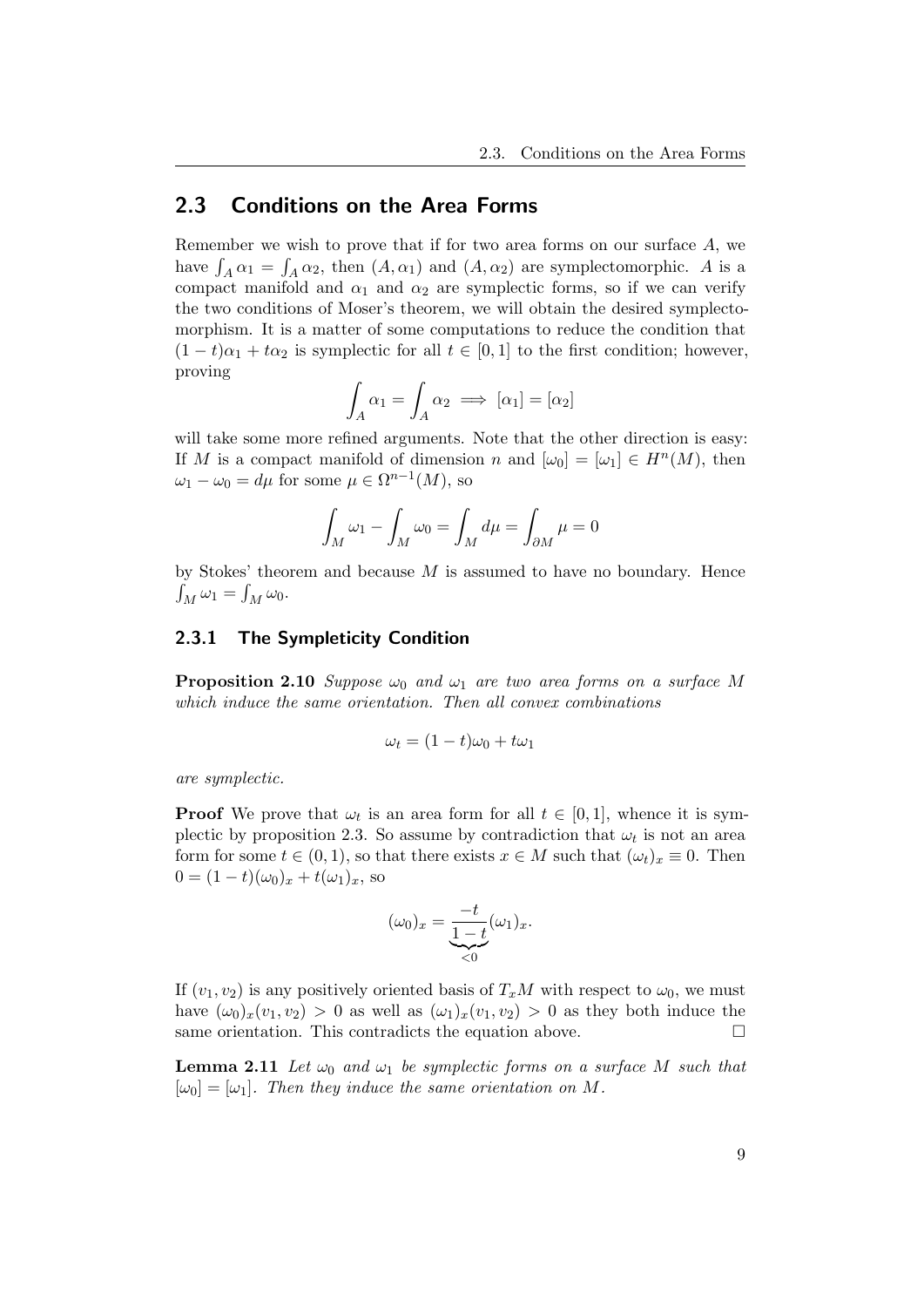**Proof** The cohomology assumption gives  $\omega_0 - \omega_1 = d\mu$  for some  $\mu \in \Omega^1(M)$ . Then  $d\mu$  is not an area form since it is exact: indeed, Stokes' theorem gives

$$
\int_M d\mu = \int_{\partial M} \mu = 0
$$

as M is assumed to have no boundary. Hence there exists  $x \in M$  with  $d\mu_x \equiv 0$ . Choose a positively oriented basis  $(v_1, v_2)$  of  $T_xM$  with respect to  $\omega_0$ . Then

$$
0 < (\omega_0)_x(v_1, v_2) = (\omega_1)_x(v_1, v_2) + \underbrace{d\mu_x(v_1, v_2)}_{=0},
$$

which implies that also  $(\omega_1)_x(v_1, v_2) > 0$ . Thus  $(v_1, v_2)$  is also positively oriented with regard to  $\omega_1$ , so the two forms induce the same orientation.  $\Box$ 

Hence if we can prove that  $\int_A \alpha_1 = \int_A \alpha_2 \implies [\alpha_1] = [\alpha_2]$ , this discussion implies that all convex combinations of  $\alpha_1$  and  $\alpha_2$  are symplectic.

#### <span id="page-12-0"></span>2.3.2 The Cohomology Condition

Here, we finally show that  $\int_A \alpha_1 = \int_A \alpha_2$  implies  $[\alpha_1] = [\alpha_2]$ . If this is the case, we have seen that both area forms induce the same orientation, their convex combinations are symplectic, and thus we get an isotopy and in particular a symplectomorphism  $(A, \alpha_1) \rightarrow (A, \alpha_2)$ . We follow [\[4\]](#page-48-4) in this section.

Let us use the following notation:

$$
Z_c^n(M) = \{ \omega \in \Omega_c^n(M) \mid d\omega = 0 \}
$$
  

$$
B_c^n(M) = \{ \omega \in \Omega_c^n(M) \mid \omega = d\mu \text{ for some } \mu \in \Omega_c^{n-1}(M) \}.
$$

Then we have  $\Omega_c^n(M) = Z_c^n(M)/B_c^n(M)$ . Next, note that for M a connected manifold of dimension  $n$ , the map

$$
\int_M : H_c^n(M) \longrightarrow \mathbb{R}
$$

$$
[\omega] \longmapsto \int_M \omega,
$$

where  $H_c^n(M)$  denotes the compactly supported cohomology of M, is welldefined, linear, and surjective. It is well defined by Stokes' theorem using the same argument as in lemma [2.11,](#page-11-2) and surjective as we may pick any nonexact form  $\omega \in \Omega_c^n(M)$  and multiply it by a suitable cutoff function  $\rho$  such that  $\int_M \rho \omega = a \neq 0$ ; then for any c, we have  $\int_M$ c  $\frac{c}{a}\rho\omega=c.$ 

We will need the following result on the cohomology of the sphere:

**Proposition 2.12**  $H^k(S^n) = 0$  for  $k \in \{0, n\}$  and  $H^k(S^n) = \mathbb{R}$  for  $1 \leq k <$  $\overline{n}$ .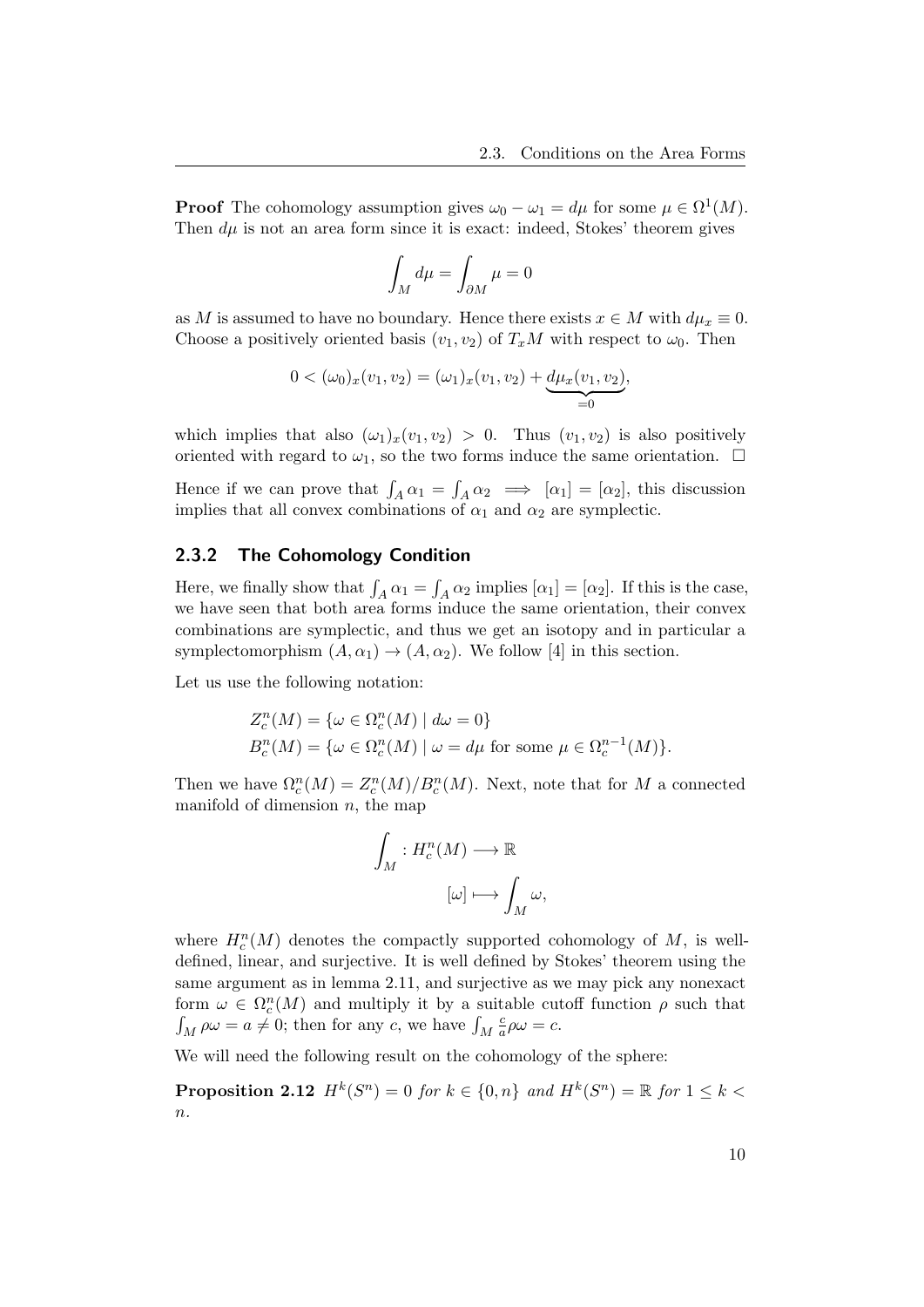We refer to section 15.10 of [\[5\]](#page-48-5) for a proof.

<span id="page-13-0"></span>This, together with the properties of  $\int_M$  discussed above, has an important consequence:

**Lemma 2.13**  $\int_M : H^n(S^n) \to \mathbb{R}$  is a linear isomorphism.

**Proof** Since  $S^n$  is compact,  $H_c^n(S^n) = H^n(S^n)$ . As  $H^n(S^n) = \mathbb{R}$ , we can view  $\int_M$  as a linear map from  $\mathbb R$  to  $\mathbb R,$  so as a surjective linear map between vector spaces of the same dimension, it must also be injective.

Theorem 2.14 (Poincaré Lemma) The compactly supported cohomology of  $\mathbb{R}^n$  is  $H_c^k(\mathbb{R}^n) = \begin{cases} \mathbb{R}, & k = n \\ 0 & \text{else} \end{cases}$ 0, else.

#### Proof

**Step 1:** We have  $H_c^0(\mathbb{R}^n) = 0$  since if  $\omega \in \Omega_c^0(\mathbb{R}^n)$  is closed, it must be a constant function. The only compactly supported constant function is the trivial constant zero function, however.

Consider next the special case of  $H_c^1(\mathbb{R})$ . The map

$$
\int_{\mathbb{R}} : Z_c^1(\mathbb{R}) \longrightarrow \mathbb{R}, \qquad \omega \longmapsto \int_{\mathbb{R}} \omega
$$

is linear, surjective, and vanishes on exact forms, that is, on  $B_c^1(\mathbb{R})$ . Hence it induces a map from  $H_c^1(\mathbb{R})$  to  $\mathbb{R}$ . We show its kernel is precisely  $B_c^1(\mathbb{R})$ , which will imply that the induced map is an isomorphism.

So take  $fdt \in Z_c^1(\mathbb{R})$  for some  $f \in C_c^{\infty}(\mathbb{R})$  with  $\int_{\mathbb{R}} f(t)dt = 0$ . Then the function  $g(t) = \int_{-\infty}^{t} f(t)dt$  is smooth, compactly supported and satisfies  $dg =$ *f dt*, hence  $fdt \in B_c^1(\mathbb{R})$ .

**Step 2:** If  $n > 1$ , we show  $H_c^1(\mathbb{R}^n) = 0$  by identifying  $\mathbb{R}^n$  with  $S^n \setminus \{p\}$ for some point  $p \in S^n$ . Thus any  $\omega \in \Omega_c^1(\mathbb{R}^n)$  which is closed also defines a closed 1-form in  $\Omega_c^1(S^n)$  which vanishes on a neighbourhood U of p. By the preceding proposition,  $H^1(S^n) = 0$ , so  $\omega = d\eta$  for some  $\eta \in \Omega^0(S^n) = C^{\infty}(S^n)$ . As  $\omega = d\eta = 0$  on U, this implies that  $\eta$  is equal to a constant c on U, so that  $\bar{\eta} = \eta - c$  defines a compactly supported function in  $\Omega_c^0(S^n \setminus \{p\}) = \Omega_c^0(\mathbb{R}^n)$ . Hence  $d\bar{\eta} = \omega$  as elements of  $\Omega_c^1(\mathbb{R}^n)$ .

**Step 3:** For any  $k < n$ , the argument is similar: take  $\omega \in \Omega_c^k(\mathbb{R}^n)$  closed, which gives rise to a closed form  $\omega \in \Omega^k(S^n)$  with support in  $S^n \setminus U$ , where U can be chosen to be a contractible neighbourhood of  $p$ . Then due to  $H^k(S^n) = 0$ , there is  $\eta \in \Omega^{k-1}(S^n)$  such that  $d\eta = \omega$ . By the other theorem known as Poincaré's lemma, which states that closed forms are locally exact on contractible neighbourhoods, we have that as  $d\eta$  vanishes on U and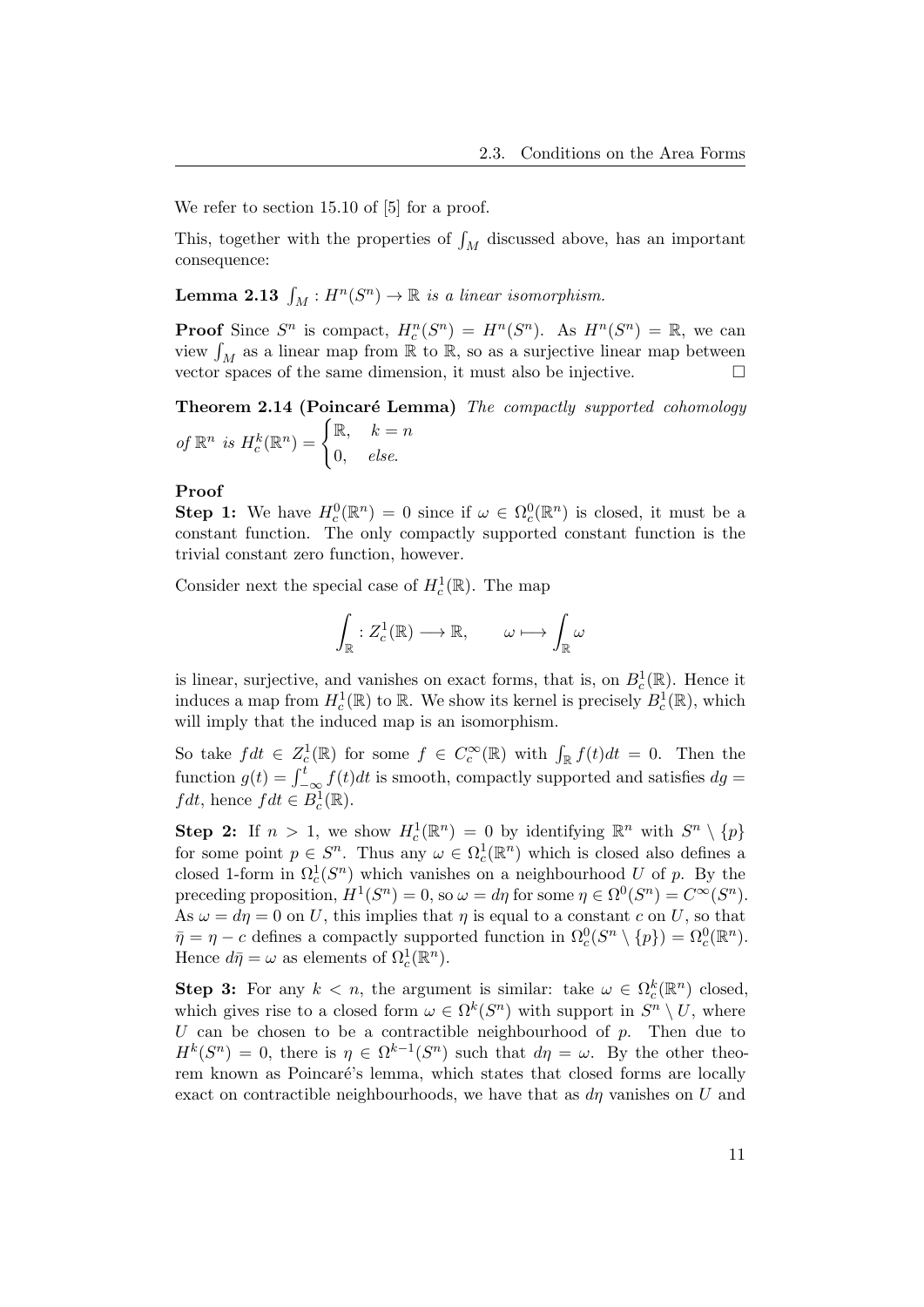U is contractible,  $\eta$ , too, is exact on U. Thus on U, we can write  $\eta = d\mu$  for some  $\mu \in \Omega^{k-2}(S^n)$ . Next, pick a cutoff function  $\rho$  with

$$
\chi_V \le \rho \le \chi_U
$$

for  $\chi$  the characteristic function of the appropriate set and  $V \subset U$  a closed neighbourhood of p. Then  $\bar{\eta} = \eta - d(\rho \mu)$  is a well-defined  $(k-1)$ -form on  $S<sup>n</sup>$ that vanishes near p, hence it defines a compactly supported  $(k-1)$ -form on  $\Omega^{k-1}(S^n \setminus U) = \Omega_c^{k-1}(\mathbb{R}^n)$  which satisfies  $d\bar{\eta} = d\eta = \omega$ .

**Step 4:** Now for the case  $k = n \geq 2$ . We know that  $\int_M : H_c^n(\mathbb{R}^n) \to \mathbb{R}$  is linear and surjective, so we are left to show injectivity.

Let  $\omega \in \Omega_c^n(\mathbb{R}^n)$  such that  $\int_M \omega = 0$ . We identify again  $\mathbb{R}^n$  with  $S^n \setminus \{p\}$ , so we may consider the embedding  $i : \mathbb{R}^n \hookrightarrow S^n$ . Then the pushforward  $i_*\omega$  is an *n*-form on  $S<sup>n</sup>$ , and

$$
\int_{S^1} i_* \omega = \int_{\mathbb{R}^n} \omega = 0
$$

implies by lemma [2.13](#page-13-0) that  $i_*\omega = d\eta$  for some  $\eta \in \Omega^{n-1}(S^n)$ . The remaining argument is the same as in the last case: pick a contractible neighbourhood  $U$ of p on which  $\omega$  vanishes, deduce  $\eta = d\mu$  on U for  $\mu \in \Omega^{n-2}(S^n)$ , and apply a cutoff function  $\rho$  to define  $\bar{\eta} = \eta - d(\rho \mu)$ . Then  $\bar{\eta} \in \Omega_c^{n-1}(\mathbb{R}^n)$  and  $d\bar{\eta} = \omega$ .

We can now prove the theorem allowing us to conclude the classification:

**Theorem 2.15** Let  $M$  an orientable connected manifold of dimension n. Then the map  $\int_M : H_c^n(M) \to \mathbb{R}$  defined by

<span id="page-14-0"></span>
$$
[\omega]\mapsto \int_M\omega
$$

is a linear isomorphism. In particular, if  $\int_M \omega_0 = \int_M \omega_1$ , then  $[\omega_0] = [\omega_1] \in$  $H_c^n(M)$ .

**Proof** Again, it remains to be shown that  $\int_M$  is injective, that is,

$$
\omega \in H_c^n(M)
$$
 such that  $\int_M \omega = 0 \implies \omega = d\eta$ 

for some  $\eta \in \Omega_c^{n-1}(M)$ . We argue by induction on the minimal number k of open sets required to cover the support of  $\omega$  by a good cover, that is, a cover of sets  $\{U_i\}$  such that each  $U_i$  is the domain of a chart  $\sigma_i$  which is a homeomorphism from  $U_i$  to  $\mathbb{R}^n$ . As we are working with compactly supported forms, the minimal number of sets required will always be finite.

If  $k = 1$ , then  $\omega$  uniquely defines an n-form  $\sigma_* \omega \in \Omega^n(\mathbb{R}^n)$ , such that by the Poincaré lemma,  $\int_{\mathbb{R}^n} \sigma_* \omega = \int_M \omega = 0$  implies  $[\sigma_* \omega] = 0$  and thus  $[\omega] = 0$ . Suppose now all  $\omega' \in \Omega_c^n(M)$  whose support can be covered by  $k-1$  good sets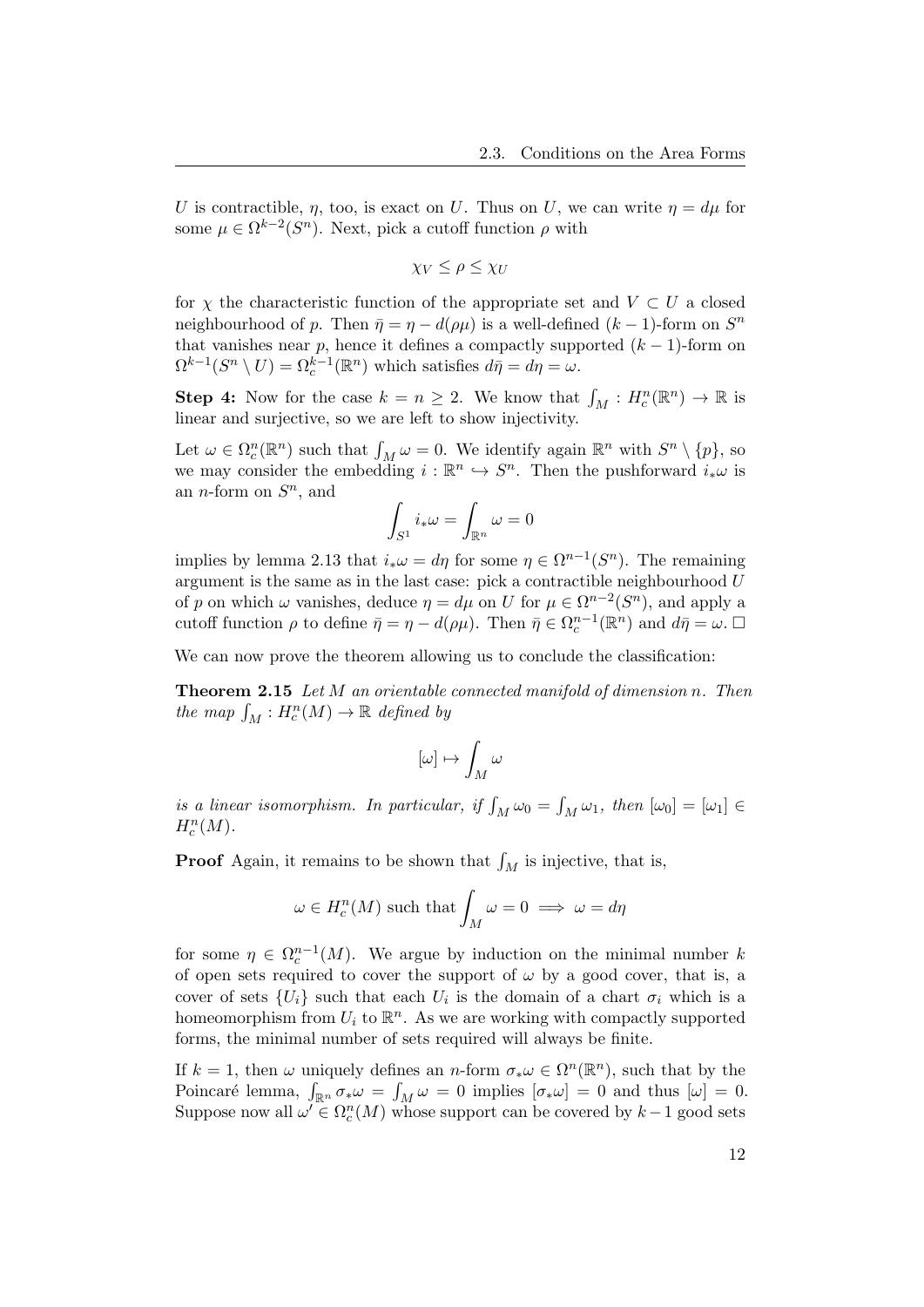and which satisfy  $\int_M \omega' = 0$  are exact, and consider  $\omega \in \Omega_c^n(M)$  such that  $\int_M \omega = 0$  and  $\{U_1, \ldots, U_k\}$  is a good cover of supp $(\omega)$ .

Let  $U := \bigcup_{i=1}^{k-1} U_i$  and  $V := U_k$ . Pick a partition of unity  $\{\rho_U, \rho_V\}$  subordinate to the cover  $\{U, V\}$  of supp $(\omega)$ , and define  $\omega_U = \rho_U \omega$  and  $\omega_V = \rho_V \omega$ .

Choose  $\omega_0 \in \Omega_c^n(M)$  with support in  $U \cap V$  such that

$$
\int_M \omega_0 = \int_M \omega_U,
$$

which is possible by the same argument as the one used for the surjectivity of  $\int_M$ . Then  $\omega_U - \omega_0$  has support in U, which admits a cover of  $k-1$  good chart domains, and  $\int_M \omega_U - \omega_0 = 0$ , so by hypothesis, there exists  $\eta_U \in \Omega_c^{n-1}(M)$ such that

$$
\omega_U - \omega_0 = d\eta_U.
$$

Using that  $0 = \int_M \omega = \int_M \omega_U + \omega_V \iff \int_M \omega_0 = \int_M \omega_0 + \omega_V + \omega_V$  gives that

$$
\int_M \omega_0 + \omega_V = \int_M \omega_0 - \omega_U = 0,
$$

where  $\omega_0 + \omega_V$  has support in V. Hence this form is also exact, so there is  $\eta_V \in \Omega_c^{n-1}(M)$  such that

$$
\omega_0 + \omega_V = d\eta_V.
$$

Thus we have  $\omega_U = d\eta_U + \omega_0$  and  $\omega_V = d\eta_V - \omega_0$ , whence we conclude

$$
\omega = \omega_U + \omega_V = d(\eta_U + \eta_V).
$$

## <span id="page-15-0"></span>2.4 Conclusion

Let us quickly recapture what we proved and what we started with: If we have a compact, connected, orientable surface A with any area form  $\alpha$ , then  $\int_A \alpha \in \mathbb{R}$ . We may multiply  $\alpha$  by any nonzero scalar  $\lambda$  such that  $\lambda a$  remains an area form, proving that the correspondence

$$
\{\alpha \text{ Area form on A}\} \sqcup \{0\} \longrightarrow \mathbb{R}
$$

$$
\alpha \longmapsto \int_A \alpha
$$

is surjective. The main statement we proved was that it is also injective up to cohomology: if  $\alpha_1, \alpha_2$  are forms on A such that  $\int_A \alpha_1 = \int_A \alpha_2$ , then theorem [2.15](#page-14-0) gives that  $\alpha_1 = \alpha_2$  (since area forms are top-dimensional forms). Moser's theorem subsequently provides us with a symplectomorphism  $\varphi: (A, \alpha_1) \to (A, \alpha_2).$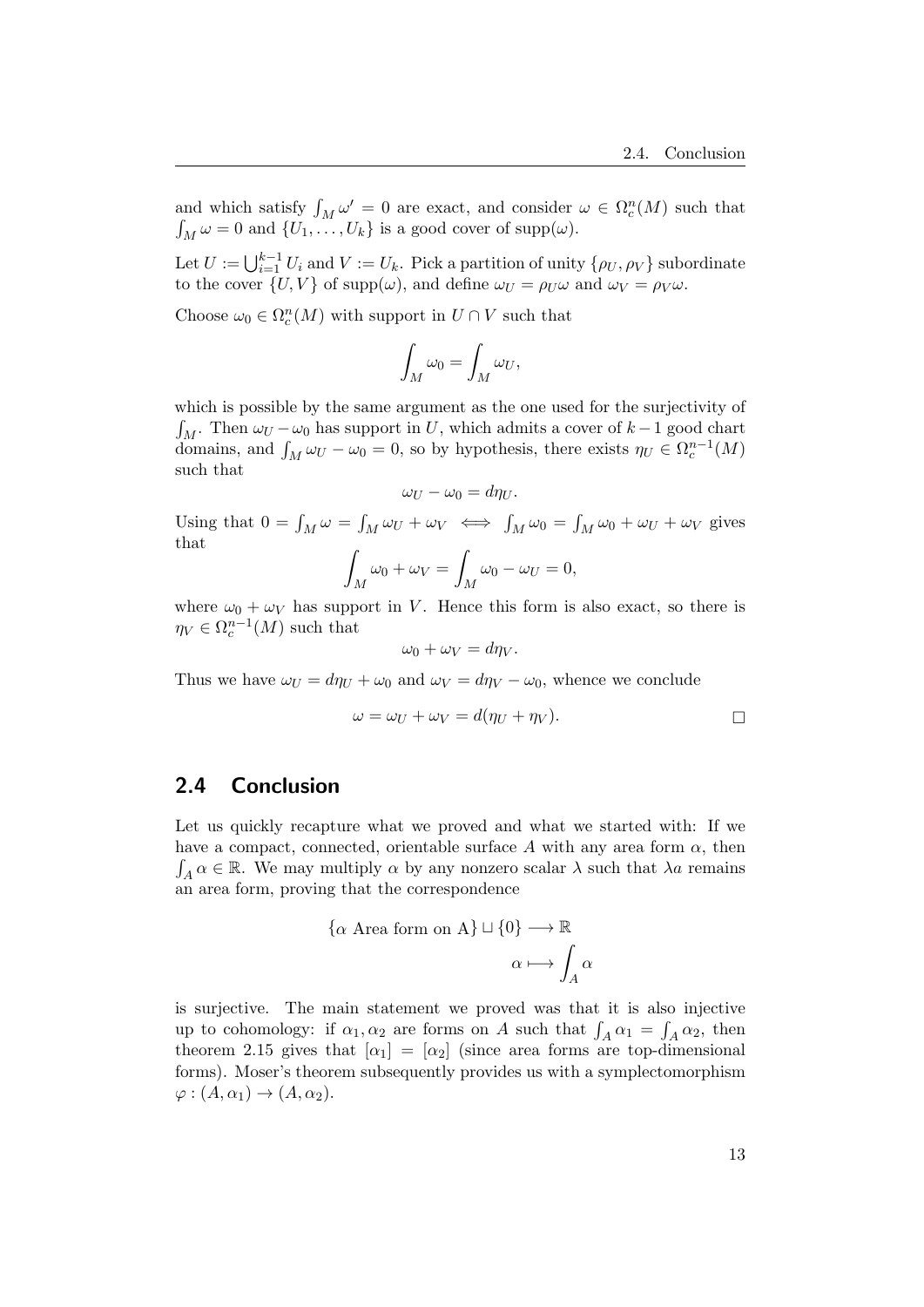Thus we have proven theorem [2.1,](#page-5-1) that we may indeed classify  $(A, \alpha)$  by total area. Hence for two surfaces with an area form,  $(A_1, \alpha_1)$  and  $(A_2, \alpha_2)$ , there exists a symplectomorphism

$$
\varphi : (A_1, \alpha_1) \longrightarrow (A_2, \alpha_2)
$$

if and only if there is a diffeomorphism from  $A_1$  to  $A_2$ , and in addition

$$
\int_{A_1} \alpha_1 = \int_{A_2} \alpha_2.
$$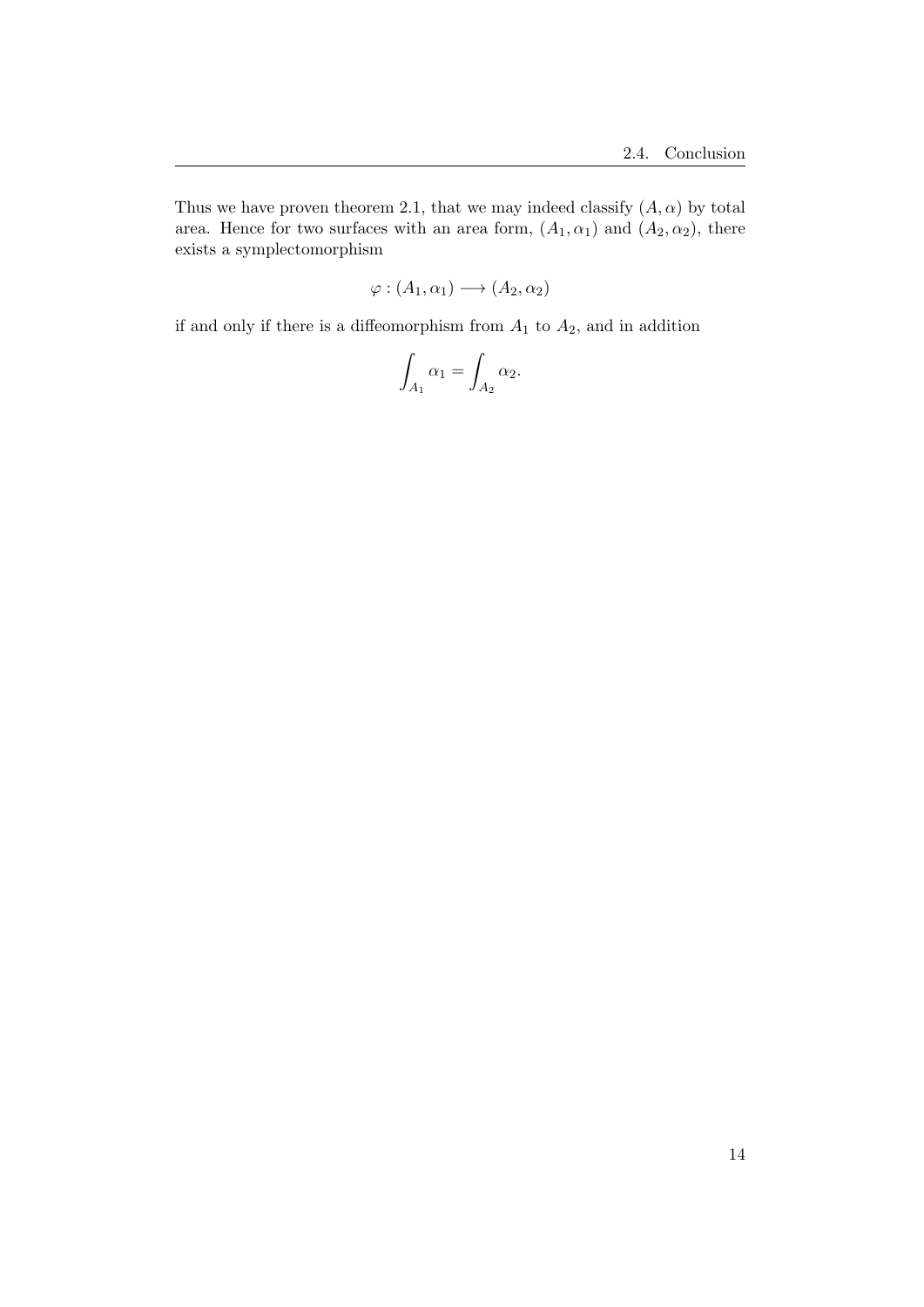## Chapter 3

# <span id="page-17-0"></span>Generalization to Hamiltonian Circle Actions

This chapter introduces the notion of hamiltonian actions and has as its central object of study the triple

 $(A, \alpha, \psi),$ 

where  $(A, \alpha)$  is again a compact, connected surface with area form  $\alpha$ , and  $\psi$ :  $S^1 \to A$  is a hamiltonian action. We will see that along with any hamiltonian action of a Lie group  $G$  on a manifold  $M$  comes a smooth moment map  $\mu: M \to \mathfrak{g}^*$ , and thus in the special case where  $G = S^1$  acts on the surface A, this can be seen as a map

 $\mu: A \to \mathbb{R}$ .

A being compact and connected, it follows that  $\mu(A)$  is a closed interval in R; we will prove in this chapter that it is possible to classify  $(A, \alpha, \psi)$  in terms of area viewed as the length of this interval  $\ell(\mu(A)).$ 

We will discuss first the case where  $\psi$  is, in addition, an effective action. This allows us to see  $(A, \alpha, \psi, \mu)$  as a so-called *symplectic toric manifold*, for which there already exists a handy classification theorem by Delzant. After giving the constructive part of the proof, we will first find the symplectic toric manifold corresponding to  $\mu(A)$  by following closely Delzant's construction, and then show it is equivalent to a more geometrically intuitive one, namely the sphere  $S<sup>2</sup>$  being acted on by rotation with respect to the vertical axis.

In the end, we will treat the case where  $\psi$  is not effective and show that this changes very little: in fact, the only difference will turn out to be that  $e^{i\theta}$  acts on  $A = S^2$  by rotation by  $n\theta$  for some  $n \in \mathbb{N}$ .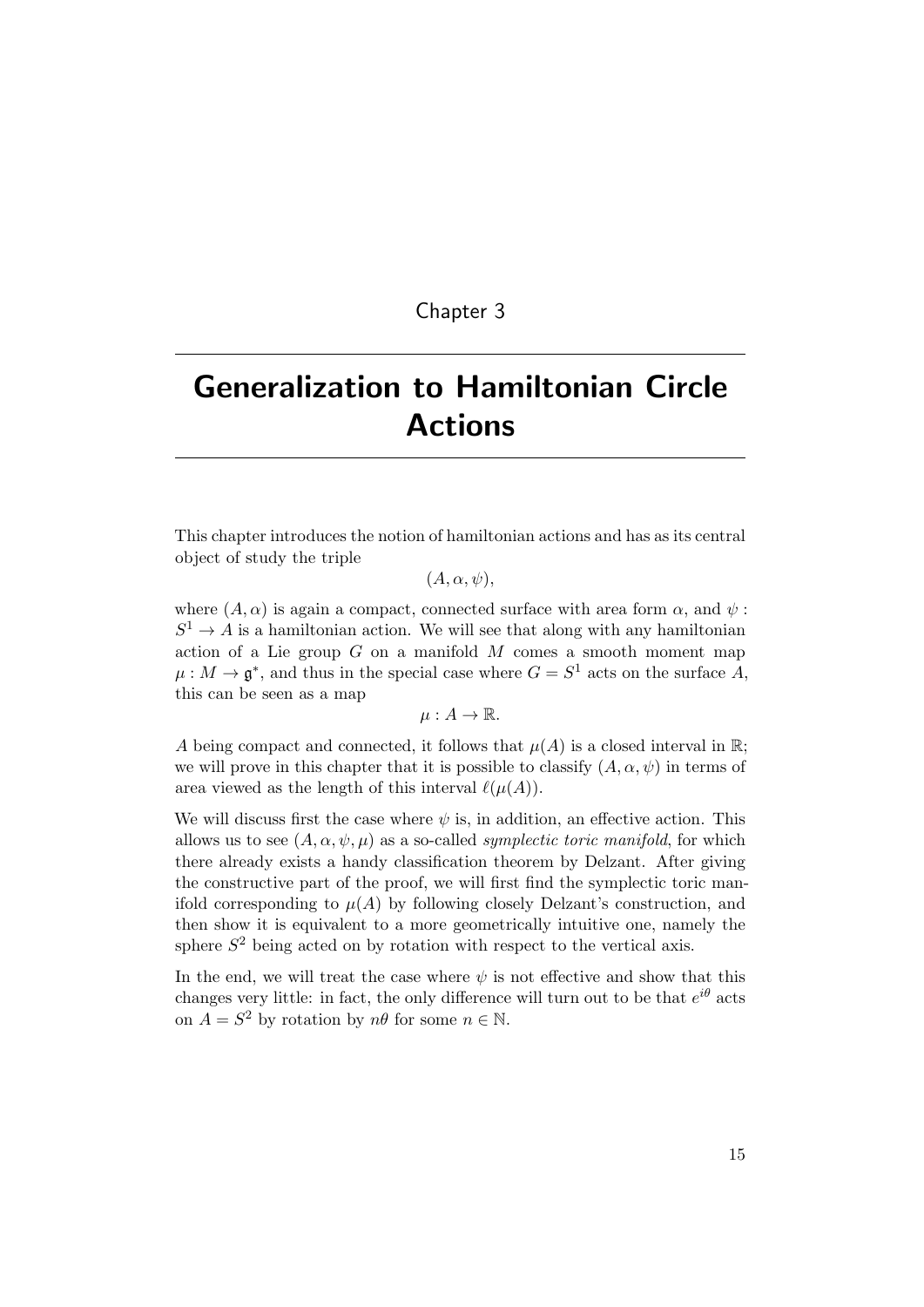## <span id="page-18-0"></span>3.1 Symplectic Toric Manifolds

We start with explaining the meaning of an action being hamiltonian and the definition of a symplectic toric manifold, proceeding as in [\[2\]](#page-48-2) in this section.

**Definition 3.1 (Hamiltonian action)** Let  $(M, \omega)$  be a symplectic manifold, G a Lie group with an action  $\psi : G \to \text{Diff}(M)$ . The action is said to be hamiltonian if there exists a map

$$
\mu:M\to\mathfrak{g}^*
$$

such that the following two conditions are satisfied:

• For each  $v \in \mathfrak{g}$ , let  $\mu^v : M \to \mathbb{R}$ ,  $\mu^v(p) := \langle \mu(p), v \rangle$ , the component of  $\mu$ along v.

Let  $\xi_v$  denote the fundamental vector field generated by the action, explicitly given by

$$
\xi_v(p) = \left. \frac{d}{dt} \right|_{t=0} \psi_{\exp(tv)}(p).
$$

In this case,

$$
d\mu^v = -i_{\xi_v}\omega.
$$

• The map  $\mu$  is equivariant with respect to the G-action on M and the coadjoint action  $\text{Ad}^*$  of G on  $\mathfrak{g}^*$ : for all  $g \in G$ , we have

$$
\mu \circ \psi_g = \mathrm{Ad}_g^* \circ \mu.
$$

Then the tuple  $(M, \omega, G, \mu)$  is called a **hamiltonian G-space**.

<span id="page-18-1"></span>Let us note the following consequence of this definition for the action restricted to a Lie subgroup:

**Lemma 3.2** Let G a Lie group and H a closed subgroup of G, and let  $\mathfrak{g}$  and h denote the respective Lie algebras. Write  $i^* : \mathfrak{g}^* \to \mathfrak{h}^*$  for the dual map to the inclusion  $i : \mathfrak{h} \hookrightarrow \mathfrak{g}$ , that is,  $i^*(\varphi) = \varphi \circ i$  for  $\varphi \in \mathfrak{g}^*$ . Suppose  $(M, \omega, G, \mu)$ is a hamiltonian G-space. Then the restriction of the (hamiltonian) G-action to H is hamiltonian with moment map

$$
i^* \circ \mu : M \to \mathfrak{h}^*.
$$

**Proof** For  $p \in M$ ,  $v \in \mathfrak{h}$ , we have

$$
(i^* \circ \mu)^v(p) = \langle i^* \mu(p), v \rangle
$$
  
=  $\langle \mu(p), i(v) \rangle$   
=  $\mu^{i(v)}(p)$ .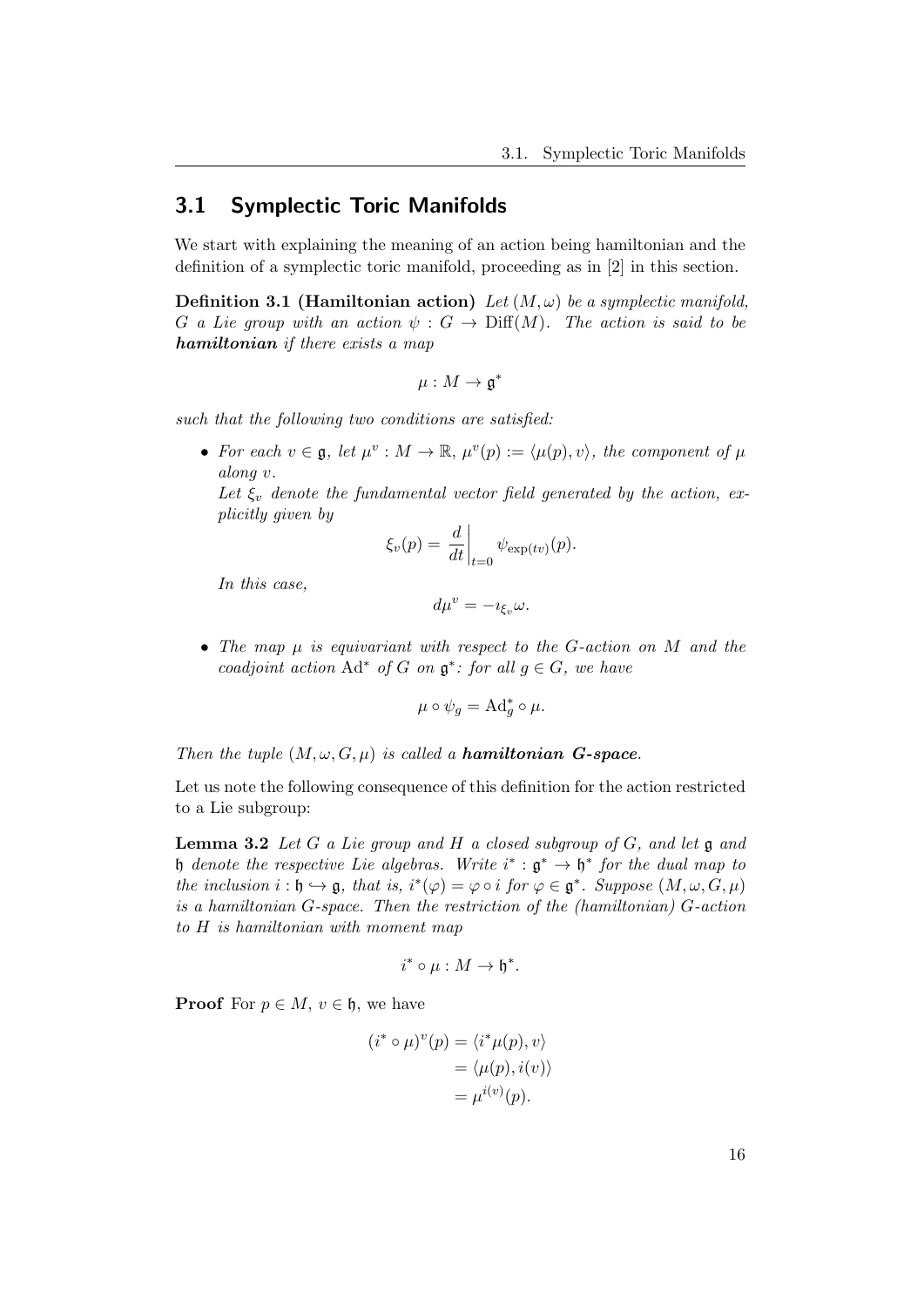Thus as  $\mu$  is a moment map,  $d(i^* \circ \mu)^v = -i_{\xi_{i(v)}}\omega$ . But since we know that the exponential map associated to  $H$  is the restriction to  $\mathfrak h$  of the exponential map  $\mathfrak{g} \to G$ , we see that

$$
\xi_{i(v)} = \frac{d}{dt}\bigg|_{t=0} \psi_{\exp(ti(v))} = \frac{d}{dt}\bigg|_{t=0} \psi_{\exp(tv)} = \xi_v,
$$

where  $\psi$  denotes the action. Thus the fundamental vector field associated to the action restricted to H is just the fundamental vector field  $\xi_v$  for v restricted to h, and hence the first condition is satisfied.

For equivariance, let  $g \in H$ ,  $p \in M$ , and  $v \in \mathfrak{h}$ :

$$
(i^* \circ \mu) \circ \psi_g(p)(v) = \mu(\psi_g(p))(i(v))
$$
  
= Ad<sup>\*</sup><sub>g</sub>  $\circ \mu(p)(i(v))$   
= Ad<sup>\*</sup><sub>g</sub>  $\circ (i^* \circ \mu(p))(v).$ 

We will be concerned with the case where  $G$  is a torus of exactly half the dimension of M, as we are interested in a surface and a hamiltonian  $S^1$ -action. In the following, we regard  $\mathbb{T}^n = (S^1)^n$  and write elements of  $\mathbb{T}^n$  as tuples  $[\theta] = (e^{i\theta_1}, \dots, e^{i\theta_n})$  for  $\theta_i \in \mathbb{R}/2\pi\mathbb{Z}$ .

We further have  $\mathfrak{t}^{\mathfrak{n}} \cong \mathbb{R}^{n}$ , and we can identify  $\mathbb{R}^{n}$  with its dual via the pairing given by the standard inner product, which allows us to see the moment map as a map

$$
\mu: M \to \mathbb{R}^n.
$$

<span id="page-19-0"></span>Definition 3.3 (Symplectic toric manifolds) Let  $(M, \omega)$  a compact symplectic manifold of dimension 2n. If we consider a hamiltonian action of  $\mathbb{T}^n$ on M which is, in addition, effective, then for a choice of moment map  $\mu$ , the hamiltonian  $\mathbb{T}^n$ -space  $(M, \omega, \mathbb{T}^n, \mu)$  is a **symplectic toric manifold**.

In the special case of hamiltonian torus spaces, the definition of a moment map simplifies. The adjoint and coadjoint actions are trivial for a torus as it is abelian; Then a moment map of an action of  $\mathbb{T}^n$  is a map  $\mu : M \to \mathbb{R}^n$  such that the coordinate functions  $\mu_k$  satisfy

- $\mathbb{T}^n$ -invariance:  $\mu_k([\theta] \cdot p) = \mu_k(p)$  for all  $[\theta] \in \mathbb{T}^n$  and  $p \in M$ .
- $\mu_k$  is a hamiltonian function for  $\xi_{e_k}$  where  $e_k$  is the k-th standard basis vector of  $\mathbb{R}^n$ , that is,

$$
d\mu_k = -i_{\xi_{e_k}}\omega.
$$

From this description of the moment map, it follows that for any  $c \in \mathbb{R}^n$ , the map  $\mu + c$  is also a moment map for the same action, and if we have two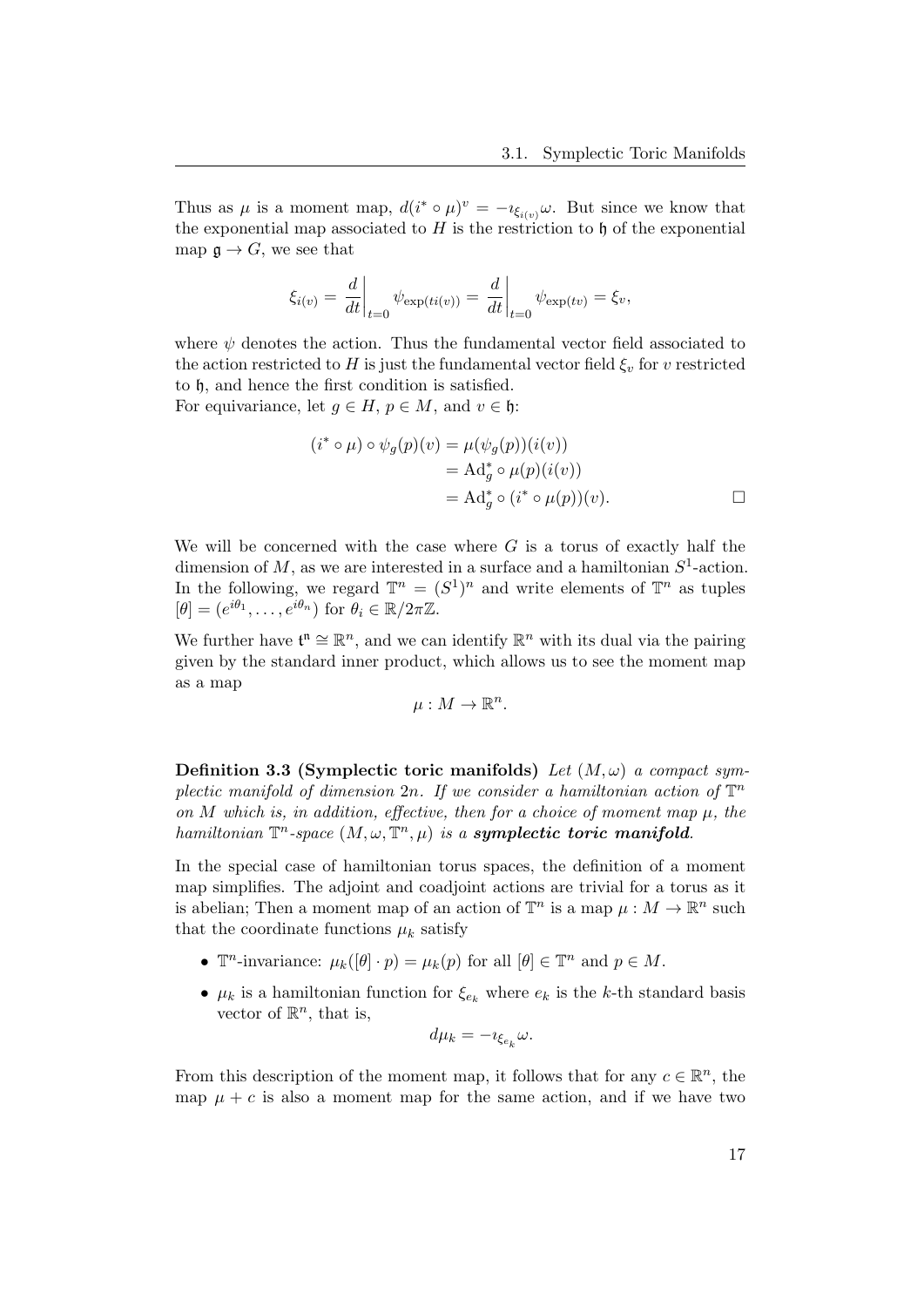moment maps  $\mu$  and  $\tilde{\mu}$ , then  $d(\mu_k - \tilde{\mu}_k) = 0$  for each k implies that the two moment maps differ by a constant.

We give an example of a hamiltonian action which will be important later on:

<span id="page-20-1"></span>**Example 3.4** Let  $d \in \mathbb{N}$  and consider the action of  $\mathbb{T}^d$  on  $\mathbb{C}^d$  by componentwise multiplication:

$$
(e^{i\theta_1},\ldots,e^{i\theta_d})\cdot(z_1,\ldots,z_d):=(e^{i\theta_1}z_1,\ldots,e^{i\theta_d}z_d).
$$

This action is hamiltonian with moment map

$$
\mu(z_1,\ldots,z_d) = \frac{1}{2}(|z_1|^2,\ldots,|z_d|^2) + const.
$$

**Proof** We compute for  $v \in \mathbb{R}^n \cong \mathfrak{t}^n$  the fundamental vector field  $\xi_v$  at  $z =$  $(r_1e^{i\theta_1},\ldots,r_de^{i\theta_d})$ :

$$
\xi_v(z) = \frac{d}{dt}\Big|_{t=0} \psi_{\exp(tv)}(z)
$$
  
\n
$$
= \frac{d}{dt}\Big|_{t=0} (e^{itv_1}, \dots, e^{itv_d}) \cdot z
$$
  
\n
$$
= \frac{d}{dt}\Big|_{t=0} (r_1 e^{i(tv_1 + \theta_1)}, \dots, r_d^{i(tv_d + \theta_d)})
$$
  
\n
$$
= \sum_{i=1}^d \frac{d}{dt}\Big|_{t=0} (r_i)\partial_{r_i} + \frac{d}{dt}\Big|_{t=0} (tv_i + \theta_d)\partial_{\theta_i}
$$
  
\n
$$
= \sum_{i=1}^d v_i \partial_{\theta_i}.
$$

Hence  $\xi_{e_k} = \partial_{\theta_k}$ . We go on to compute for X a vector field on  $\mathbb{C}^d$ 

$$
\iota_{\xi_{e_k}} \omega_0(X) = \omega_0(\partial_{\theta_k}, X)
$$
  
= 
$$
\sum_{i=1}^d r_i dr_i(\partial_{\theta_k}) d\theta_i(X) - r_i dr_i(X) d\theta_i(\partial_{\theta_k})
$$
  
= 
$$
-r_k dr_k(X)
$$
  
= 
$$
-\frac{1}{2} dr_k^2(X).
$$

Hence the moment map has k-th component  $\mu_k(z) = \frac{1}{2}r_k^2$ , which proves the claim.  $\Box$ 

## <span id="page-20-0"></span>3.2 Delzant Polytopes

As mentioned above, we will use the image  $\mu(A)$  to classify  $(A, \alpha, \psi)$ . More generally, for symplectic toric manifolds, the image of the manifold by the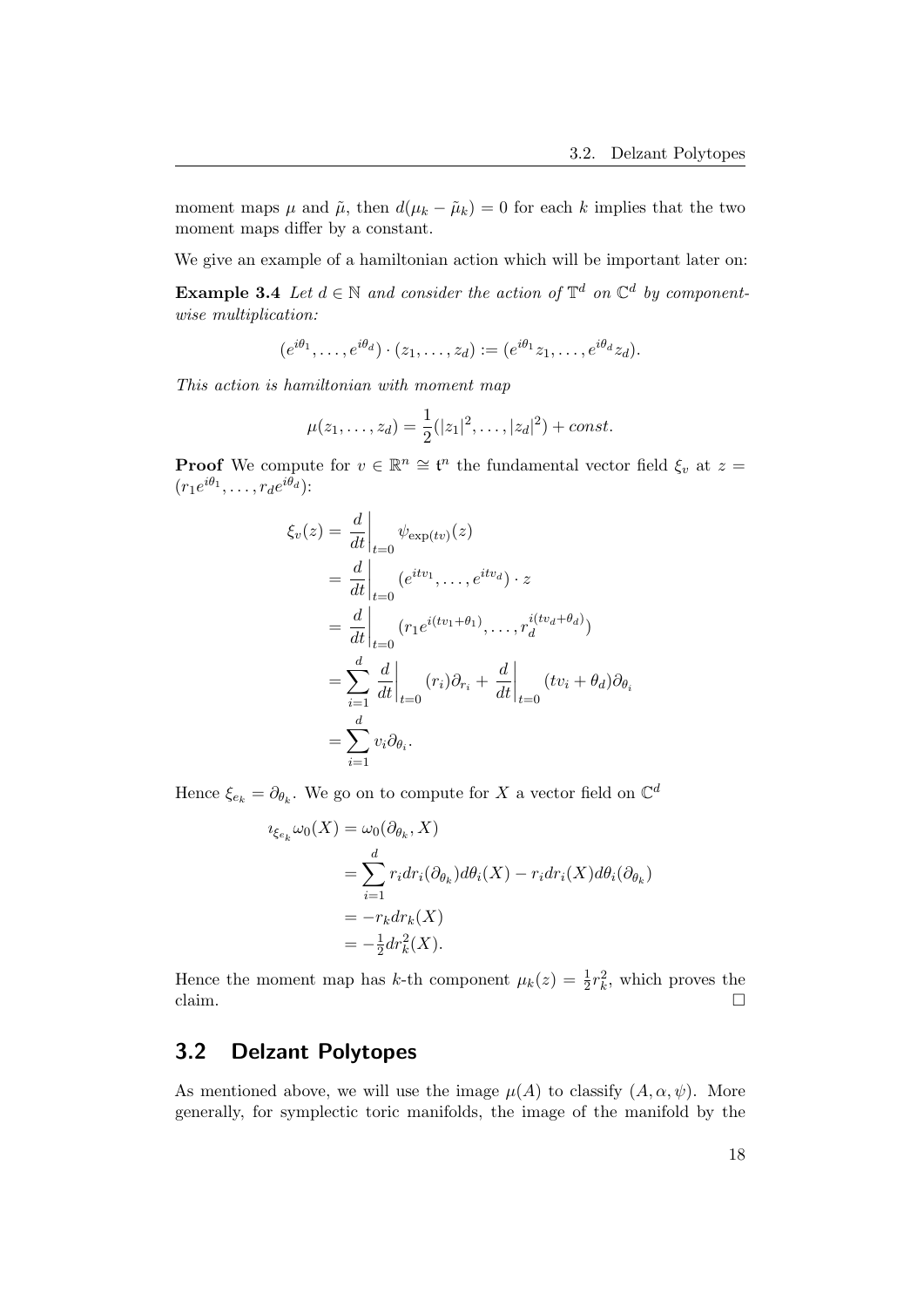moment map is always a so-called Delzant polytope, and it is in terms of this type of polytope that symplectic toric manifolds can be classified.

First note that a **polytope** is the convex hull of a set of points in  $\mathbb{R}^n$ , whereas a convex polyhedron is the intersection of a finite number of affine half-spaces in  $\mathbb{R}^n$ . A theorem due to Weyl and Minkowski states that convex polyhedra coincide with bounded polytopes, see for instance theorem 1.1 in [\[6\]](#page-48-6).

**Definition 3.5** Let  $\Delta \subset \mathbb{R}^n$  be a polytope. A **face** of the polytope is a set of the form

<span id="page-21-1"></span> ${x \in \mathbb{R}^n \mid f(x) = c}$ 

for some  $c \in \mathbb{R}$  and  $f \in (\mathbb{R}^n)^*$  such that  $f(x) \geq c$  for all  $x \in \Delta$ .

A vertex is a 0-dimensional face, an edge is a 1-dimensional face, and a **facet** is an  $(n-1)$ -dimensional face.

Definition 3.6 A Delzant polytope  $\Delta \subset \mathbb{R}^n$  is a polytope satisfying

- Simplicity: There are n edges meeting at each vertex.
- Rationality: The edges meeting at a vertex  $\tau$  are rational in the sense that each edge is of the form  $\tau + tu_k$  for  $t \geq 0$  and  $u_k \in \mathbb{Z}^n$ .
- **Smoothness**: For each vertex, the edge vectors  $u_1, \ldots, u_n$  of edges meeting at this vertex can be chosen to be a  $\mathbb{Z}$ -basis of  $\mathbb{Z}^n$ . Equivalently, this means that if  $U = (u_1 | \dots | u_n)$  denotes the  $n \times n$ -matrix which has  $u_k$  as its k-th column, we have  $\det(U) = \pm 1$ .

Thus if  $\Delta$  is a Delzant polytope with d facets and v<sub>i</sub> are the primitive inward pointing normal vectors to the facets (where  $v_i \in \mathbb{Z}^n$  is primitive if it cannot be written as  $v_i = lu_i$  for  $l \in \mathbb{Z}$  and  $u \in \mathbb{Z}^n$ , there are scalars  $\lambda_i$ ,  $i = 1, ..., d$ , such that

<span id="page-21-2"></span>
$$
\Delta = \{x \in \mathbb{R}^n \mid \langle x, v_i \rangle \ge \lambda_i, i = 1, \dots, d\}.
$$
 (3.1)

for some  $v_i \in \mathbb{R}^n$ ,  $\lambda_i \in \mathbb{R}$  and  $d \in \mathbb{N}$ .

The following consequence of this definition allows for some more geometrical intuition:

<span id="page-21-0"></span>**Lemma 3.7** Let  $\Delta \subset \mathbb{R}^n$  a Delzant polytope. Then there are n facets meeting at each vertex.

**Proof** Consider any vertex of  $\Delta$  and let  $(u_1, \ldots, u_n)$  a  $\mathbb{Z}$ -basis of edge vectors incident on this vertex. By the smoothness axiom and a change of basis, we may assume  $(u_1, \ldots, u_n)$  is the standard basis.

Then the primitive inward pointing normal vectors to the facets meeting at our vertex are again the standard basis, as orthogonality to the facet determined by the edge vectors  $u_1, \ldots, \hat{u}_i, \ldots, u_n$ , where the hat operator denotes omission,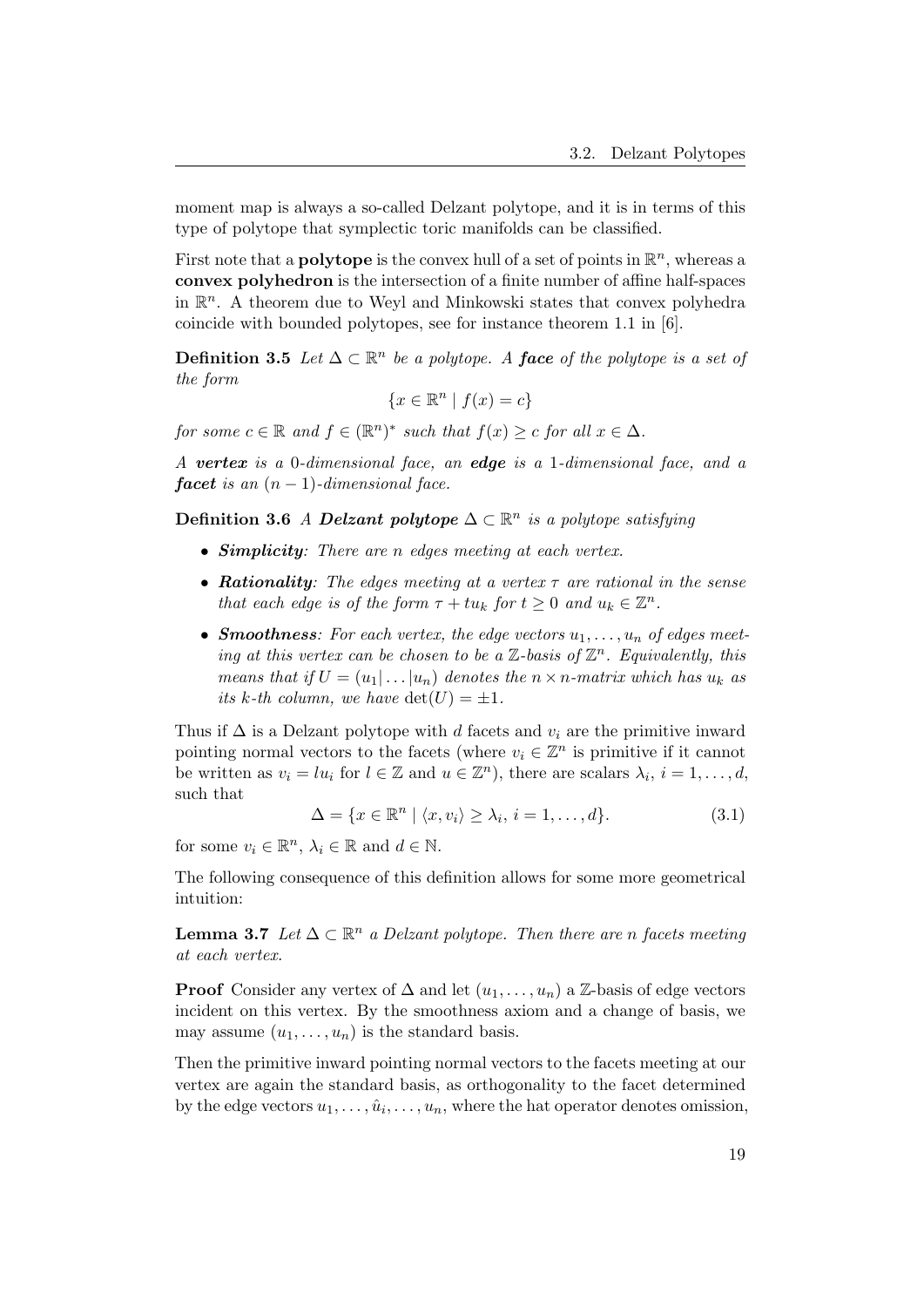implies the normal can only be a multiple of  $u_i$ . Requiring it to be primitive gives that the inward pointing normal vector must be exactly  $u_i$ , which proves that there are *n* facets meeting at each vertex.  $\Box$ 

## <span id="page-22-0"></span>3.3 Delzant's Classification

In our setting where  $(A, \alpha)$  is a compact surface with an area form (and thus in particular a compact symplectic manifold by proposition [2.3\)](#page-6-2), if we require the  $S<sup>1</sup>$ -action to be effective, then up to a choice of moment map, we are working with a symplectic toric manifold. These are, up to equivalence, which is captured by the notion of equivariant symplectomorphisms, classified by Delzant's theorem.

**Definition 3.8** Let  $(M_1, \omega_1, G, \mu_1)$  and  $(M_2, \omega_2, G, \mu_2)$  hamiltonian G-spaces and  $\varphi : M_1 \to M_2$  a smooth map. Then  $\varphi$  is **equivariant** if for all  $p \in$  $M_1, g \in G$ 

$$
\varphi(g \cdot p) = g \cdot \varphi(p).
$$

Hence an equivariant symplectomorphism between symplectic toric manifolds is a symplectomorphism in the sense of definition [2.2](#page-6-3) satisfying  $\varphi([\theta] \cdot p) =$  $[\theta] \cdot \varphi(p)$ .

Theorem 3.9 (Delzant) There is a bijective correspondence between

 $\left\{\begin{array}{l}\text{Symplectic toric manifolds}\\ \text{up to equivalent}\end{array}\right\} \leftrightarrow \left\{\begin{array}{l} \text{Dedzant polytopes}\\ \text{up to translation}\end{array}\right\}.$ 

For a toric manifold  $(M^{2n}, \omega, \mathbb{T}^n, \mu)$ , the corresponding polytope is given by  $\mu(M).$ 

For a complete treatment of the proof, we refer to the original paper by Delzant [\[7\]](#page-48-7). We prove the surjectivity statement below, following chapter 29 of [\[1\]](#page-48-1).

Notice that in the case where we consider a hamiltonian  $S^1$ -action on a surface, the moment map  $\mu$  is in particular a smooth map from M to R. Hence the Delzant polytope corresponding to the surface will be an interval; Our goal in the following will be to construct the symplectic toric manifold corresponding to this situation. According to the theorem, this manifold will be unique up to equivariant symplectomorphism. For this, we shall give the general construction of the symplectic toric manifold corresponding to a given Delzant polytope.

<span id="page-22-1"></span>The main tool used in the construction is the technique of symplectic reduction, which is a theorem independently proven by Marsden with Weinstein, and Meyer: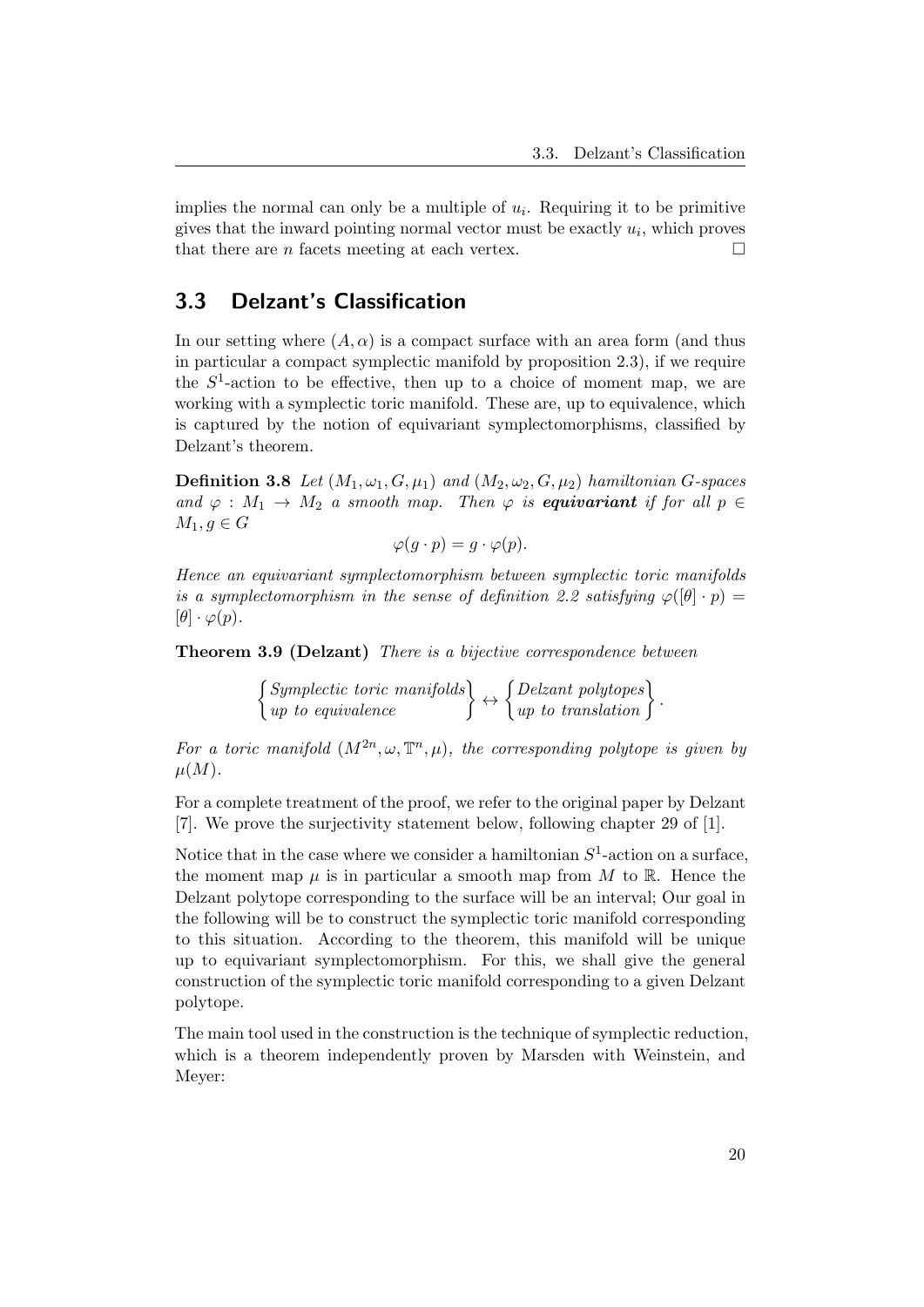Theorem 3.10 (Marsden-Weinstein, Meyer) Let  $(M, \omega, G, \mu)$  a hamiltonian G-space for a compact Lie group G. Let  $i : \mu^{-1}(0) \hookrightarrow M$  denote the inclusion and assume that G acts freely on  $\mu^{-1}(0)$ . Then

- (a) the orbit space  $M_{\text{red}} = \mu^{-1}(0)/G$  is a manifold.
- (b) pr :  $\mu^{-1}(0) \to M_{\text{red}}$  is a principal G-bundle, where pr denotes the canonical projection.
- (c) there is a symplectic form  $\omega_{\text{red}}$  on  $M_{\text{red}}$  such that  $i^*\omega = \text{pr}^*\omega_{\text{red}}$ .

For a proof, see section 23 of [\[1\]](#page-48-1). Note that as pr is a surjection, pr<sup>∗</sup> is injective, and thus  $\omega_{\text{red}}$  is the *unique* two-form on  $M_{\text{red}}$  satisfying (c).

#### <span id="page-23-0"></span>3.3.1 Delzant's Construction

Let  $\Delta$  be a Delzant polytope with d facets. We consider  $\Delta \subset (\mathbb{R}^n)^*$  for convenience, and consider the normal vectors to the facets to be in  $\mathbb{R}^n$ . Let  $v_i \in \mathbb{Z}^n$ ,  $i = 1, ..., d$  be the inward pointing primitive normal vectors to the facets. Then for some  $\lambda_i \in \mathbb{R}$ , we can write

$$
\Delta = \{x \in (\mathbb{R}^n)^* \mid \langle x, v_i \rangle \geq \lambda_i, i = 1, \dots, n\}.
$$

Let  $e_i$  denote the standard basis vectors of  $\mathbb{R}^n$ , and consider

$$
\tilde{\pi}: \mathbb{R}^d \to \mathbb{R}^n
$$

$$
e_i \mapsto v_i.
$$

**Claim 1:** The map  $\tilde{\pi}$  is surjective and maps  $\mathbb{Z}^d$  onto  $\mathbb{Z}^n$ .

Hence  $\tilde{\pi}$  induces a surjective map  $\pi : \mathbb{R}^d / (2\pi \mathbb{Z}^d) \to \mathbb{R}^n / (2\pi \mathbb{Z}^n)$ , such that for  $x \in \mathbb{R}^d$ , we have  $\pi(x + 2\pi \mathbb{Z}^d) = \tilde{\pi}(x) + 2\pi \mathbb{Z}^n$ . Identify  $\mathbb{R}^k/(2\pi \mathbb{Z}^k)$  with  $\mathbb{T}^k$ .

Now let  $N = \ker \pi$  and **n** the Lie algebra of N. Then N is a closed subgroup of  $\mathbb{T}^d$  of dimension  $d-n$ , and hence itself a torus. Let  $i: N \hookrightarrow \mathbb{T}^d$  denote the inclusion and identify the Lie algebras of  $\mathbb{T}^d$  and  $\mathbb{T}^n$  with  $\mathbb{R}^d$  and  $\mathbb{R}^n$ , respectively. Then we have an exact sequence of tori

 $\mathbbm{1}\longrightarrow N\stackrel{i}{\longrightarrow}\mathbbm{T}^d\stackrel{\pi}{\longrightarrow}\mathbbm{T}^n\longrightarrow\mathbbm{1}$ 

which induces the exact sequence of Lie algebras

 $0 \longrightarrow \mathfrak{n} \stackrel{i}{\longrightarrow} \mathbb{R}^d \stackrel{\tilde{\pi}}{\longrightarrow} \mathbb{R}^n \longrightarrow 0$ 

with the dual sequence

$$
0 \longrightarrow (\mathbb{R}^n)^* \stackrel{\tilde{\pi}^*}{\longrightarrow} (\mathbb{R}^d)^* \stackrel{i^*}{\longrightarrow} \mathfrak{n}^* \longrightarrow 0.
$$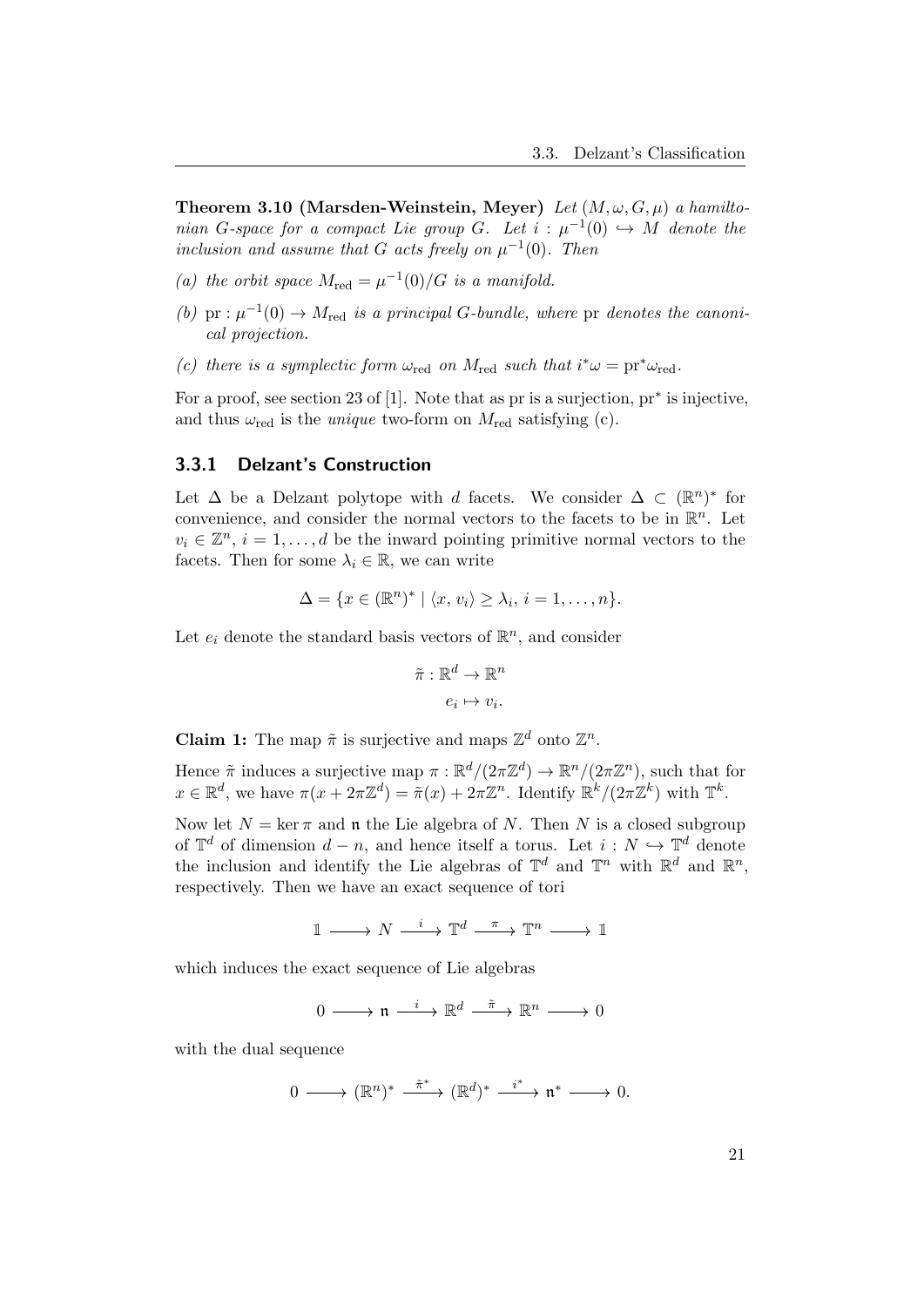Now consider  $\mathbb{C}^d$  with its standard symplectic form  $\omega_0 = \frac{i}{2}$  $\frac{i}{2} \sum_{k=1}^{d} z_k \wedge \overline{z}_k$ , along with the action of  $\mathbb{T}^d$  given by

$$
(e^{t_1}, \ldots, e^{t_d}) \cdot (z_1, \ldots, z_d) = (e^{t_1}z_1, \ldots, e^{t_d}z_d).
$$

According to example [3.4,](#page-20-1) this action is hamiltonian with moment map

$$
\mu: \mathbb{C}^d \longrightarrow (\mathbb{R}^d)^*
$$
  

$$
(z_1, \dots, z_d) \longmapsto \frac{1}{2}(|z_1|^2, \dots, |z_d|^2) + \text{const.}
$$

We choose the constant to be  $(\lambda_1, \ldots, \lambda_d)$ . Next, consider the restricted action of  $N \subset \mathbb{T}^d$  on  $\mathbb{C}^d$ . According to lemma [3.2,](#page-18-1) this action is also hamiltonian with moment map

$$
i^* \circ \mu,
$$

where  $i^*: (\mathfrak{t}^d)^* \to (\mathfrak{n}^d)$  is the dual map to the inclusion  $i: \mathfrak{n} \to \mathfrak{t}^d$ . Consider  $Z = (i^* \circ \mu)^{-1}(0)$ . We claim:

**Claim 2:**  $Z$  is compact and  $N$  acts freely on  $Z$ .

If this is true, the conditions for the Marsden-Meyer-Weinstein theorem are met and we obtain the reduced space  $M_{\Delta} = Z/N$ , along with a symplectic form  $\omega_{\Delta}$  such that if  $j: Z \hookrightarrow \mathbb{C}^d$  is the inclusion and pr :  $Z \to M_{\Delta}$  is the projection, then  $pr^*\omega_{\Delta} = j^*\omega_0$ .

The next section will prove the claims made above and introduce the hamiltonian action making  $(M_{\Delta}, \omega_{\Delta}, \mathbb{T}^n, \mu_{\Delta})$  into a symplectic toric manifold.

#### <span id="page-24-0"></span>3.3.2 The Action on the Reduced Space

We start by reviewing the claims made in Delzant's construction.

**Claim 1:** The map  $\tilde{\pi}: \mathbb{R}^d \to \mathbb{R}^n$  is surjective and maps  $\mathbb{Z}^d$  onto  $\mathbb{Z}^n$ .

**Proof** The argument is very similar to that of lemma [3.7.](#page-21-0) Fix a vertex of  $\Delta$ . By lemma [3.7,](#page-21-0) there are  $n$  facets meeting at this vertex, which are determined by the  $n-1$  edge vectors they meet; thus if the facet meets  $u_1, \ldots, \hat{u}_i, \ldots, u_n$ , after a change of basis transforming  $u_1, \ldots, u_n$  into the standard basis, we see that the inward pointing primitive normal vector to this facet is just  $u_i$ . Hence the set of primitive inward pointing normal vectors can by this change of basis be assumed to be the standard basis, proving the claim.  $\Box$ 

**Claim 2:**  $N$  acts freely on  $Z$ , and  $Z$  is compact.

<span id="page-24-1"></span>**Proof** To show that Z is compact, it suffices by Heine-Borel to show that Z is closed and bounded. It is clearly closed as it is the preimage of  $\{0\}$  by a continuous map, and we show that  $\mu(Z) = \tilde{\pi}^*(\Delta) =: \Delta'$ :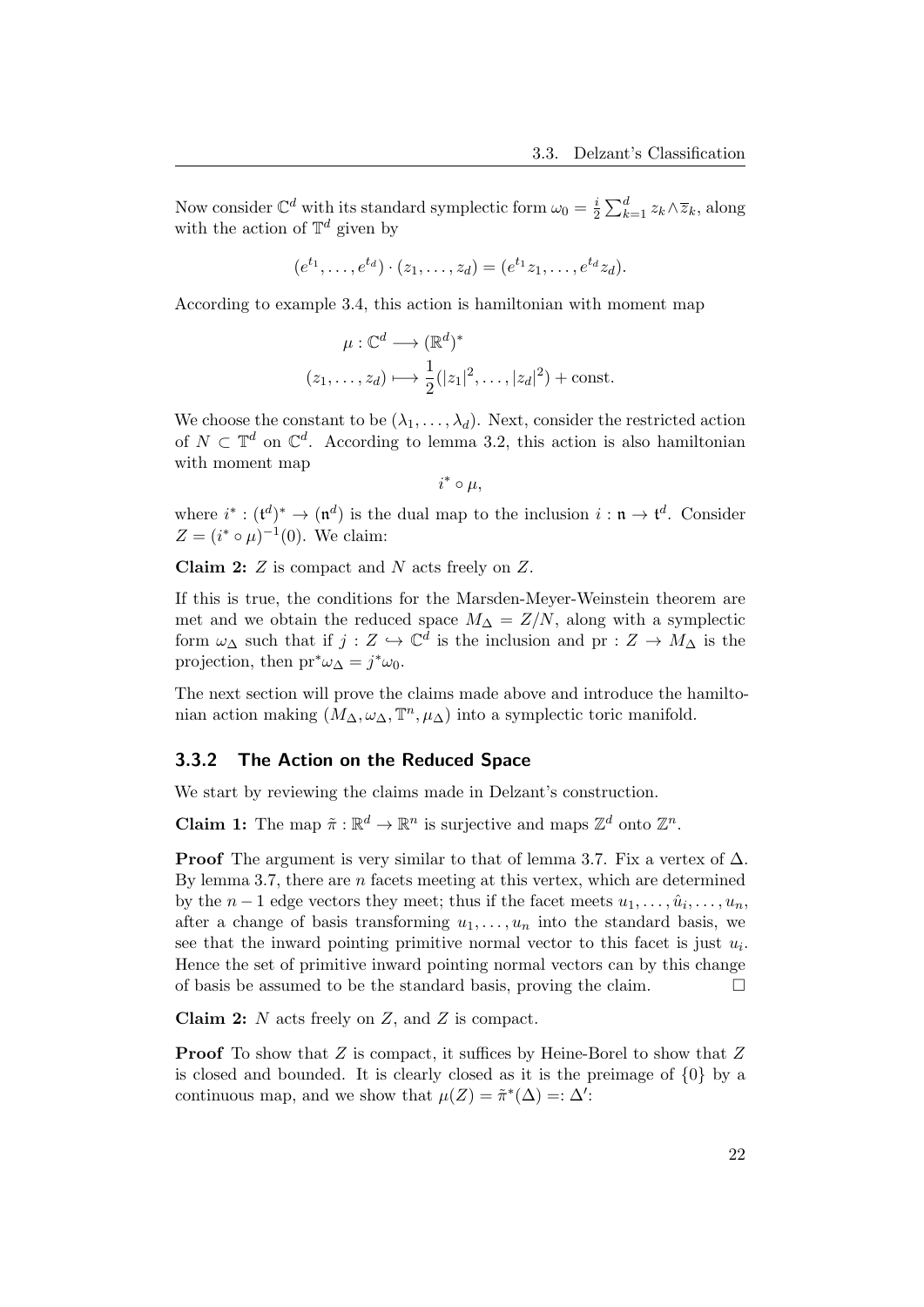**Lemma 3.11** Let  $y \in (\mathbb{R}^d)^*$ . Then

 $y \in \Delta' \iff y \in \mu(Z).$ 

**Proof** y is in  $\mu(Z) = \mu((i^* \circ \mu)^{-1}(0))$  if and only if

- 1.  $y$  is in the image of  $\mu$ ,
- 2.  $i^*y = 0$ .

Using that  $\mu(z_1,...,z_d) = \frac{1}{2}(|z_1|^2,...,|z_d|^2) + (\lambda_1,...,\lambda_d)$ , we see that the first condition is equivalent to

$$
\langle y, e_k \rangle \geq \lambda_k \quad k = 1, \dots, d,
$$

Using the dual exact sequence, the second condition is equivalent to  $\gamma$  being in the image of  $\tilde{\pi}^*$ , that is

$$
y = \tilde{\pi}^*(x)
$$

for some  $x \in (\mathbb{R}^n)^*$ . So if  $y = \tilde{\pi}^*(x)$ , we have

$$
\langle y, e_k \rangle \geq \lambda_k, \forall k \iff \langle \tilde{\pi}^*(x), e_k \rangle \geq \lambda_k, \forall k
$$
  

$$
\iff \langle x, \pi(e_k) \rangle \geq \lambda_k, \forall k
$$
  

$$
\iff \langle x, v_k \rangle \geq \lambda_k, \forall k
$$
  

$$
\iff x \in \Delta.
$$
  

$$
\in \mu(Z) \iff y \in \tilde{\pi}^*(\Delta) = \Delta'.
$$

We conclude  $y \in \mu(Z) \iff y \in \tilde{\pi}^*(\Delta) = \Delta'$ 

Note that  $\mu$  is a proper map, that is, if  $C \subset (\mathbb{R}^d)^*$  is compact, then  $\mu^{-1}(C)$ is compact. Indeed, if C is compact, then  $C = C_1 \times \ldots \times C_d$  for  $C_k$  compact subsets of  $\mathbb{R}^*$ , and thus  $\mu_k^{-1}$  $\binom{-1}{k} = \{2z - \lambda_k \mid |z|^2 \in C_k\}.$  This is bounded as  $C_k$  is bounded, and hence  $\mu^{-1}(C)$  is a product of bounded sets. It is also closed as  $\mu$  is continuous, so it is compact by Heine-Borel.

Using this and the lemma we just proved, as  $\Delta'$  is compact and  $\mu(Z) = \Delta'$ , Z must be bounded, and hence compact.

In order to use the Marsden-Weinstein-Meyer theorem, we still have to prove that  $N$  acts freely on  $Z$ .

So pick a vertex  $\tau$  of  $\Delta$  and let  $I = \{k_1, \ldots, k_n\}$  denote the set of indices for the *n* faces meeting  $\tau$ . Pick  $z \in Z$  such that  $\mu(z) = \tilde{\pi}^*(\tau)$ , which exists by lemma [3.11.](#page-24-1)  $\tau$  being a vertex means that it is characterised (as seen in definition [3.5\)](#page-21-1) by n equations  $\langle \tau, v_k \rangle = \lambda_k$  for all  $k \in I$ . This gives

$$
\langle \tau, v_k \rangle = \lambda_k \iff \langle \tau, \tilde{\pi}(e_k) \rangle = \lambda_k
$$
  
\n
$$
\iff \langle \tilde{\pi}^*(\tau), e_k \rangle = \lambda_k
$$
  
\n
$$
\iff \langle \mu(z), e_k \rangle = \lambda_k
$$
  
\n
$$
\iff \text{the } k \text{-th coordinate of } \mu(z) \text{ is } \lambda_k
$$
  
\n
$$
\iff \frac{1}{2} |z_k|^2 + \lambda_k = \lambda_k
$$
  
\n
$$
\iff z_k = 0.
$$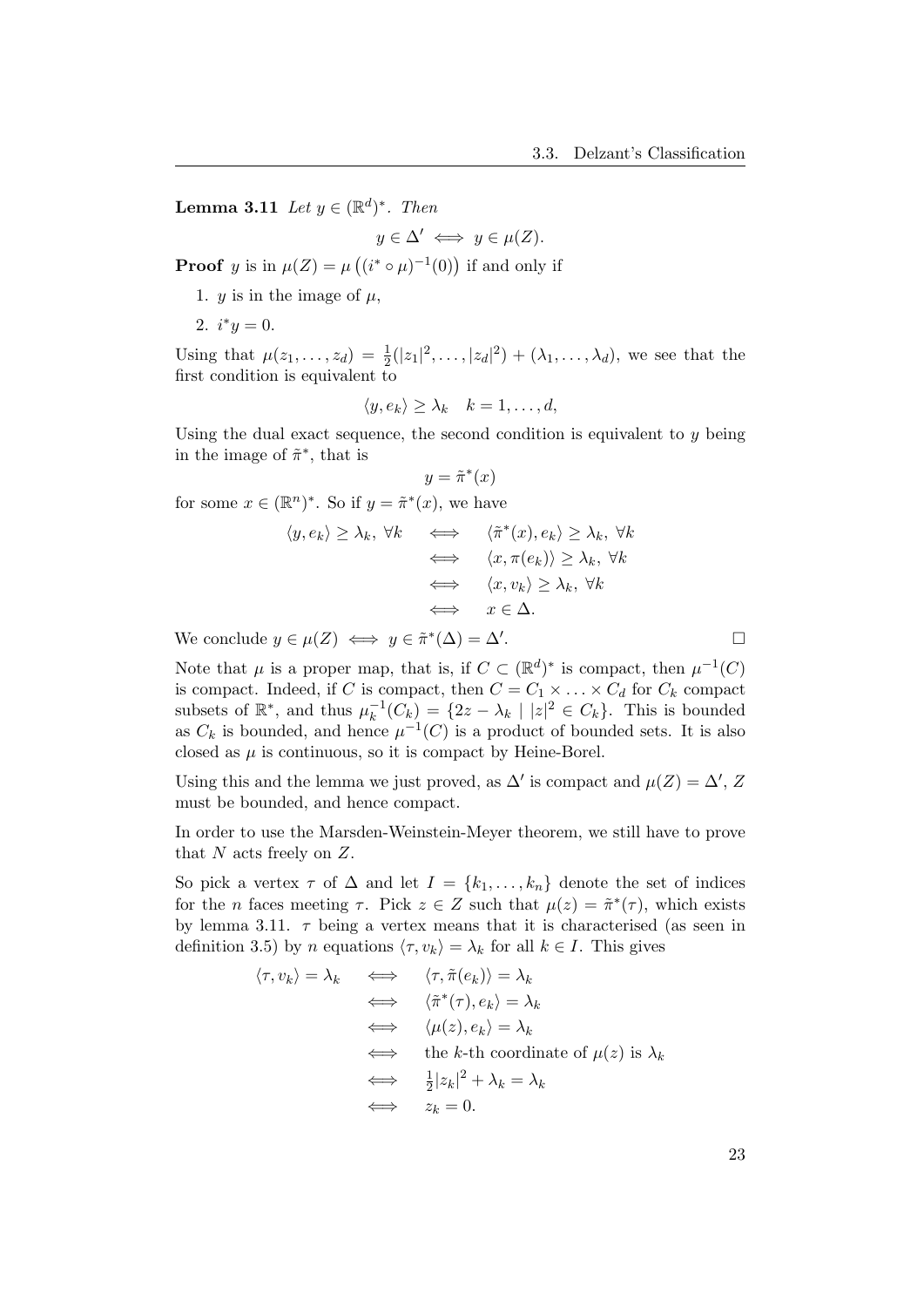Thus these z are precisely those whose coordinate entries for the coordinates in  $I$  are zero and whose other entries are nonzero. We may assume without loss of generality that  $I = \{1, \ldots, n\}$ . Then the stabilizer of z is

$$
(\mathbb{T}^d)_z = \{ (e^{i\theta_1}, \dots, e^{i\theta_n}, 1, \dots, 1) \in \mathbb{T}^d \}.
$$

Letting  $(\mathbb{R}^d)_z = \{(x_1, \ldots, x_n, 2\pi \mathbb{Z}, \ldots, 2\pi \mathbb{Z}) \subset \mathbb{R}^d\}$ , we have by claim 1 that the restriction  $\tilde{\pi}: (\mathbb{R}^d)_z \to \mathbb{R}^n$  maps  $e_1, \ldots, e_n$  to a Z-basis  $v_1, \ldots, v_n$  of  $\mathbb{Z}^n$ . Hence projecting to tori, we must have that  $\pi : (\mathbb{T}^d)_z \to \mathbb{T}^n$  is bijective as a group homomorphism. Recalling  $N = \ker \pi$  for  $\pi : \mathbb{T}^d \to \mathbb{T}^n$ , we conclude that  $N \cap (\mathbb{T}^d)_z = \{1\}$ , so  $N_z = \{1\}$ . We have thus shown that all stabilizers of the action by  $N$  at points being mapped to vertices are trivial.

If z' is another point in Z which does not map to a vertex, then  $N_{z'}$  is contained in  $N_z$  for some z which does map to a vertex because then some of the equalities characterising  $\mu(z')$  become inequalities, so the k-th coordinates of  $\mu(z')$  do not have to be zero, which puts more restrictions on the stabilizer  $(\mathbb{T}^d)_z$ . This proves that indeed, all stabilizers are trivial and the action by N is free, proving claim 2.  $\Box$ 

**Proposition 3.12** The reduced space  $Z/N$  inherits a hamiltonian  $\mathbb{T}^n$ -action with a moment map  $\mu_{\Delta}$  such that  $\mu_{\Delta}(Z/N) = \Delta$ .

**Proof** As in the proof just above, pick  $z \in Z$  such that  $\mu(z) = \tilde{\pi}^*(\tau)$  for  $\tau$  a vertex of  $\Delta$ . We have seen that the restriction  $\pi : (\mathbb{T}^d)_z \to \mathbb{T}^n$  is a bijection, so let  $\sigma$  be its inverse. Then  $\sigma$  is also a right-inverse of  $\pi$  on the whole of  $\mathbb{T}^d$ , so from the exact sequence

$$
\mathbbm{1}\longrightarrow N\stackrel{i}{\longrightarrow}\mathbbm{T}^d\stackrel{\pi}{\underset{\sigma}{\longleftarrow}}\mathbbm{T}^n\stackrel{}{\longrightarrow}\mathbbm{1}
$$

we obtain an isomorphism  $(i, \sigma) : N \times \mathbb{T}^n \to \mathbb{T}^d$ .

We can now endow  $Z/N$  with the action induced from the  $\mathbb{T}^n$  factor above. In precise terms, we define for  $[\theta] \in \mathbb{T}^n$ ,  $z \in Z$  and  $\text{pr} : Z \to Z/N$  the projection

$$
[\theta] \cdot \mathrm{pr}(z) := \mathrm{pr}(\sigma([\theta]) \cdot z),
$$

where the action on the right hand side is the standard action on  $\mathbb{C}^d$  by  $\mathbb{T}^d$ . If  $w = q \cdot z$  for some  $q \in N$ , then  $\sigma([\theta]) \cdot z = \sigma([\theta])q \cdot w = q \cdot (\sigma([\theta]) \cdot w)$  as  $\mathbb{T}^d$  is abelian, so  $\sigma([\theta]) \cdot z$  and  $\sigma([\theta]) \cdot w$  are in the same N-orbit, hence this action is indeed well-defined. Next, consider the diagram

Z C d (R d ) <sup>∗</sup> ∼= n <sup>∗</sup> ⊕ (R n ) ∗ (R n ) ∗ Z/N j pr µ σ ∗ µ<sup>∆</sup>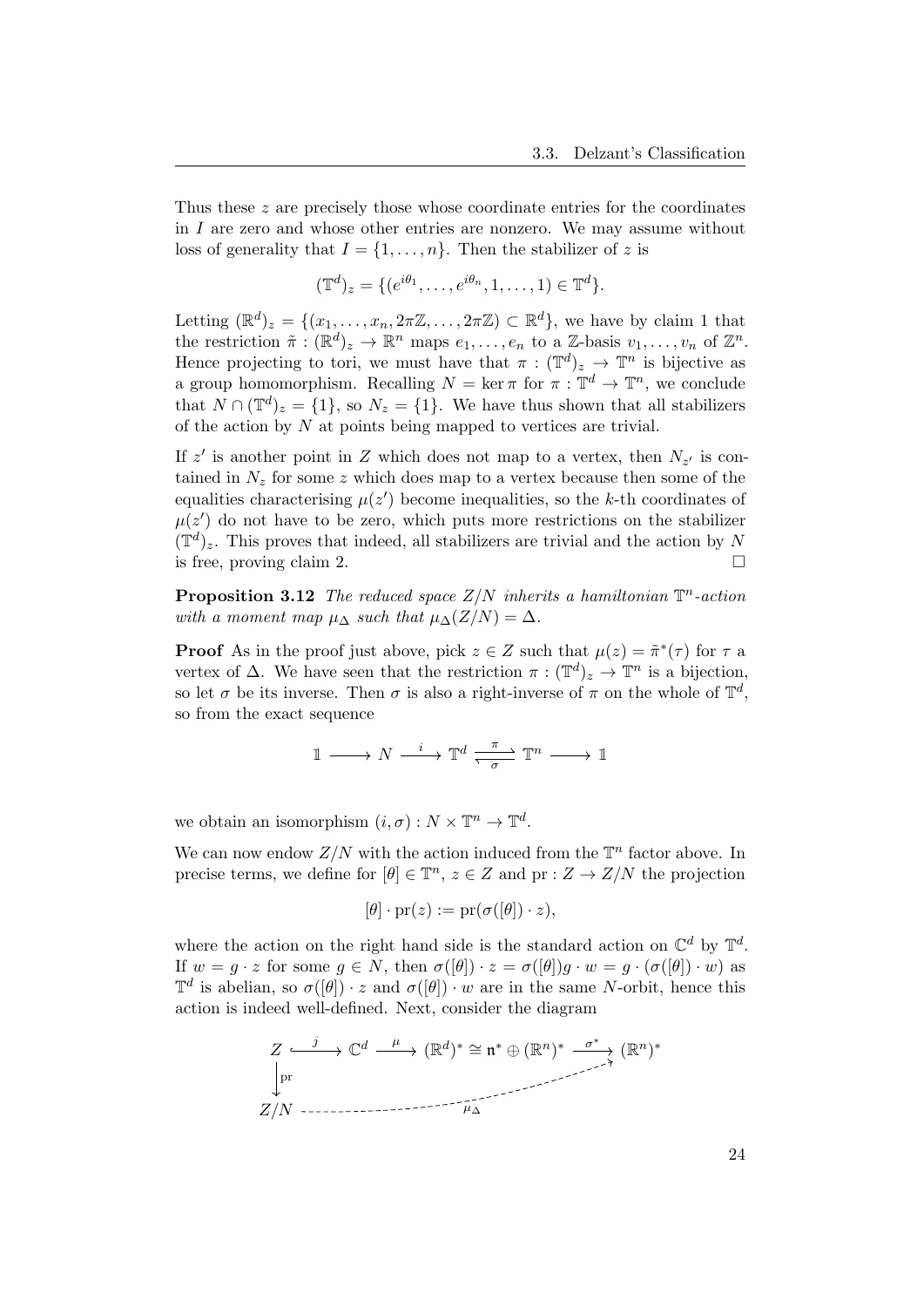Here, j is the inclusion, and  $(\mathbb{R}^d)^* \cong \mathfrak{n}^* \oplus (\mathbb{R}^n)^*$  uses the isomorphism  $(i, \sigma)$ from above at the level of Lie algebra duals. From this we obtain that  $\sigma^*$  is just the projection onto the second factor.

As  $\mu$  is a moment map for the  $\mathbb{T}^d$ -action, it is in particular N-invariant, so the composition of horizontal maps in the diagram is constant along N-orbits. Thus we obtain a moment map  $\mu_{\Delta}$  for the  $\mathbb{T}^n$ -action such that the diagram commutes, that is

$$
\mu_{\Delta} \circ \mathrm{pr} = \sigma^* \circ \mu \circ j.
$$

Finally, we have

$$
\mu_{\Delta}(Z/N) = \mu_{\Delta}(\mathrm{pr}(Z)) = \sigma^* \circ \mu \circ j(Z).
$$

Then recall  $\mu(j(Z)) = \mu(Z) = \tilde{\pi}^*(\Delta)$ , and  $\sigma^* \circ \tilde{\pi}^* = id$  to obtain

$$
\sigma^* \circ \mu \circ j(Z) = \sigma^* \circ \tilde{\pi}^*(\Delta) = \Delta.
$$

We have thus constructed from a Delzant polytope  $\Delta$  the symplectic toric manifold  $(M_\Delta, \omega_\Delta, \mathbb{T}^n, \mu_\Delta)$ . For more details, for example a proof that  $\mu(M)$ is always a Delzant polytope and in addition just the one such that following the construction above, we recover  $M$ , see chapter 29 of [\[1\]](#page-48-1).

## <span id="page-27-0"></span>3.4 The Case of Surfaces

#### <span id="page-27-1"></span>3.4.1 The Manifold

Let us now return to the setting of a compact, orientable surface A with a hamiltonian  $S^1$ -action. As we have seen, a choice of area form  $\alpha$  defines a symplectic form on A, and thus for a choice of moment map  $\mu$  of the hamiltonian action,  $(A, \alpha, S^1, \mu)$  is a toric manifold. As  $\mu : A \to \mathbb{R}$  is smooth, it is in particular continuous, and thus its image  $\mu(A)$  is an interval in R, which we can take to be  $[0, r]$  for some  $r > 0$  since classification in terms of Delzant polytopes is only up to translation.

We construct the toric manifold corresponding to  $\Delta = [0, r]$ . The primitive inward pointing normal vectors to the facets are in this case  $v_1 = v$  and  $v_2 = -v$  for  $v = e_1 = 1$ , the standard basis vector of R. Written in the terms of equation [3.1,](#page-21-2) the polytope becomes

$$
\Delta = \{x \in \mathbb{R} \mid \langle x, -v \rangle \ge -r, \langle x, v \rangle \ge 0\},\
$$

so  $\lambda_1 = 0$  and  $\lambda_2 = -r$ .

The map  $\tilde{\pi}: \mathbb{R}^2 \to \mathbb{R}$  maps  $e_1 \mapsto v$  and  $e_2 \mapsto -v$ , so it is given by  $\tilde{\pi}(t_1, t_2) =$  $t_1 - t_2$  and thus its kernel is span $(e_1 + e_2)$ . The induced map is thus given by

$$
\pi((t_1, t_2) + \mathbb{R}^2/2\pi\mathbb{Z}^2) = \tilde{\pi}(t_1, t_2) + \mathbb{R}/2\pi\mathbb{Z} = (t_1 - t_2) + \mathbb{R}/2\pi\mathbb{Z}.
$$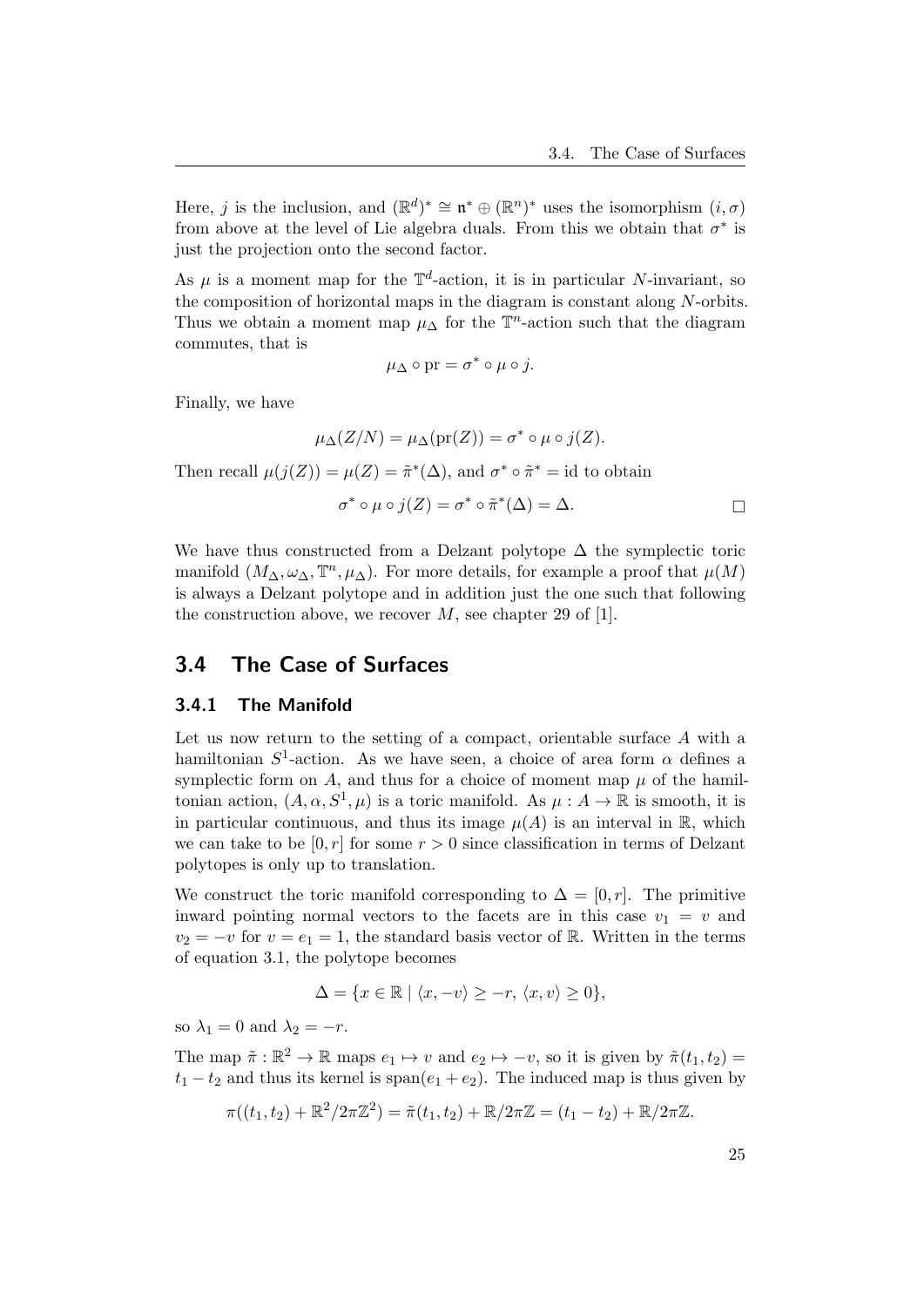

Figure 3.1:  $\Delta$  with its inward pointing normal vectors

Using the identification  $t \sim e^{it}$  for  $\mathbb{T} \cong S^1 \cong \mathbb{R}/2\pi\mathbb{Z}$ , we can write this as

$$
\pi(e^{it_1}, e^{it_2}) = e^{it_1}e^{-it_2},
$$

or simply, for  $(\theta_1, \theta_2) \in \mathbb{T}^2$ 

$$
\pi(\theta_1, \theta_2) = \theta_1 \theta_2^{-1}.
$$

Thus the kernel of the induced map  $\pi$  is the diagonal subgroup

$$
N = \{(\theta, \theta) \in \mathbb{T}^2 \cong S^1 \times S^1 \mid \theta \in [0, 2\pi)\}.
$$

We can thus identify N simply with  $S^1$ . Its Lie algebra is simply the kernel of  $\tilde{\pi}$ , which is  $\mathfrak{n} = \{x(e_1 + e_2) \in \mathbb{R}^2 \mid x \in \mathbb{R}\}$ , which we can identify with  $\mathbb{R}$ .

We now compute the dual maps  $\tilde{\pi}^*$  and  $i^*$ . As  $\mathbb{R}^n$  and  $(\mathbb{R}^n)^*$  are isomorphic under the pairing given by the standard inner product, every element of  $(\mathbb{R}^n)^*$ is a map of the form  $\langle \cdot, x \rangle$  for some  $x \in \mathbb{R}^n$ . Hence  $\tilde{\pi}^*(\langle \cdot, x \rangle) \in (\mathbb{R}^2)^*$  is given by

$$
\tilde{\pi}^*(\langle \cdot, x \rangle)(a,b) = \langle \tilde{\pi}(a,b), x \rangle = \langle a, x \rangle - \langle b, x \rangle = \langle (a,b), (x,-x) \rangle
$$

for  $(a, b) \in \mathbb{R}^2$ . Thus under the identification of  $\mathbb{R}^n$  with its dual, this becomes

$$
\tilde{\pi}^*(x) = (x, -x)
$$

for  $x \in \mathbb{R}^*$ .

Similarly for  $i^*$ , we have for  $\langle \cdot, (x_1, x_2) \rangle \in (\mathbb{R}^2)^*$  and  $y \in \mathfrak{n}$  that

$$
i^{\ast}\left(\langle \cdot,\left(x_{1},x_{2}\right)\rangle\right)(y)=\langle i(y),\left(x_{1},x_{2}\right)\rangle=x_{1}y+x_{2}y=\langle y,x_{1}+x_{2}\rangle,
$$

and hence

$$
i^*(x_1, x_2) = x_1 + x_2.
$$

This gives us the exact sequences

$$
\begin{array}{ccc}\n\mathbb{1} & \longrightarrow N \longrightarrow \begin{array}{c}\n\mathbb{1} & \longrightarrow T^2 \longrightarrow \pi \longrightarrow S^1 \longrightarrow \mathbb{1} \\
\theta & \longmapsto (\theta, \theta) \\
\end{array}\n\end{array}
$$
\n
$$
\begin{array}{ccc}\n(\theta_1, \theta_2) & \longmapsto \theta_1 \theta_2^{-1}\n\end{array}
$$

for the sequence of tori,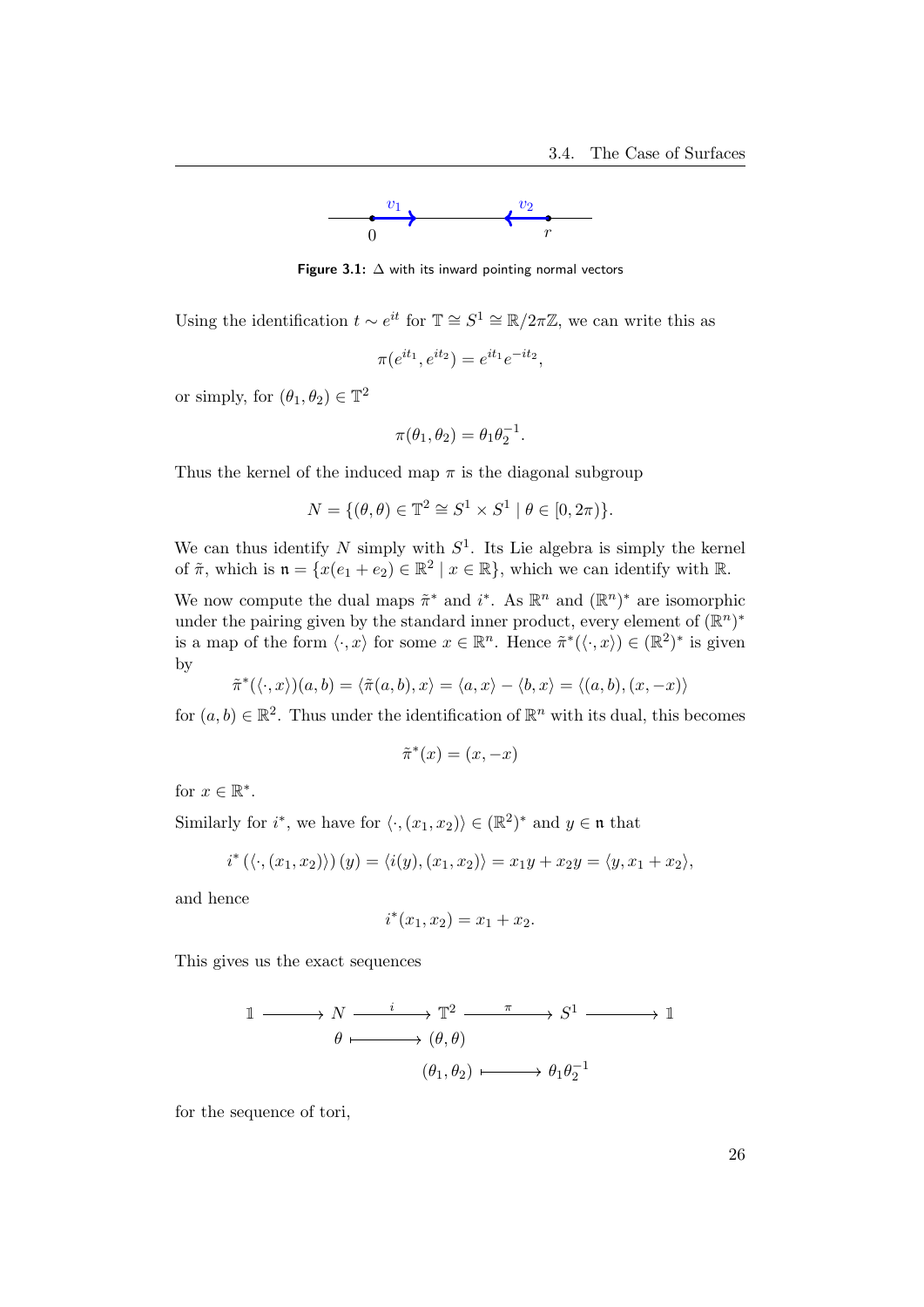$$
0 \longrightarrow n \xrightarrow{i} \mathbb{R}^2 \xrightarrow{\tilde{\pi}} \mathbb{R} \longrightarrow 0
$$
  

$$
x \longmapsto (x, x)
$$
  

$$
(x_1, x_2) \longmapsto x_1 - x_2
$$

for the sequence of Lie algebras, and

$$
0 \longrightarrow \mathbb{R}^* \longrightarrow \tilde{\pi}^* \longrightarrow (\mathbb{R}^2)^* \longrightarrow \tilde{\pi}^* \longrightarrow \mathfrak{n}^* \longrightarrow 0
$$
  

$$
x \longmapsto (x, -x)
$$
  

$$
(x_1, x_2) \longmapsto x_1 + x_2
$$

for the dual sequence.

As in the general construction, we consider the action of  $\mathbb{T}^2$  on  $(\mathbb{C}^2, \omega_0)$  given by

$$
(e^{i\theta_1}, e^{i\theta_2}) \cdot (z_1, z_2) = (e^{i\theta_1}z_1, e^{i\theta_2}z_2)
$$

with moment map

$$
\mu(z_1, z_2) = \frac{1}{2}(|z_1|^2, |z_2|^2) + (0, -r).
$$

The action of the diagonal group N on  $\mathbb{C}^2$  is thus given by  $e^{i\theta} \cdot (z_1, z_2) =$  $(e^{i\theta}z_1, e^{i\theta}z_2)$  and, using lemma [3.2](#page-18-1) and the definition of  $i^*$  computed above, has moment map

$$
(i^* \circ \mu)(z_1, z_2) = \frac{1}{2}(|z_1|^2 + |z_2|^2) - r.
$$

Its zero level is

$$
Z = (i^* \circ \mu)^{-1}(0) = \{ (z_1, z_2) \in \mathbb{C}^2 \mid |z_1|^2 + |z_2|^2 = 2r \},\
$$

which can be seen to be the (real) sphere  $S^3($  $\sqrt{2r}$ ) with radius  $\sqrt{2r}$ . Hence the quotient  $Z/N$  is the quotient  $S^3/\sim$  by the equivalence relation  $(z_1, z_2) \sim$  $(w_1, w_2) \iff (z_1, z_2) = \lambda(w_1, w_2)$  for some  $\lambda \in S^1$ , which is diffeomorphic to the complex projective space  $\mathbb{CP}^1$ . This uses the description of  $\mathbb{CP}^n$  given as in lemma [3.15,](#page-31-0) together with the fact that  $S^3(\sqrt{2r})$  is diffeomorphic to the as in lemma 5.15, together with the lact that  $5^{\circ}(\sqrt{2r})$  is different simply by the map sending  $z \in S^3$  to  $\sqrt{2rz}$ .

#### <span id="page-29-0"></span>3.4.2 The Action

Recall that the action of  $\mathbb{T}^n$  on  $Z/N$  is given by

$$
[\theta] \cdot \mathrm{pr}(z) = \mathrm{pr}(\sigma([\theta]) \cdot z),
$$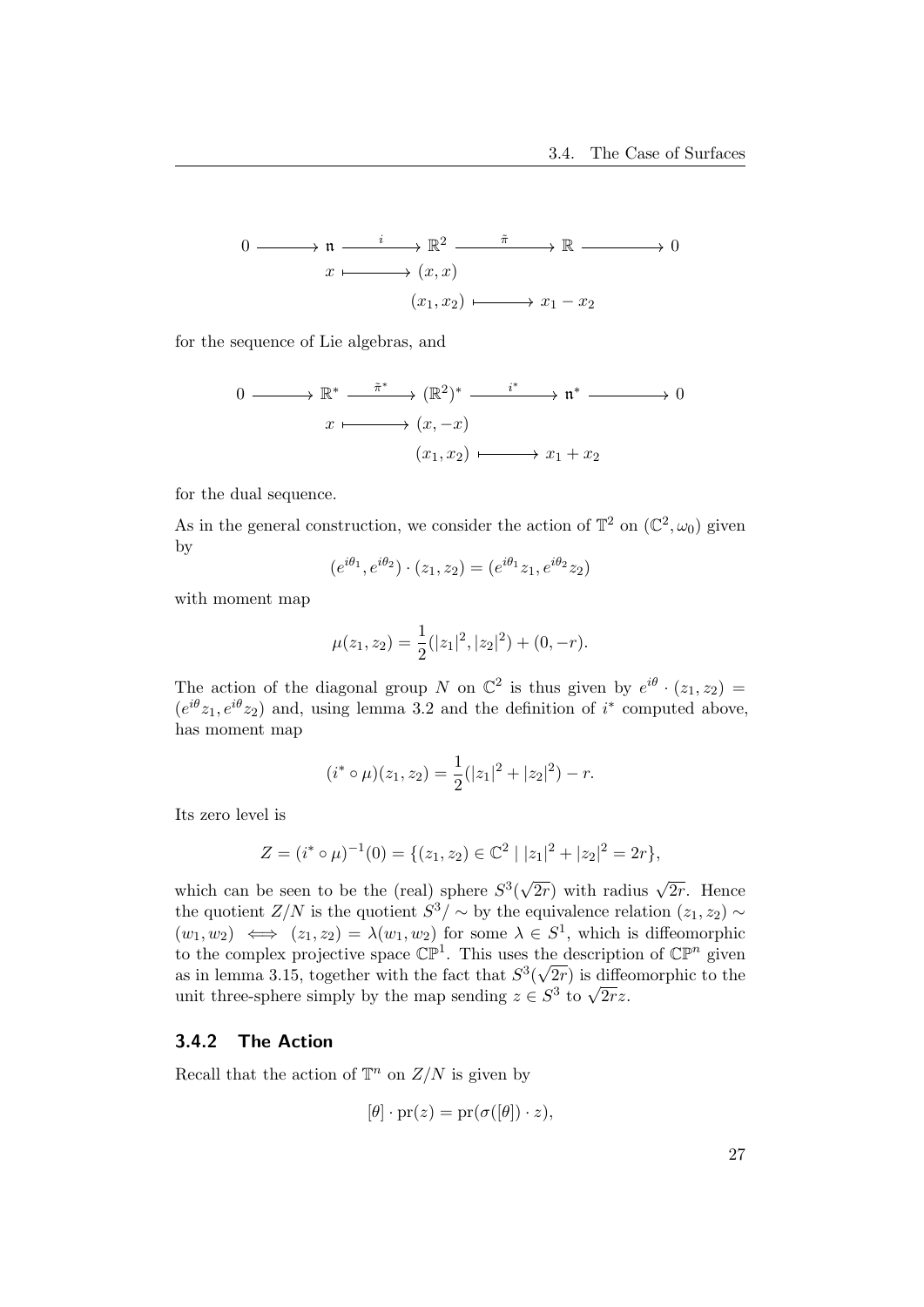where  $\sigma$  is the inverse of the bijection  $\pi : (\mathbb{T}^d)_z \to \mathbb{T}^z$  for  $z \in Z$  such that  $\mu(z) = \tilde{\pi}^*(\tau)$ , and  $\tau$  is a vertex of  $\Delta$ .

So for  $\Delta = [0, r]$ , let us pick  $\tau = 0$ . Recalling  $\tilde{\pi}^*(x) = (x, -x)$ , this gives  $\tilde{\pi}^*(0) = (0,0)$ . Our expression for  $\mu$  is

$$
\mu(z_1, z_2) = \frac{1}{2}(|z_1|^2, |z_2|^2) + (0, -r),
$$

so if  $\mu(z_1, z_2) = \tilde{\pi}^*(\tau)$ , we must have  $z_1 = 0$  and, as  $Z = S^3$ √  $(2r), z_2 =$ 0 and, as  $Z = S^3(\sqrt{2r}), z_2 = \sqrt{2r}e^{i\theta}$ for any  $\theta \in [0, 2\pi)$ . Let us choose  $z = (0, \sqrt{2r})$ . The stabilizer is

$$
(\mathbb{T}^2)_z = \{ (e^{i\theta}, 1) \in \mathbb{T}^2 \},
$$

and thus the restriction  $\pi : (\mathbb{T}^2)_z \to S^1$  is a bijection. Recall that  $\pi(\theta_1, \theta_2) =$  $\theta_1 \theta_2^{-1}$ , so that its inverse is simply

$$
\sigma: S^1 \longrightarrow \mathbb{T}^2
$$

$$
e^{i\theta} \longmapsto (e^{i\theta}, 1).
$$

Now we can write the action explicitly as

$$
e^{i\theta} \cdot [z_0 : z_1] = [e^{i\theta} z_0 : z_1].
$$

The moment map is then  $\mu_{\Delta} \circ pr = \sigma^* \circ \mu \circ j$ , so

$$
\mu_{\Delta}([z_0:z_1]) = \sigma^*((\frac{1}{2}|z_0|^2, \frac{1}{2}|z_1|^2 - r)) = \frac{1}{2}|z_0|^2.
$$

Note that as we take  $(z_0, z_1) \in S^3$  $\overline{(2r)}$ ,  $|z_0|^2$  ranges in  $[0, 2r]$ , so that indeed, the image of  $\mathbb{CP}^1$  by  $\mu_{\Delta}$  is  $\Delta = [0, r]$ .

## <span id="page-30-0"></span>3.5 Complex Projective Spaces

In order to determine the symplectic form induced by the symplectic reduction of the zero level  $Z$  by  $N$  above, we recall some basics related to projective spaces and their natural smooth structure. First, we recall some equivalent ways to define  $\mathbb{CP}^n$ , and then we see how  $\mathbb{CP}^n$  can be obtained by symplectic reduction, thereby endowing it with a natural symplectic form.

Definition 3.13 The complex projective space  $\mathbb{CP}^n$  is given by  $(\mathbb{C}^{n+1} \setminus \{0\}) \setminus \sim$ , the equivalence relation being defined by

$$
(z_0,\ldots,z_n)\sim(\lambda z_0,\ldots,\lambda z_n)
$$

for  $\lambda \in \mathbb{C}$  and  $(z_0, \ldots, z_n) \in \mathbb{C}^{n+1} \setminus \{0\}.$ 

We denote a point in  $\mathbb{CP}^n$  by

$$
[(z_0,\ldots,z_n)]=[z_0:\ldots:z_n]
$$

for  $z_i \in \mathbb{C}$  and not all  $z_i$  equal to zero.

Informally, this describes the set of complex lines in  $\mathbb{C}^{n+1}$  through the origin.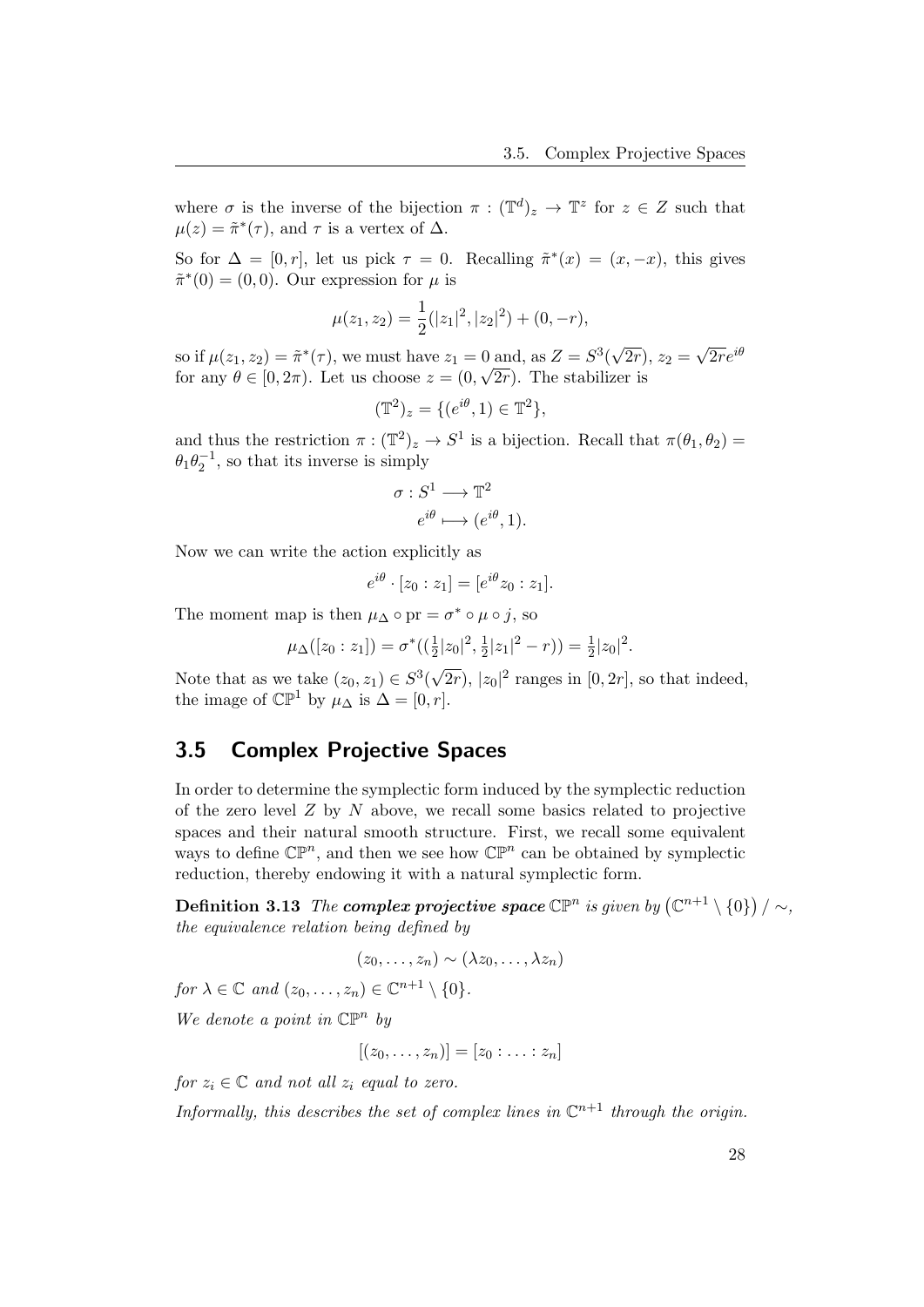The following lemma describes the smooth structure on  $\mathbb{CP}^n$ . For a proof, see for example [\[8\]](#page-48-8).

**Lemma 3.14** For  $i = 0, \ldots, n$ , define the sets

<span id="page-31-2"></span>
$$
U_i := \{ [z_0 : \ldots : z_n] \in \mathbb{CP}^n \mid z_i \neq 0 \},\
$$

together with the maps

$$
\varphi_i: U_i \longrightarrow \mathbb{C}^n \cong \mathbb{R}^{2n}
$$

$$
[z_0: \ldots: z_n] \longmapsto \frac{1}{z_i}(z_0, \ldots, \hat{z}_i, \ldots, z_n),
$$

where  $\hat{z}_i$  denotes the omission of  $z_i$ .

Then  $\{(\varphi_i, U_i) \mid i = 0, \ldots, n\}$  is a smooth atlas on  $\mathbb{C}\mathbb{P}^n$ .

It is a standard result that this definition of  $\mathbb{CP}^n$  is equivalent to the complex n-sphere, where its antipodal points are identified. Let us phrase this in the following lemma, and refer to [\[9\]](#page-48-9) for a proof.

**Lemma 3.15** Let  $S^{2n+1}$  denote the real unit sphere and identify it with the complex unit sphere  $S^n \subset \mathbb{C}^{n+1}$ . Define an equivalence relation on  $S^{2n+1}$  by

<span id="page-31-0"></span>
$$
(z_0, \ldots, z_n) \sim e^{i\theta}(z_0, \ldots, z_n), \quad \theta \in [0, 2\pi).
$$

Then  $S^{2n+1}/\sim$  is diffeomorphic to  $\mathbb{CP}^n$ .

Note that this implies that  $\mathbb{CP}^n$  is a compact manifold. The above equivalence relation could also be seen as arising from an action of  $S<sup>1</sup>$ , which will guide us into seeing how  $\mathbb{CP}^n$  can be obtained by symplectic reduction. This way, we will obtain a symplectic form by the Marsden-Weinstein-Meyer theorem.

**Proposition 3.16** Consider the action of  $S^1$  on  $\mathbb{C}^{n+1}$  given by

<span id="page-31-1"></span>
$$
e^{i\theta} \cdot (z_0, \dots, z_n) := (e^{i\theta} z_0, \dots, e^{i\theta} z_n).
$$

This action is hamiltonian with moment map  $\mu: \mathbb{C}^{n+1} \to \mathbb{R}$ ,

$$
\mu(z_0, \dots, z_n) = \frac{1}{2} \sum_{j=0}^n |z_j|^2 + const.
$$

**Proof** The standard symplectic form on  $\mathbb{C}^{n+1}$  in polar coordinates is  $\omega_0 =$  $\sum_{j=0}^{n} r_j dr_j \wedge d\theta_j$ . So for  $v \in \mathbb{R} \cong T_1S^1$  and  $z = (z_0, \ldots, z_n)$ , we compute the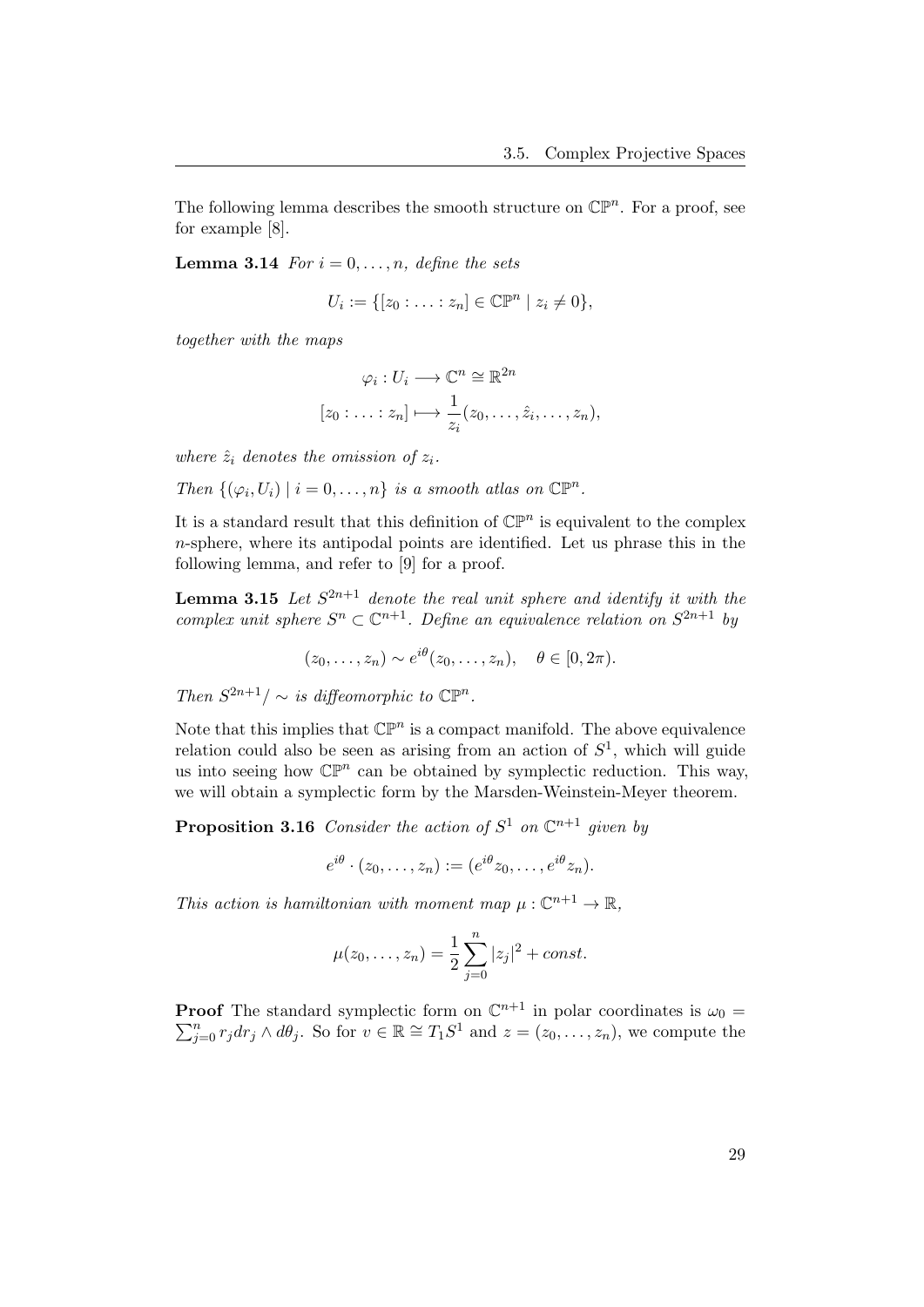fundamental vector field

$$
\xi_v(z) = \frac{d}{dt}\Big|_{t=0} \exp(tv) \cdot (z_0, \dots, z_n)
$$
  
\n
$$
= \frac{d}{dt}\Big|_{t=0} (e^{itv}r_0e^{i\theta_0}, \dots, e^{itv}r_ne^{i\theta_n})
$$
  
\n
$$
= \sum_{j=0}^n \left(\frac{d}{dt}\Big|_{t=0}r_j\right) \frac{\partial}{\partial \theta_j}\Big|_z + \frac{d}{dt}\Big|_{t=0} (\theta_j + tv) \frac{\partial}{\partial r_j}\Big|_z
$$
  
\n
$$
= \sum_{j=0}^n v \frac{\partial}{\partial r_j}\Big|_z.
$$

Letting  $v = 1$  and X any vector field on  $\mathbb{C}^{n+1}$ :

$$
i_{\xi_1}\omega_0(X) = \sum_{j=0}^n r_j dr_j \wedge d\theta_j \left(\sum_{k=0}^n \frac{\partial}{\partial \theta_k}, X\right)
$$
  
= 
$$
\sum_{j=0}^n r_j dr_j \left(\sum_{k=0}^n \partial \theta_k\right) d\theta_j(X) - r_j dr_j(X) d\theta_j \left(\sum_{k=0}^n \partial \theta_k\right)
$$
  
= 
$$
-\sum_{j=0}^n r_j dr_j(X)
$$
  
= 
$$
-\frac{1}{2} \sum_{j=0}^n dr_j^2(X).
$$

From this and  $\mu = \frac{1}{2}$  $\frac{1}{2}\sum_{j=0}^{n} r_j^2 + const.$ , it is immediate that  $d\mu = -i_{\xi_1}\omega_0$ .  $\Box$ Thus  $(\mathbb{C}^{n+1}, \omega_0, S^1, \mu)$  is a hamiltonian  $S^1$ -space and  $S^1$  is compact. If we choose the additive constant of the moment map to be  $-\frac{1}{2}$  $\frac{1}{2}$ , its zero level set is

$$
\mu^{-1}(0) = \{ z \in \mathbb{C}^{n+1} \mid \frac{1}{2} \sum_{j=0}^{n} |z_j|^2 - \frac{1}{2} = 0 \} = S^{2n+1}.
$$

For any  $e^{i\theta} \in S^1$ , we have that  $e^{i\theta}(z_0,\ldots,z_n)=(z_0,\ldots,z_n)$  implies  $z_0=\ldots=$  $z_n = 0$ , so the action is free on  $\mathbb{C}^{n+1} \setminus \{0\}$  and thus in particular on  $\mu^{-1}(0) =$  $S^{2n+1}$ . Hence the conditions for Marsden-Weinstein-Meyer are satisfied; the quotient  $S^{2n+1}/S^1$  is a manifold, and the orbit equivalence relation of this quotient is just the same as the equivalence relation from lemma [3.15,](#page-31-0) hence the reduced space is just  $\mathbb{CP}^n$ . We take this as the definition of our symplectic form on  $\mathbb{CP}^n$ :

**Definition 3.17** The **Fubini-Study form**  $\omega_{FS}$  on  $\mathbb{CP}^n$  is the symplectic form induced by symplectic reduction of  $\mathbb{C}^{n+1}$  by  $S^1$  with respect to the hamiltonian action and moment map described in proposition [3.16.](#page-31-1)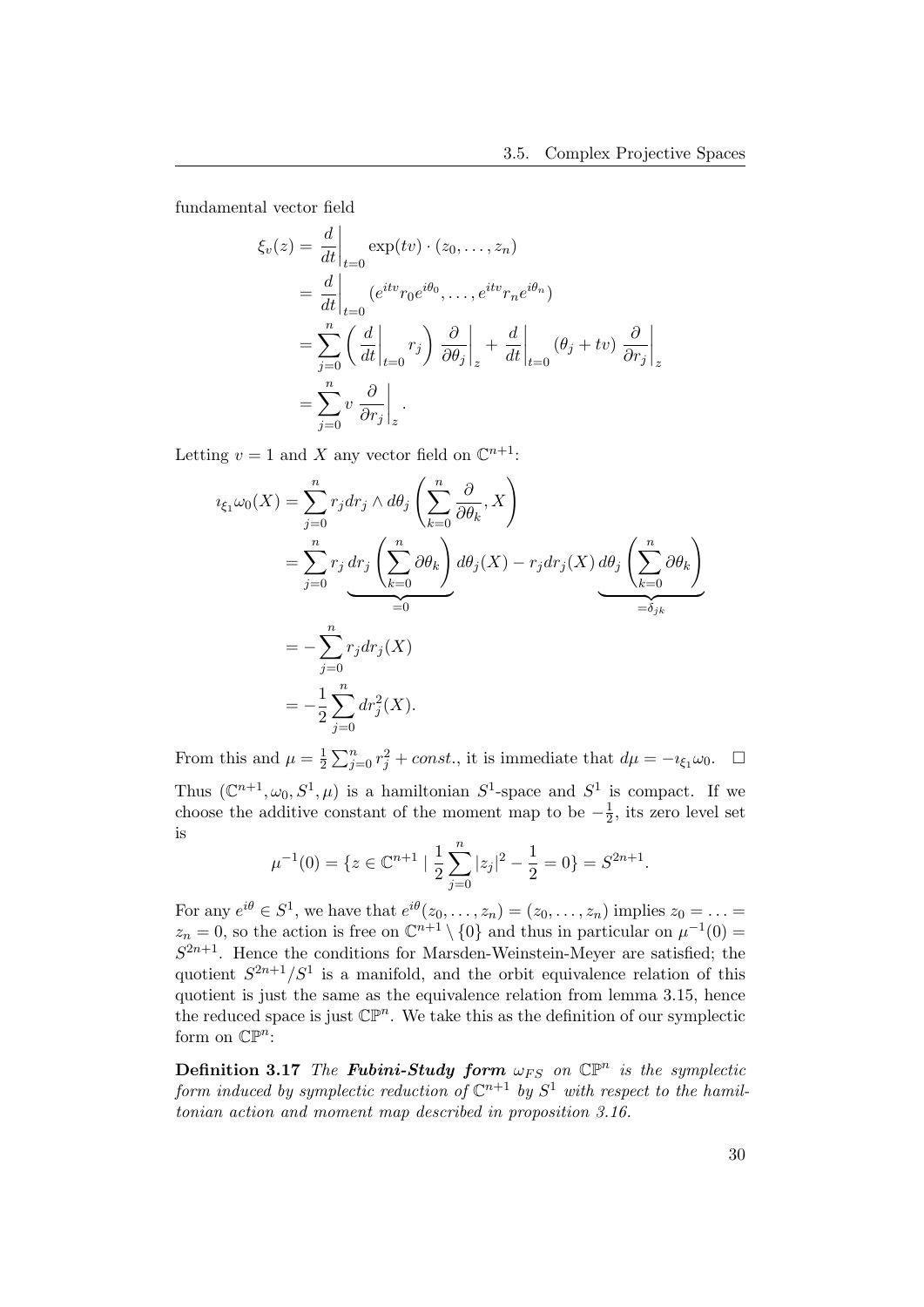Equivalently, if  $\pi : S^{2n+1} \to \mathbb{CP}^n$  denotes the projection and  $i : S^{2n+1} \to \mathbb{C}^{n+1}$ the inclusion,  $\omega_{FS}$  is the unique symplectic form on  $\mathbb{CP}^n$  satisfying

$$
\pi^* \omega_{FS} = i^* \omega_0.
$$

## <span id="page-33-0"></span>3.6 The Case of Surfaces - The Area Form

We have defined the symplectic form induced on  $\mathbb{CP}^n$  seen as the quotient  $S^{2n+1}/S^1$  to be the Fubini-Study form. Note carefully, however, that both spheres in this quotient are of unit radius, whereas if we recall the moment map we obtained by Delzant's construction,

$$
(i^* \circ \mu)(z_1, z_2) = \frac{1}{2}(|z_1|^2 + |z_2|^2) - r,
$$

we saw that its zero level set Z is the sphere with radius  $\sqrt{2r}$ , denoted  $S^3$ √  $(2r).$ During the symplectic reduction, we considered the equivalence relation arising from the subgroup N, which in this case was just  $S<sup>1</sup>$  with the action  $e^{i\theta} \cdot (z_1, z_2) := (e^{i\theta} z_1, e^{i\theta} z_2)$ , whose orbit equivalence relation is precisely the one used in the characterisation of  $\mathbb{CP}^n$  as given in lemma [3.15.](#page-31-0) Let us thus investigate how the radius of the sphere affects the symplectic manifold obtained by reduction.

Consider  $S^{2n+1}(a)$  for general  $a > 0$  and  $n \in \mathbb{N}$ . We write as usual  $S^{2n+1}(1) =$  $S^{2n+1}$ . Then of course,  $S^{2n+1}$  is diffeomorphic to  $S^{2n+1}(a)$  by

$$
\tilde{\varphi}: S^{2n+1} \longrightarrow S^{2n+1}(a)
$$

$$
z \longmapsto az.
$$

This map induces a diffeomorphism  $\varphi$  such that the following diagram commutes:

$$
S^{2n+1} \xrightarrow{\tilde{\varphi}} S^{2n+1}(a)
$$
  
\n
$$
\downarrow \qquad \qquad \downarrow
$$
  
\n
$$
S^{2n+1}/S^1 \xrightarrow{\varphi} S^{2n+1}(a)/S^1
$$

So both quotients are diffeomorphic to  $\mathbb{CP}^n$ , but  $\tilde{\varphi}$  may not be a symplectomorphism.

Let  $\omega_0$  denote the standard symplectic form on  $\mathbb{C}^{n+1}$  restricted to  $S^{2n+1}(a)$ and  $S^{2n+1}$ , respectively. Compute for  $z \in S^{2n+1}$  and  $u, v \in T_z S^{2n+1}$ 

$$
(\tilde{\varphi}^*\omega_0)_z(u,v) = (\omega_0)_{az} (D\tilde{\varphi}(z)[u], D\tilde{\varphi}(z)[v]) = (\omega_0)_{az}(au, av),
$$

so by bilinearity of  $\omega_0$ , we see that  $\tilde{\varphi}^* \omega_0 = a^2 \omega_0$ . This implies that the symplectic form obtained by reducing the sphere  $S^{2n+1}(a)$  is just  $a^2$  times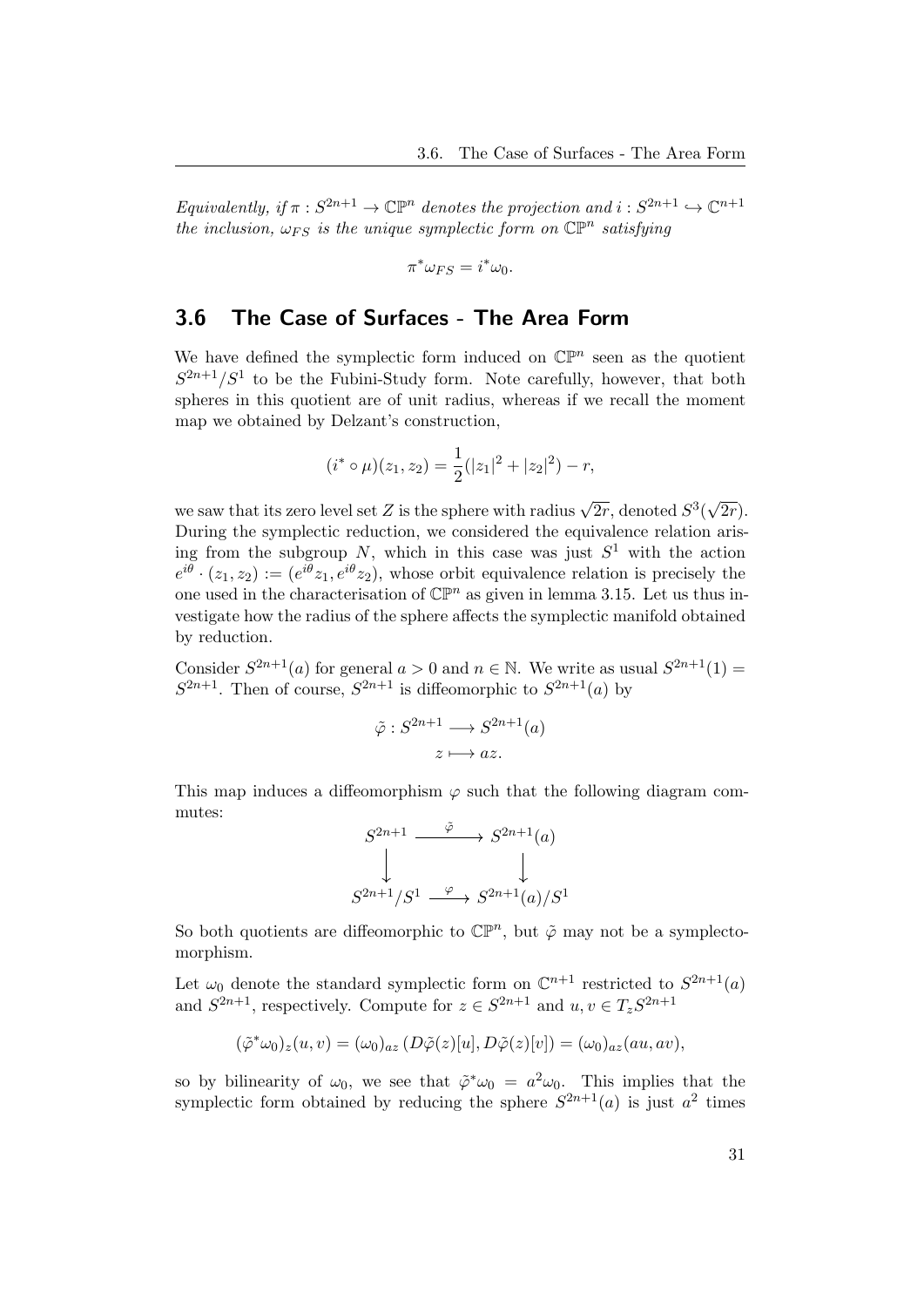the symplectic form obtained from reducing  $S^{2n+1}$ . So letting  $\omega$  denote the symplectic form on  $S^{2n+1}(a)/S^1$ , we have

$$
\omega = a^2 \omega_{FS}.
$$

Thus in our case where  $a =$ √  $2r$ , we have that the symplectic manifold  $(A, \alpha)$ with hamiltonian  $S^1$ -action has to be

$$
(A,\alpha) = (\mathbb{CP}^1, 2r \,\omega_{FS})
$$

with the action given by

$$
e^{i\theta} \cdot [z_0 : z_1] = [e^{i\theta} z_0 : z_1],
$$

which completes our classification.

## <span id="page-34-0"></span>3.7 Equivalence to Spheres

In this section, we exhibit an equivariant symplectomorphism from the toric manifold obtained above to one allowing for more geometric intuition. Our strategy is showing that  $\mathbb{CP}^1$  is diffeomorphic to  $S^2$ , where we adapt an ar-gument from [\[10\]](#page-48-10), checking what the symplectic form must be on  $S<sup>2</sup>$  for our diffeomorphism to become a symplectomorphism, and finally defining the action on  $S<sup>2</sup>$  to be such that the symplectomorphism becomes equivariant. We will carry out the proofs for the sphere with unit radius first and generalize in the end.

### <span id="page-34-2"></span><span id="page-34-1"></span>3.7.1 The Manifold

**Proposition 3.18**  $\mathbb{CP}^1$  carrying its standard smooth structure is diffeomorphic to  $S^2$ , the charts on  $S^2$  being given by stereographic projection.

**Proof** We first prove that replacing the chart  $\varphi_0$  from lemma [3.14](#page-31-2) by  $\bar{\varphi}_0$ :  $U_0 \rightarrow \mathbb{C}$ , given by

$$
\bar{\varphi}_0([z_0:z_1]) = \overline{z_1 z_0^{-1}},
$$

induces the same smooth structure on  $\mathbb{CP}^1$ . For this, we need to prove that  $\{\varphi_0, \varphi_1, \bar{\varphi}_0\}$  is still a smooth atlas, that is, that all transition functions are smooth. Two quick computations show

$$
\rho_{0,\overline{0}}(z) = \varphi_0 \circ \overline{\varphi}_0^{-1}(z) = \varphi_0([1:\overline{z}]) = \overline{z},
$$

as well as

$$
\rho_{1,\bar{0}}(z) = \varphi_1 \circ \bar{\varphi}_0^{-1}(z) = \varphi_1([1:\bar{z}]) = \frac{1}{\bar{z}} = \frac{z}{|z|^2}.
$$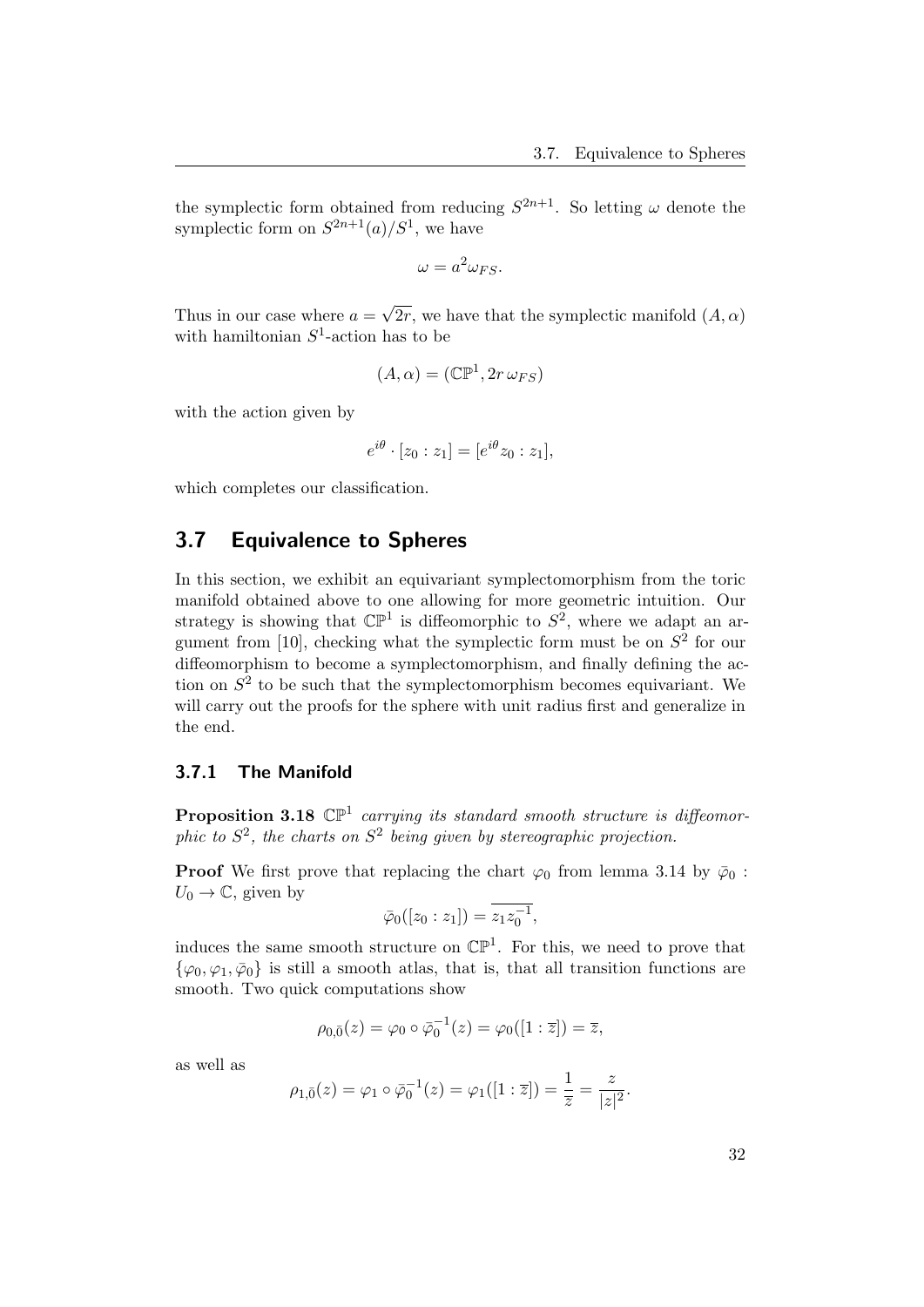Essentially the same computation shows  $\rho_{1,\bar{0}} = \rho_{\bar{0},1}$  and  $\rho_{0,\bar{0}} = \rho_{\bar{0},0}$ . Identifying  $\mathbb{C} \cong \mathbb{R}^2$  via the canonical isomorphism, the transition maps become

$$
\rho_{0,\bar{0}}(x_0, x_1) = (x_0, -x_1)
$$
  

$$
\rho_{1,\bar{0}}(x_0, x_1) = \left(\frac{x_0}{x_0^2 + x_1^2}, \frac{x_1}{x_0^2 + x_1^2}\right),
$$

both evidently smooth.

Recall at this point the standard smooth structure on  $S^2$ : Define  $V_N = S^2 \setminus$  ${x_N}$  and  $V_S = S^2 \setminus {x_S}$  for  $x_N = (0, 0, 1)$  the north pole and  $x_S = (0, 0, -1)$ the south pole. The charts are given by

$$
\psi_0: V_N \to \mathbb{R}^2
$$
,  $\psi_0(x_1, x_2, x_3) = \frac{1}{1 - x_3}(x_1, x_2)$   
\n $\psi_1: V_S \to \mathbb{R}^2$ ,  $\psi_1(x_1, x_2, x_3) = \frac{1}{1 + x_3}(x_1, x_2)$ ,

and both transition functions are

$$
\psi_0 \circ \psi_1^{-1}(x_0, x_1) = \psi_1 \circ \psi_0^{-1}(x_0, x_1) = \left(\frac{x_0}{x_0^2 + x_1^2}, \frac{x_1}{x_0^2 + x_1^2}\right).
$$

The reason we swapped  $\varphi_0$  by  $\bar{\varphi}_0$  before was to achieve the same transition functions for both atlases:

$$
\varphi_1 \circ \bar{\varphi}_0^{-1} = \psi_1 \circ \psi_0^{-1}.\tag{*}
$$

This enables us to define the map

$$
\Psi: \mathbb{CP}^1 \longrightarrow S^2
$$
  
\n
$$
\varphi_1^{-1}(x_1, x_2) \longmapsto \psi_1^{-1}(x_1, x_2)
$$
  
\n
$$
\bar{\varphi}_0^{-1}(x_1, x_2) \longmapsto \psi_0^{-1}(x_1, x_2),
$$

with inverse

$$
\Psi^{-1}: S^2 \longrightarrow \mathbb{CP}^1
$$
  
\n
$$
\psi_0^{-1}(x_1, x_2) \longmapsto \overline{\varphi}_0^{-1}(x_1, x_2)
$$
  
\n
$$
\psi_1^{-1}(x_1, x_2) \longmapsto \varphi_1^{-1}(x_1, x_2).
$$

 $\Psi$  is well-defined because of (\*): if  $\overline{\varphi}_0^{-1}(x_1, x_2) = \varphi_1^{-1}(y_1, y_2)$  for some  $(x_1, x_2)$ and  $(y_1, y_2)$  in  $\mathbb{R}^2$ , then this is equivalent to

$$
(x_1, x_2) = \bar{\varphi}_0 \circ \varphi_1^{-1}(y_1, y_2)
$$
  
\n
$$
\stackrel{*}{=} \psi_0 \circ \psi_1^{-1}(y_1, y_2)
$$
  
\n
$$
\iff \psi_0^{-1}(x_1, x_2) = \psi_1^{-1}(y_1, y_2).
$$

33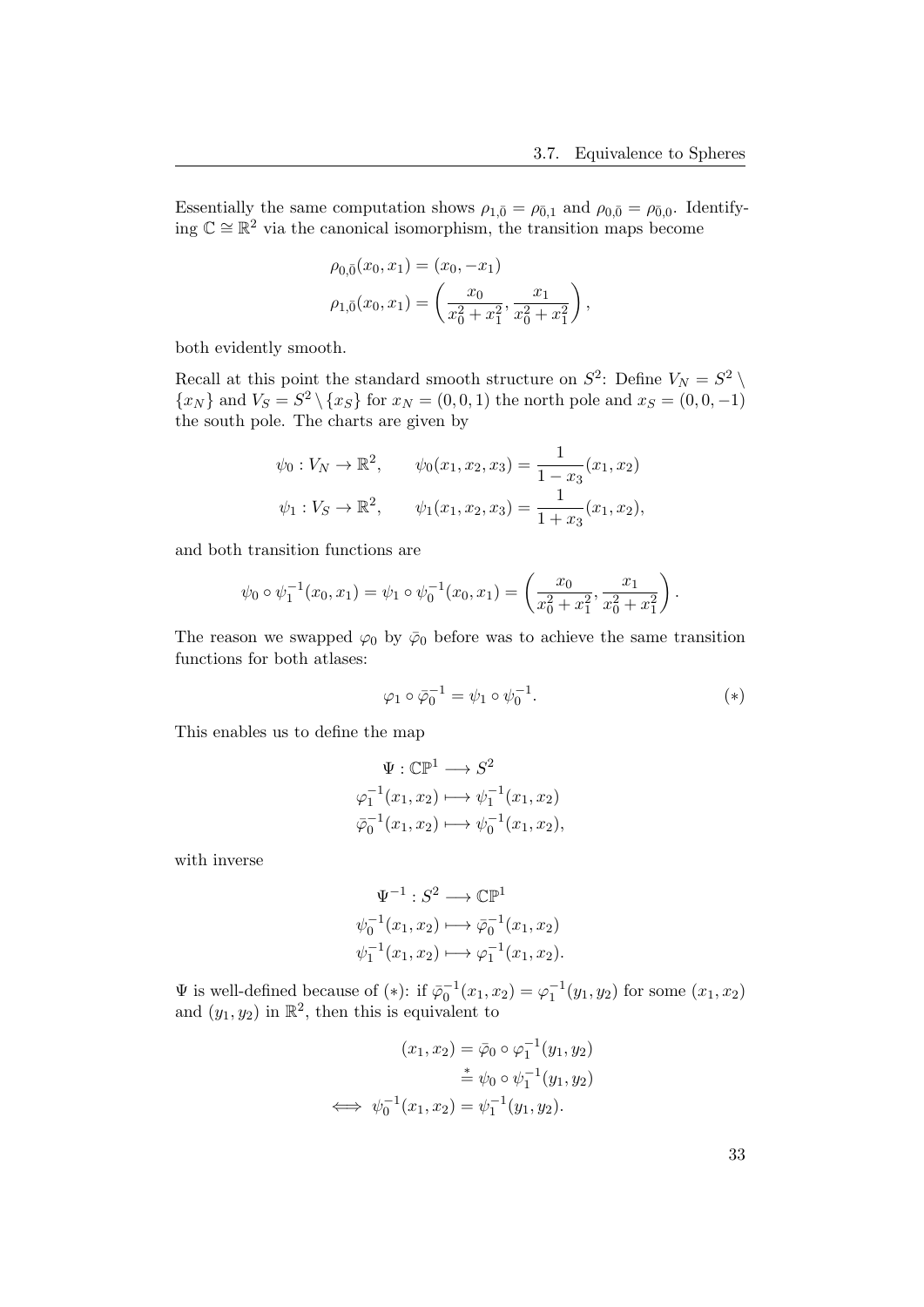That is to say that the following diagram commutes:

<span id="page-36-1"></span>
$$
\mathbb{CP}^1 \xrightarrow{\Psi} S^2
$$
\n
$$
\varphi_i \searrow \psi_i
$$
\n
$$
\mathbb{R}^2 \swarrow \psi_i
$$
\n(3.2)

for  $i = 0, 1$ . As  $\Psi = \psi_i^{-1} \circ \varphi_i$  is a composition of diffeomorphisms and the transition functions are smooth, it is a diffeomorphism, too.  $\Box$ 

#### <span id="page-36-0"></span>3.7.2 The Area Form

Note that on the sphere  $S^2$  with unit radius, the standard volume form vol =  $dx \wedge dy \wedge dz$  of  $\mathbb{R}^3$  induces an area form:  $M := B_1(0) = \{v \in \mathbb{R}^3 \mid ||v|| \leq 1\}$  is a manifold with boundary  $S^2$ , and restricting the standard volume form gives a volume form on  $B_1(0)$ . Hence vol induces an area form on  $\partial B_1(0)$  given by  $i_X(\text{vol})$  for X the section of  $TM|_{\partial M}$  which sends  $p = (x, y, z) \in S^2$  to the outward-pointing normal vector  $(x\partial_x+y\partial_y+z\partial_z)_p \in T_p\mathbb{R}^3$ . Denoting the form on  $S^2$  by  $\sigma$ , we compute for Y and Z vector fields

$$
\sigma(Y, Z) = i_X \text{vol}(Y, Z) = \det \begin{pmatrix} dx(X) & dx(Y) & dx(Z) \\ dy(X) & dy(Y) & dy(Z) \\ dz(X) & dz(Y) & dz(Z) \end{pmatrix}
$$
  
=  $dx(X) \cdot dy \wedge dz(Y, Z) - dy(X) \cdot dx \wedge dz(Y, Z) + dz(X) \cdot dx \wedge dy(Y, Z)$   
=  $(xdy \wedge dz + ydz \wedge dx + zdx \wedge dy) (Y, Z).$ 

By construction, this is an area form and thus a symplectic form on  $S^2$ . To give a more handy characterization, we pull it back to  $\mathbb{R}^2$  by the following parametrization:

$$
\Phi : \mathbb{R}^2 \longrightarrow S^2
$$

$$
(\theta, h) \longmapsto \begin{pmatrix} \sqrt{1 - h^2} \cos(\theta) \\ \sqrt{1 - h^2} \sin(\theta) \\ h \end{pmatrix}
$$

for  $h \in [-1, 1]$  and  $\theta \in [0, 2\pi)$ . This can be seen as computing  $\sigma$  in polar coordinates:

$$
\Phi^* dx = \partial_\theta (x \circ \Phi) d\theta + \partial_h (x \circ \Phi) dh
$$
  
=  $-\sqrt{1 - h^2} \sin(\theta) d\theta - \frac{h}{\sqrt{1 - h^2}} \cos(\theta) dh$ ,  

$$
\Phi^* dy = \sqrt{1 - h^2} \cos(\theta) d\theta - \frac{h}{\sqrt{1 - h^2}} \sin(\theta) dh
$$
,  

$$
\Phi^* dz = dh.
$$

34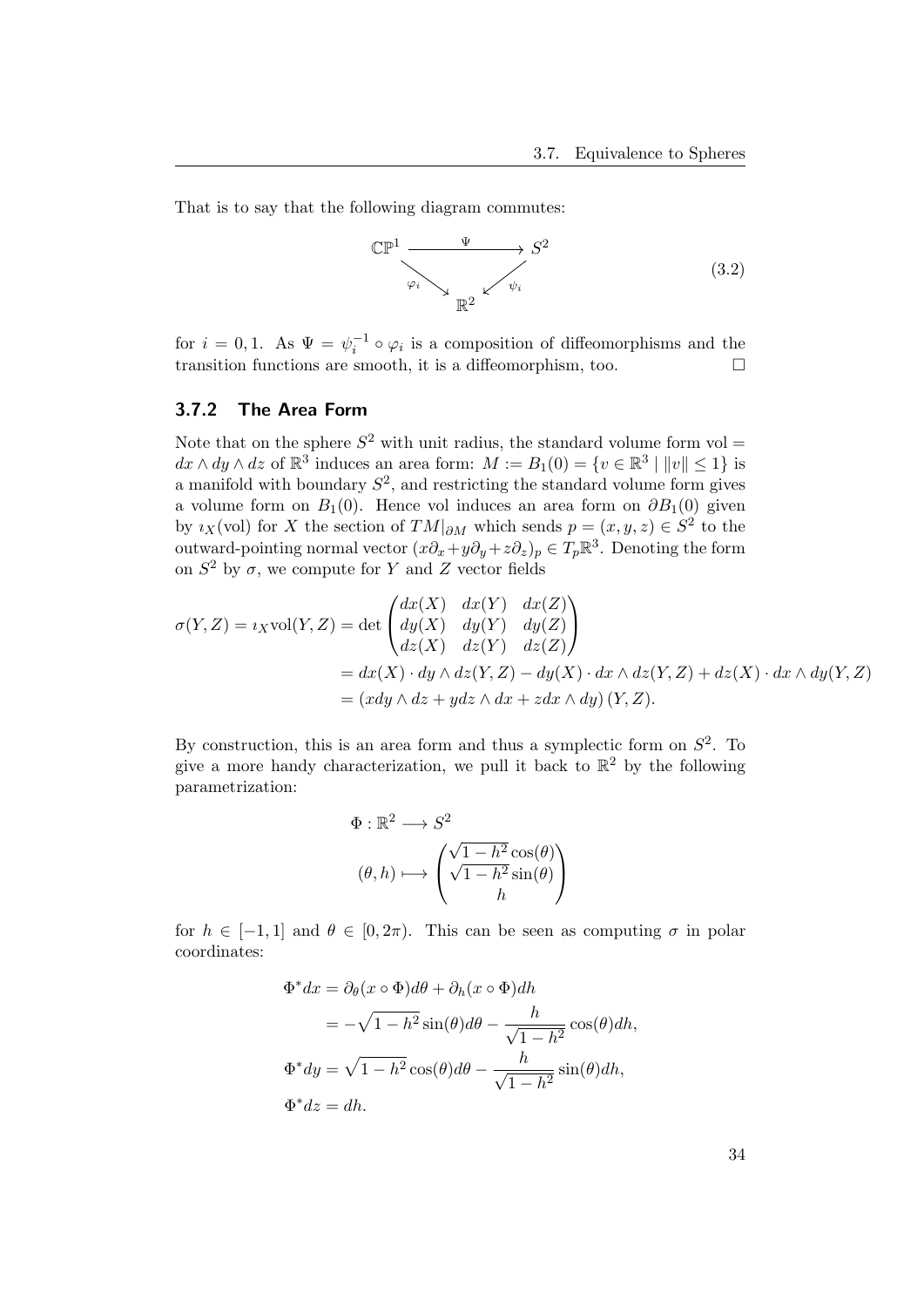Thus for the wedge products, we obtain

$$
\Phi^* dy \wedge dz = \sqrt{1 - h^2} \cos(\theta) d\theta \wedge dh,
$$
  
\n
$$
\Phi^* dz \wedge dx = \sqrt{1 - h^2} \sin(\theta) d\theta \wedge dh,
$$
  
\n
$$
\Phi^* dx \wedge dy = h \sin^2(\theta) d\theta \wedge dh - h \cos^2(\theta) dh \wedge d\theta
$$
  
\n
$$
= hd\theta \wedge dh.
$$

Inserting this into  $\Phi^*\sigma$  gives

$$
\Phi^*\sigma = ((1-h^2)\cos^2(\theta) + (1-h^2)\sin^2(\theta) + h^2) d\theta \wedge dh
$$
  
=  $d\theta \wedge dh$ .

This shall be our definition for the standard symplectic form on  $S^2$ :

Definition 3.19 We call  $\omega_{Eucl} := \sigma$  the Euclidean symplectic form on  $S^2$ . We will from now on suppress  $\Phi^*$  from our notation and just write

$$
\omega_{Eucl} = d\theta \wedge dh.
$$

So far, we know that  $\mathbb{CP}^1$  is diffeomorphic to  $S^2$ , and we have natural symplectic forms on each manifold. The next few propositions illustrate the close relation between  $(\mathbb{CP}^1, \omega_{FS})$  and  $(S^2, \omega_{Eucl})$  as symplectic manifolds. First, we give a concrete description of  $\omega_{FS}$  on its first coordinate chart:

<span id="page-37-0"></span>**Lemma 3.20** Let  $\bar{\varphi}_0$ ,  $U_0$  as in lemma [3.18](#page-34-2) the first chart on  $\mathbb{CP}^1$ , that is,  $U_0 = \{ [z_0 : z_1] \in \mathbb{CP} \mid z_0 \neq 0 \}$  and  $\overline{\varphi}_0([z_0 : z_1]) = z_1 z_0^{-1}$ . On this chart, we have

$$
\omega_{FS} = -\frac{dx \wedge dy}{(1 + x^2 + y^2)^2}.
$$

Denote  $\tilde{\omega}_{FS} = \frac{dx \wedge dy}{(1 + x^2 + y^2)}$  $\frac{dx \wedge dy}{(1+x^2+y^2)^2}$ . Then this is to say that  $\bar{\varphi}_0^*(-\tilde{\omega}_{FS}) = \omega_{FS}$ .

Proof We use the uniqueness of the induced symplectic form on the reduced space by the Marsden-Weinstein-Meyer theorem [3.10.](#page-22-1) Recall how we obtained  $\mathbb{CP}^n$  as the quotient  $S^{2n+1}/S^1$  and, for  $n=1$ , the following diagram:

$$
S^3 \xrightarrow{i} \mathbb{C}^2
$$

$$
\downarrow^{\pi}
$$

$$
\mathbb{CP}^1 \xrightarrow{\bar{\varphi}_0} \mathbb{C} \cong \mathbb{R}^2
$$

Hence  $\bar{\varphi}_0^*(-\tilde{\omega}_{FS}) = \omega_{FS}$  if and only if  $(\bar{\varphi}_0 \circ \pi)^*\tilde{\omega}_{FS} = -i^*\omega_0$  for  $\omega_0$  the standard symplectic form on  $\mathbb{C}^2$ .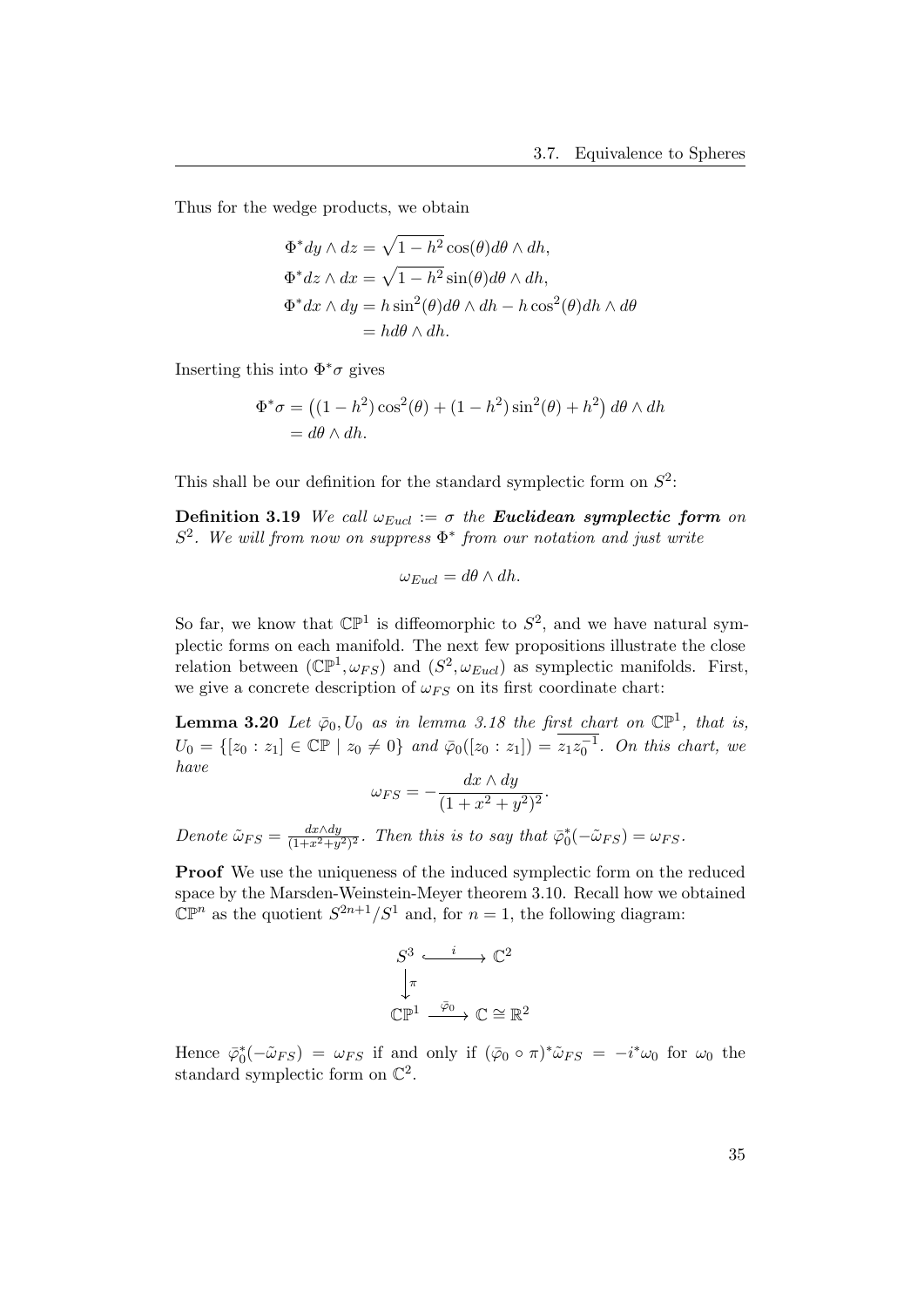We work in polar coordinates. Then we have  $\omega_0 = r_0 dr_0 \wedge d\theta_0 + r_1 dr_1 \wedge d\theta_1$ , and for  $(z_0, z_1) = (r_0 e^{i\theta_0}, r_1 e^{i\theta_1}) \in S^3$ 

$$
\psi(z_0, z_1) := (\bar{\varphi}_0 \circ \pi)(z_0, z_1) = \frac{r_1}{r_0} e^{-i(\theta_1 - \theta_0)} \in \mathbb{C}
$$

$$
\simeq \left(\frac{r_1}{r_0} \cos(\theta_0 - \theta_1), \frac{r_1}{r_0} \sin(\theta_0 - \theta_1)\right) = (x, y) \in \mathbb{R}^2.
$$

Then abbreviating  $\Delta = \theta_0 - \theta_1$ , we have

$$
\psi^*(dx) = \partial_{r_0}(x \circ \psi) dr_0 + \partial_{\theta_0}(x \circ \psi) d\theta_0 + \partial_{r_1}(x \circ \psi) dr_1 + \partial_{\theta_1}(x \circ \psi) d\theta_1
$$
  
\n
$$
= -\frac{r_1}{r_0^2} \cos \Delta dr_0 - \frac{r_1}{r_0} \sin \Delta d\theta_0 + \frac{1}{r_0} \cos \Delta dr_1 + \frac{r_1}{r_0} \sin \Delta d\theta_1
$$
  
\n
$$
= \frac{1}{r_0} \cos \Delta \left( dr_1 - \frac{r_1}{r_0} dr_0 \right) + \frac{r_1}{r_0} \sin \Delta \left( d\theta_1 - d\theta_0 \right),
$$
  
\n
$$
\psi^*(dy) = -\frac{r_1}{r_0^2} \sin \Delta dr_0 + \frac{r_1}{r_0} \cos \Delta d\theta_0 + \frac{1}{r_0} \sin \Delta dr_1 - \frac{r_1}{r_0} \cos \Delta d\theta_1
$$
  
\n
$$
= \frac{r_1}{r_0} \cos \Delta \left( d\theta_0 - d\theta_1 \right) + \frac{1}{r_0} \sin \Delta \left( dr_1 - \frac{r_1}{r_0} dr_0 \right).
$$

Thus we obtain for the wedge product

$$
\psi^*(dx \wedge dy) = \frac{r_1}{r_0^2} \cos^2 \Delta \left( dr_1 \wedge d\theta_0 - dr_1 \wedge d\theta_1 - \frac{r_1}{r_0} dr_0 \wedge d\theta_0 + \frac{r_1}{r_0} dr_0 \wedge d\theta_1 \right) \n+ \frac{r_1}{r_0^2} \sin^2 \Delta \left( d\theta_1 \wedge dr_1 - \frac{r_1}{r_0} d\theta_1 \wedge dr_0 - d\theta_0 \wedge dr_1 + \frac{r_1}{r_0} d\theta_0 \wedge dr_0 \right) \n= \frac{r_1}{r_0^2} \left( dr_1 \wedge d\theta_0 - dr_1 \wedge d\theta_1 - \frac{r_1}{r_0} dr_0 \wedge d\theta_0 + \frac{r_1}{r_0} dr_0 \wedge d\theta_1 \right).
$$

For the denominator in the expression for  $\tilde{\omega}_{FS}$ , we have

$$
\psi^*(1+x^2+y^2)^2 = \left(1+(x\circ\psi)^2+(y\circ\psi)^2\right)^2 = \left(1+\frac{r_1^2}{r_0^2}\right)^2,
$$

so that finally,

<span id="page-38-0"></span>
$$
\psi^*(\tilde{\omega}_{FS}) = \frac{r_1 r_0^2}{r_0^2 + r_1^2} \left( dr_1 \wedge d\theta_0 - dr_1 \wedge d\theta_1 - \frac{r_1}{r_0} dr_0 \wedge d\theta_0 + \frac{r_1}{r_0} dr_0 \wedge d\theta_1 \right). \tag{3.3}
$$

This is now a form on  $S^3 \subset \mathbb{C}^2$ , so the following identities hold:

- 1.  $r_0^2 + r_1^2 = 1$ ,
- 2.  $r_0 dr_0 + r_1 dr_1 = 0$ .

The second identity is obtained by applying the exterior differential to the first one. Using this, [3.3](#page-38-0) simplifies to

$$
\psi^*(\tilde{\omega}_{FS}) = \underbrace{r_0^2 r_1 dr_1}_{=-r_0^3 dr_0} \wedge d\theta_0 - r_0^2 r_1 dr_1 \wedge d\theta_1 - r_1^2 r_0 dr_0 \wedge d\theta_0 + \underbrace{r_1^2 r_0 dr_0}_{=-r_1^3 dr_1} \wedge d\theta_1
$$
\n
$$
= r_1 dr_1 \wedge d\theta_1 (-r_0^2 - r_1^2) + r_0 dr_0 \wedge d\theta_0 (-r_0^2 - r_1^2)
$$
\n
$$
= -\omega_0.
$$

36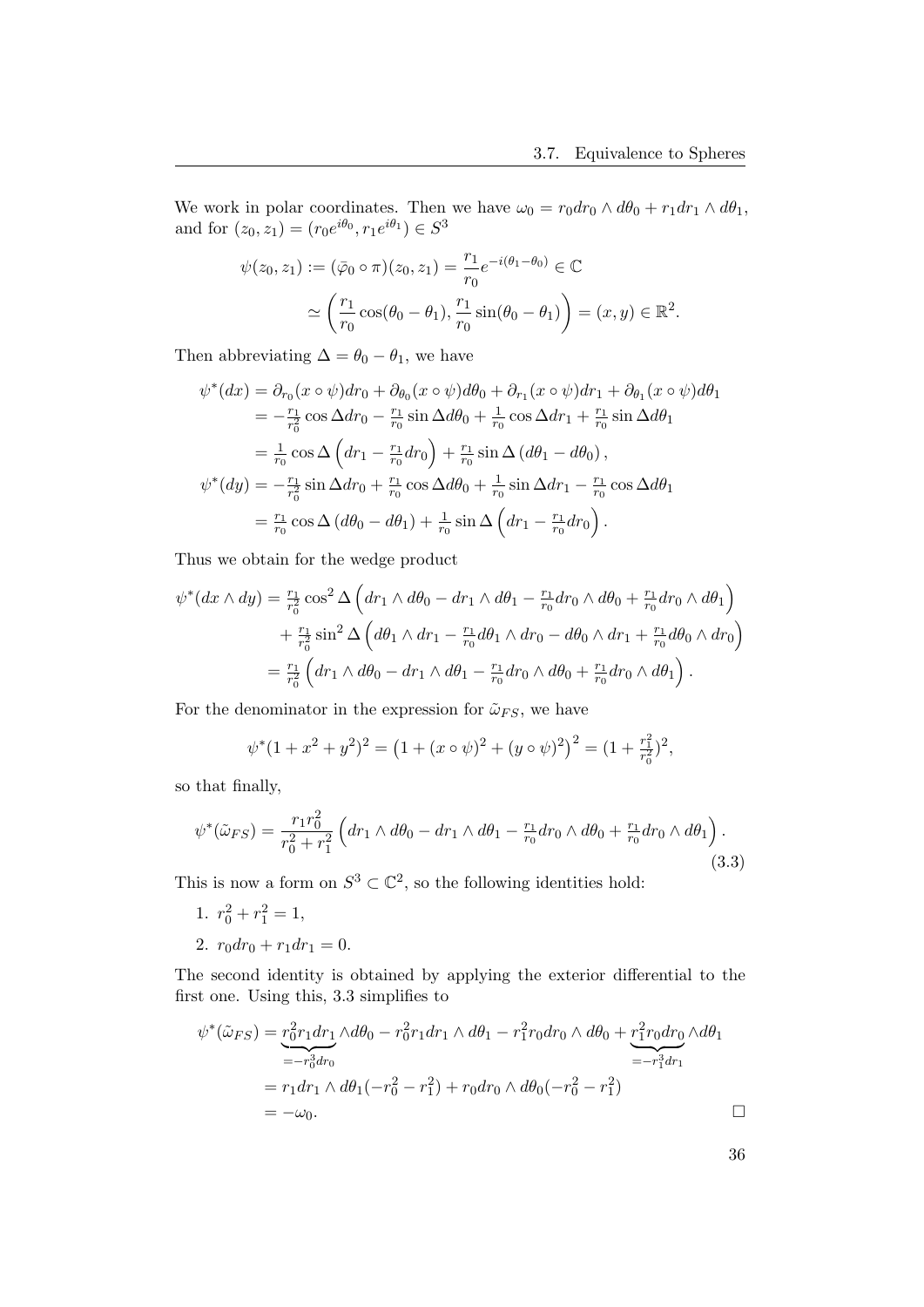The following diagram describes our situation:



An equally lengthy but mostly identical computation shows that  $\varphi_1^* \tilde{\omega}_{FS} =$  $\omega_{FS}$ .

As a next step, we will pull back  $\tilde{\omega}_{FS}$  to  $[-1,1) \times [0,2\pi)$  and see that we essentially obtain  $\omega_{Eucl}$ .

Proposition 3.21  $\omega_{FS} = \frac{1}{4}$  $\frac{1}{4}\omega_{Eucl}$  for the Fubini-Study form on  $\mathbb{CP}^1$ .

**Proof** Recall the parametrization of  $S^2$  from the beginning of the section, given by

$$
\Phi : \mathbb{R}^2 \longrightarrow S^2
$$
  

$$
(\theta, h) \longmapsto \left(\sqrt{1 - h^2} \cos(\theta), \sqrt{1 - h^2} \sin(\theta), h\right).
$$

Composing this with the stereographic projection

$$
\psi_0: S^2 \setminus \{x_N\} \longrightarrow \mathbb{R}^2
$$

$$
(x, y, z) \longmapsto \frac{1}{1-z}(x, y)
$$

gives the map

$$
\rho_0 : \mathbb{R}^2 \longrightarrow \mathbb{R}^2
$$

$$
(\theta, h) \longmapsto \begin{pmatrix} \frac{\sqrt{1-h^2}}{1-h} \cos(\theta) \\ \frac{\sqrt{1-h^2}}{1-h} \sin(\theta) \end{pmatrix}.
$$

The rest of the proof is a matter of computig  $\rho_0^* \tilde{\omega}_{FS}$ . So set  $A := \frac{1-h^2}{(1-h)}$  $\frac{1-h^2}{(1-h)^2} = \frac{1+h}{1-h}$ and note  $\sqrt{A} =$  $\sqrt{1-h^2}$  $\frac{1-h^2}{1-h}$ . Then

$$
\frac{\partial \sqrt{A}}{\partial h} = \frac{1}{2\sqrt{A}} \frac{1 - h + 1 + h}{(1 - h)^2} = \frac{1}{\sqrt{A}(1 - h)^2}.
$$

Using this, we compute

$$
\rho_0^* dx = \frac{\partial}{\partial \theta} (x \circ \rho_0) d\theta + \frac{\partial}{\partial h} (x \circ \rho_0) dh
$$
  
=  $-\sqrt{A} \sin(\theta) d\theta + \frac{\cos(\theta)}{\sqrt{A}(1-h)^2} dh$ ,

37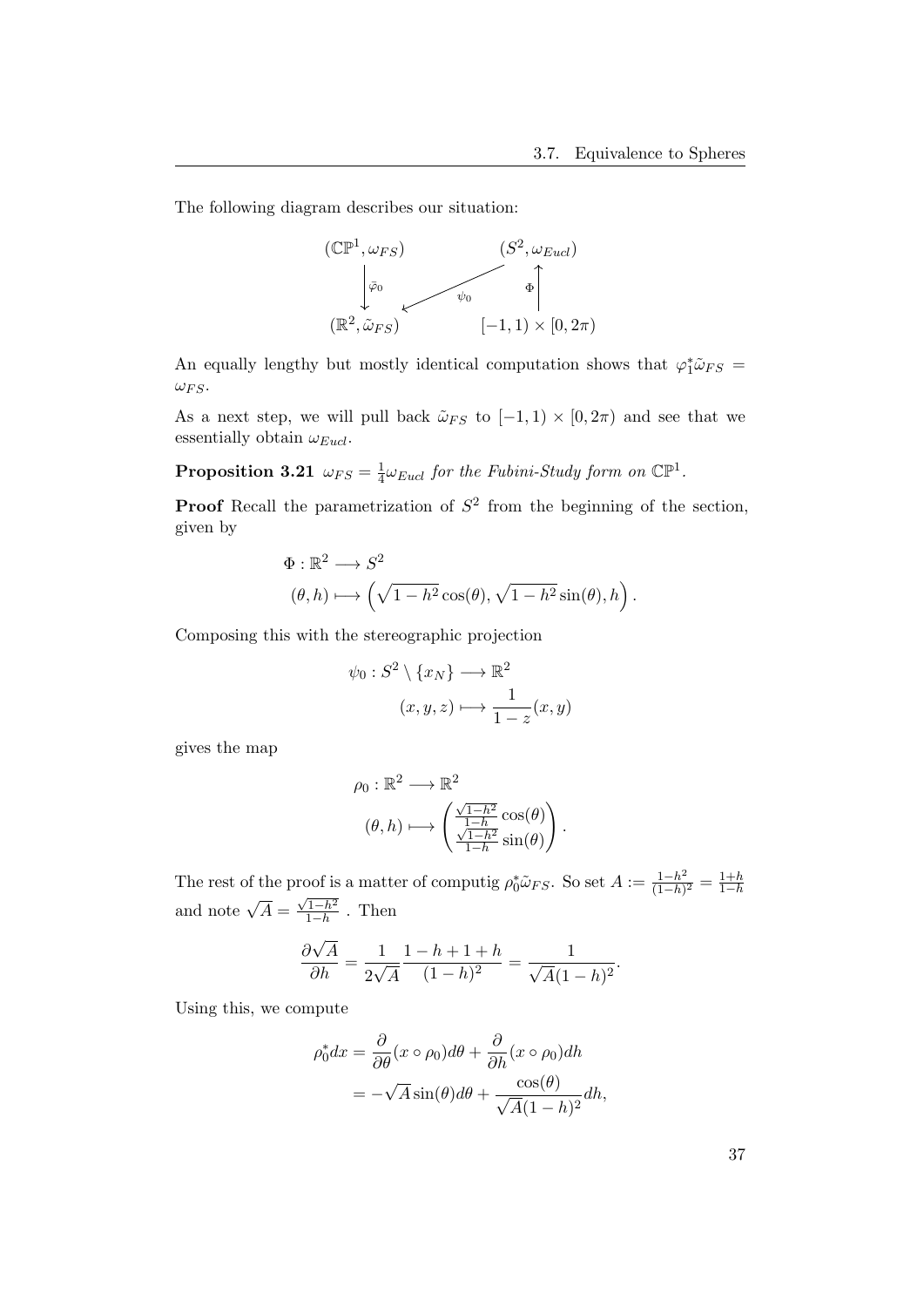and similarly

$$
\rho_0^* dy = \sqrt{A} \cos(\theta) d\theta + \frac{\sin(\theta)}{\sqrt{A}(1-h)^2} dh.
$$

Hence  $\rho_0^*(dx \wedge dy) = -\frac{\sin^2(\theta)}{(1-h)^2}$  $\frac{\sin^2(\theta)}{(1-h)^2}$ dθ ∧ dh +  $\frac{\cos^2(\theta)}{(1-h)^2}$  $\frac{\cos^2(\theta)}{(1-h)^2}dh\wedge d\theta = \frac{dh\wedge d\theta}{(1-h)^2}$  $\frac{dn\wedge d\theta}{(1-h)^2}$ . We also have ∗  $(2+y^2)^2 = \left(1+\frac{1-h^2}{(1-1)^2}\right)^2 = \left(\frac{2}{1-h^2}\right)^2$ 

$$
\rho_0^*((1+x^2+y^2)^2) = \left(1+\frac{1}{(1-h)^2}\right) = \left(\frac{1}{1-h}\right) ,
$$

so inserting this into the expression for  $\tilde{\omega}_{FS}$  yields

$$
\rho_0^* \tilde{\omega}_{FS} = \frac{(1-h)^2}{4(1-h)^2} dh \wedge d\theta = -\frac{1}{4} \omega_{Eucl}.
$$

The sign change occurs as  $\psi_0$  is orientation-reversing. If we now apply  $\bar{\varphi}_0^*$ , lemma [3.20](#page-37-0) tells us that we obtain precisely  $\omega_{FS}$ .

Again, we could carry out a very similar computation for  $\psi_1$  and obtain that  $\rho_1^*\tilde{\omega}_{FS}=\frac{1}{4}$  $\frac{1}{4}\omega_{Eucl}$ . We chose to work out the case for  $\bar{\varphi}_0$  and  $\psi_0$  to emphasise the occurring sign change due to the charts being orientation reversing, which does not happen for  $\varphi_1$  and  $\psi_1$ . Let us summarise these results in the following lemma:

<span id="page-40-0"></span>**Lemma 3.22** Let  $\bar{\varphi}_0, \varphi_1$  and  $\psi_0, \psi_1$  the charts on  $\mathbb{CP}^1$  and  $S^2$ , respectively, as in proposition [3.18.](#page-34-2) Let  $\rho_i = \psi_i \circ \Phi$ . The following hold:

1.  $\rho_0^* \tilde{\omega}_{FS} = -\frac{1}{4}$  $\frac{1}{4}\omega_{Eucl}$  ;

$$
\mathcal{Q}. \ \ \rho_1^* \tilde{\omega}_{FS} = \frac{1}{4} \omega_{Eucl};
$$

$$
\mathcal{S}.\ \ \bar{\varphi}_0^* \tilde{\omega}_{FS} = -\omega_{FS};
$$

$$
4. \varphi_1^* \tilde{\omega}_{FS} = \omega_{FS}.
$$

Proof We have proven 1. and 3. in the last two propositions, 2. and 4. are analogous.

Hence our commutative diagram becomes



The relations from lemma [3.22](#page-40-0) then tell us that if we simply equip  $S^2$  with 1  $rac{1}{4}\omega_{Eucl},$ 

$$
\Psi^* \frac{1}{4} \omega_{Eucl} = \bar{\varphi}_0^* (\rho_0^{-1})^* \frac{d\theta \wedge dh}{4} = \bar{\varphi}_0^* (-\tilde{\omega}_{FS}) = \omega_{FS}
$$

by the previous lemma on  $U_0 \subset \mathbb{CP}^1$ , and similarly on  $U_1$ : Hence  $\Psi$  is a symplectomorphism.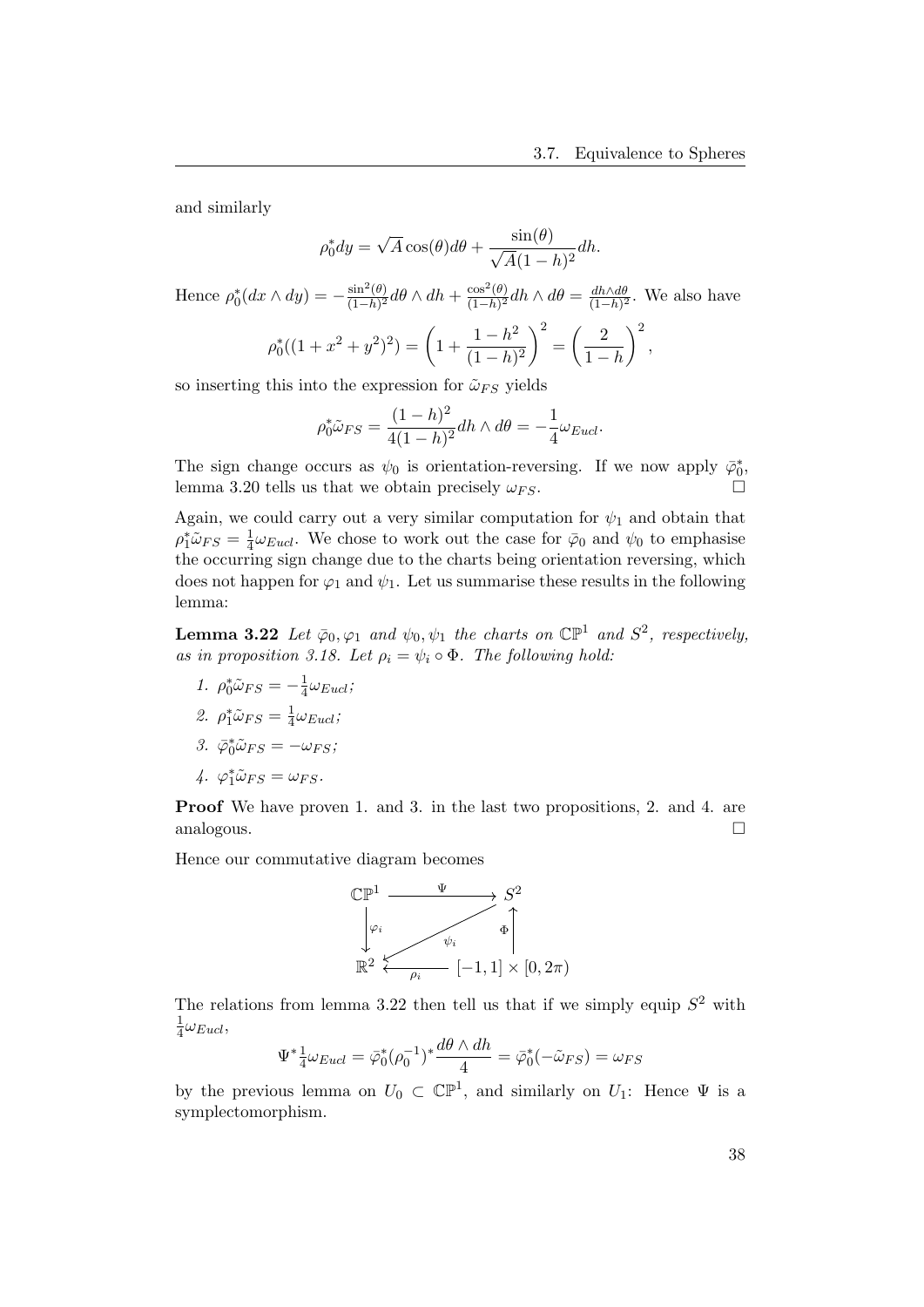#### <span id="page-41-0"></span>3.7.3 The Action

To see what the action we obtained corresponds to on  $S^2$ , we must define it such that our symplectomorphism  $\Psi$  becomes equivariant (as else the resulting toric manifolds would not be equivalent). That is, we define

$$
e^{i\theta} \cdot \Psi([z_0:z_1]) = \Psi([e^{i\theta}z_0:z_1]).
$$

To see how this acts concretely on  $S^2$ , we find an explicit expression for  $\Psi$ . We work on the charts  $\bar{\varphi}_0$  and  $\psi_0$ , but the case for  $\varphi_1$  and  $\psi_1$  is analogous. Consider the diagram from before:



The diagram commutes by our definition of  $\Psi = \psi_0^{-1} \circ \bar{\varphi}_0$  on  $U_0$  and  $\rho = \psi_0 \circ \Phi$ . We shall regard  $\mathbb{R}^2 \cong \mathbb{C}$  here and work in polar coordinates. Recall that

$$
\rho: [-1, 1) \times [0, 2\pi) \longrightarrow \mathbb{R}^2
$$

$$
(h, \theta) \longmapsto \left(\sqrt{\frac{1+h}{1-h}} \cos(\theta) \right) = \sqrt{\frac{1+h}{1-h}} e^{i\theta},
$$

with inverse

$$
re^{i\theta} \longrightarrow \left(\frac{r^2-1}{r^2+1}, \theta\right).
$$

Hence as the diagram commutes,  $\Psi = \Phi \circ \rho^{-1} \circ \bar{\varphi}_0$ , and using  $\bar{\varphi}_0([z_0 : z_1]) =$  $z_1 z_0^{-1} = \frac{r_1}{r_0}$  $\frac{r_1}{r_0}e^{i(\theta_0-\theta_1)}$ , we obtain

$$
\Psi([z_0 : z_1]) = \Phi\left(\frac{r_1^2 - r_0^2}{r_1^2 + r_0^2}, \theta_0 - \theta_1\right) \n= \begin{pmatrix}\n\sqrt{1 - R^2} \cos(\theta_0 - \theta_1) \\
\sqrt{1 - R^2} \sin(\theta_0 - \theta_1) \\
R\n\end{pmatrix}
$$

for  $R = \frac{r_1^2 - r_0^2}{r_1^2 + r_0^2}$ . While a somewhat cumbersome expression, it allows us to easily see how  $S^1$  acts on  $S^2$ , namely if  $\Psi([z_0 : z_1]) = \Phi(h, \theta)$  is a point in  $S^2$ for some  $(h, \theta)$ , then

$$
e^{i\varphi} \cdot \Phi(h,\theta) = \Psi([e^{i\varphi}z_0 : z_1]) = \begin{pmatrix} \sqrt{1-h^2} \cos(\theta_0 + \varphi - \theta_1) \\ \sqrt{1-h^2} \sin(\theta_0 + \varphi - \theta_1) \\ h \end{pmatrix} = \Phi(h,\theta + \varphi),
$$

39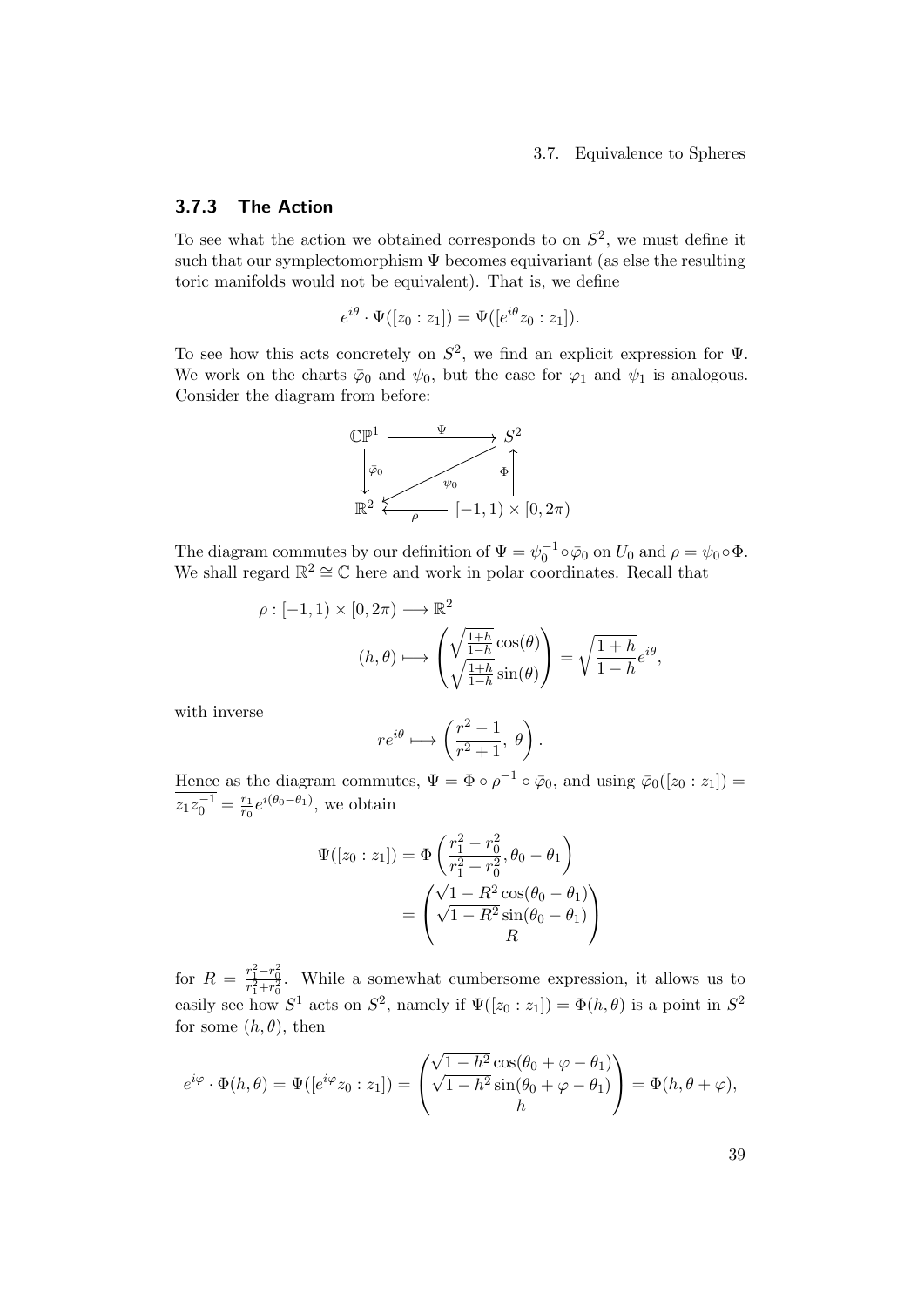so  $[\varphi] \in S^1$  acts on  $S^2$  simply by rotation about the vertical axis by  $\varphi$ .

Let us find the moment map corresponding to this action. Suppressing  $\Phi$  from our notation, we have  $e^{i\varphi} \cdot (h, \theta) = (h, \theta + \varphi)$ . The fundamental vector field is, for  $v \in \mathbb{R}$ ,

$$
\xi_v(h,\theta) = \frac{d}{dt}\Big|_{t=0} \exp(tv) \cdot (h,\theta)
$$
  
=  $\frac{d}{dt}\Big|_{t=0} (h,\theta + tv)$   
=  $\frac{d}{dt}\Big|_{t=0} (h)\partial_h + \frac{d}{dt}\Big|_{t=0} (\theta + tv)\partial_\theta$   
=  $v\partial_\theta$ .

Thus  $\xi_1 = \frac{\partial}{\partial \theta}$ . We go on to compute for Y a vector field on  $S^2$ 

$$
\iota_{\xi_1}(\frac{1}{4}\omega_{Eucl})(Y) = \frac{1}{4}(d\theta \wedge dh)(\partial_{\theta}, Y)
$$
  
=  $\frac{1}{4}(d\theta(\partial_{\theta})dh(Y) - d\theta(Y)dh(\partial_{\theta}))$   
=  $\frac{1}{4}dh(Y).$ 

For  $\mu$  a moment map, this is supposed to be  $-d\mu(Y)$ , so it is immediate that  $\mu = -\frac{1}{4}h$  is the moment map we are looking for. Recall that we are chat  $\mu = -\frac{1}{4}n$  is the moment map we are looking for. Recall that we are considering the classification only up to translation of the Delzant polytope, so that  $-\frac{1}{4}$  $\frac{1}{4}h(S^2) = \left[-\frac{1}{2}\right]$  $\frac{1}{2}, \frac{1}{2}$  $\frac{1}{2}$   $\neq$  [0, 1] is not an issue. By the remarks after definition [3.3,](#page-19-0) we could consider instead the moment map  $-\frac{1}{4}$  $\frac{1}{4}h + \frac{1}{2}$  $\frac{1}{2}$  to recover [0, 1] as moment polytope.

#### <span id="page-42-0"></span>3.7.4 Arbitrary Radius

Recall that for  $(A, \omega, S^1, \mu)$  a two-dimensional symplectic toric manifold with moment polytope [0, r], we obtained that it must be  $(\mathbb{CP}^1, 2r\omega_{FS}, S^1, \mu_{\Delta})$ . Thus the previous sections only give an equivariant symplectomorphism to  $(S^2, \frac{1}{4})$  $\frac{1}{4}\omega_{Eucl}, S^1, -\frac{1}{4}$  $\frac{1}{4}h$ ) for  $r=\frac{1}{2}$  $\frac{1}{2}$ . To extend this to arbitrary r, we expand the diagram [3.2](#page-36-1) again:



Here,  $\delta$  is dilation  $p \mapsto 2rp$  and  $\delta'(h, \theta) = (2rh, \theta)$ . The map  $\Phi'$  is given in analogy to  $\Phi$  by

$$
\Phi'(h', \theta) = \begin{pmatrix} \sqrt{(2r)^2 - h^2} \cos(\theta) \\ \sqrt{(2r)^2 - h^2} \sin(\theta) \\ h \end{pmatrix}.
$$

40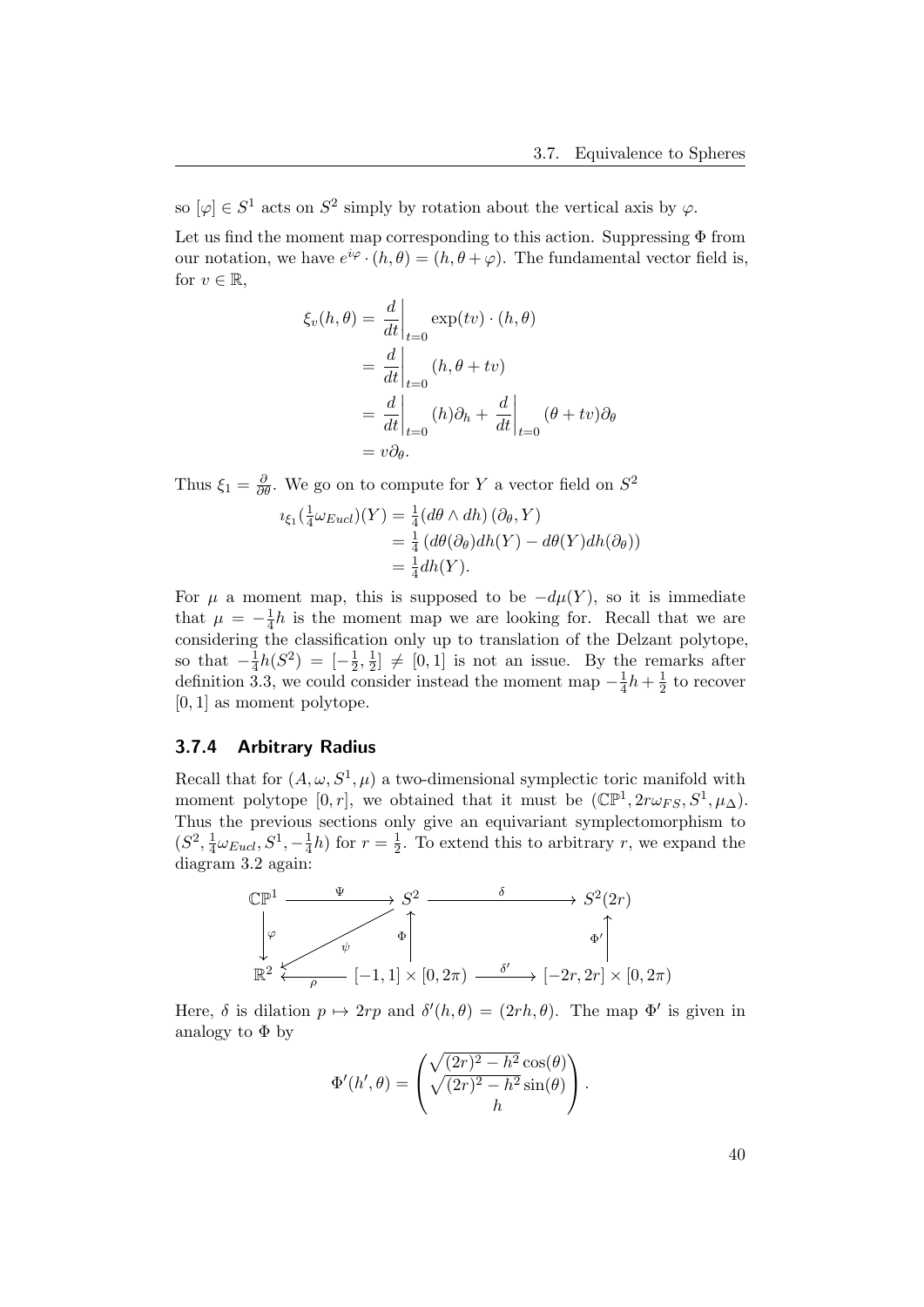The new maps are all diffeomorphisms, and one quickly checks that  $\delta \circ \Phi =$  $\Phi' \circ \delta'$ . Equip  $S^2(2r)$  also with  $\frac{1}{4}d\theta \wedge dh'$ , where we write  $(h', \theta)$  for the coordinates in  $[-2r, 2r] \times [0, 2\pi)$ . By the results for unit radius of the previous sections, linearity of the pullback and the fact that the diagram commutes, it is enough to show that

$$
\delta'^*\tfrac{1}{4}d\theta\wedge dh'=2r\tfrac{1}{4}d\theta\wedge dh
$$

to conclude that

$$
\delta \circ \Psi : (\mathbb{CP}^1, 2r\omega_{FS}) \longrightarrow (S^2(2r), \frac{1}{4}\omega_{Eucl})
$$

is a symplectomorphism.

This is quickly verified:

$$
\delta'^*(dh') = \partial_{\theta}(h' \circ \delta')d\theta + \partial_h(h' \circ \delta')dh
$$
  
= 2rdh;  

$$
\delta'^*(d\theta) = d\theta.
$$

Hence  $\delta^{\prime*}(\frac{1}{4})$  $\frac{1}{4}d\theta \wedge dh') = \frac{r}{2}d\theta \wedge dh$  as desired.

We may now, just as before, define the action of  $S^1$  on  $S^2(2r)$  to be such that  $\delta \circ \Psi$  is equivariant, whereby we obtain again that

$$
e^{i\varphi} \cdot \Phi'(h', \theta) = \Phi'(h', \theta + \varphi)
$$

corresponds to rotation of the sphere about the vertical axis. An identical computation to the one in the last section shows that the moment map is again  $-\frac{1}{4}$  $\frac{1}{4}h'$ . Figure [3.2](#page-43-1) illustrates the action on  $S^2$  with its moment map.



<span id="page-43-1"></span>Figure 3.2:  $S^2$  with its hamiltonian action and moment map

## <span id="page-43-0"></span>3.8 The Non-Effective Case

If our action  $\psi : S^1 \to \text{Diff}(A)$  is not effective, the hamiltonian  $S^1$ -space  $(A, \alpha, \psi, \mu)$  for a choice of moment map  $\mu$  is not a toric manifold, so we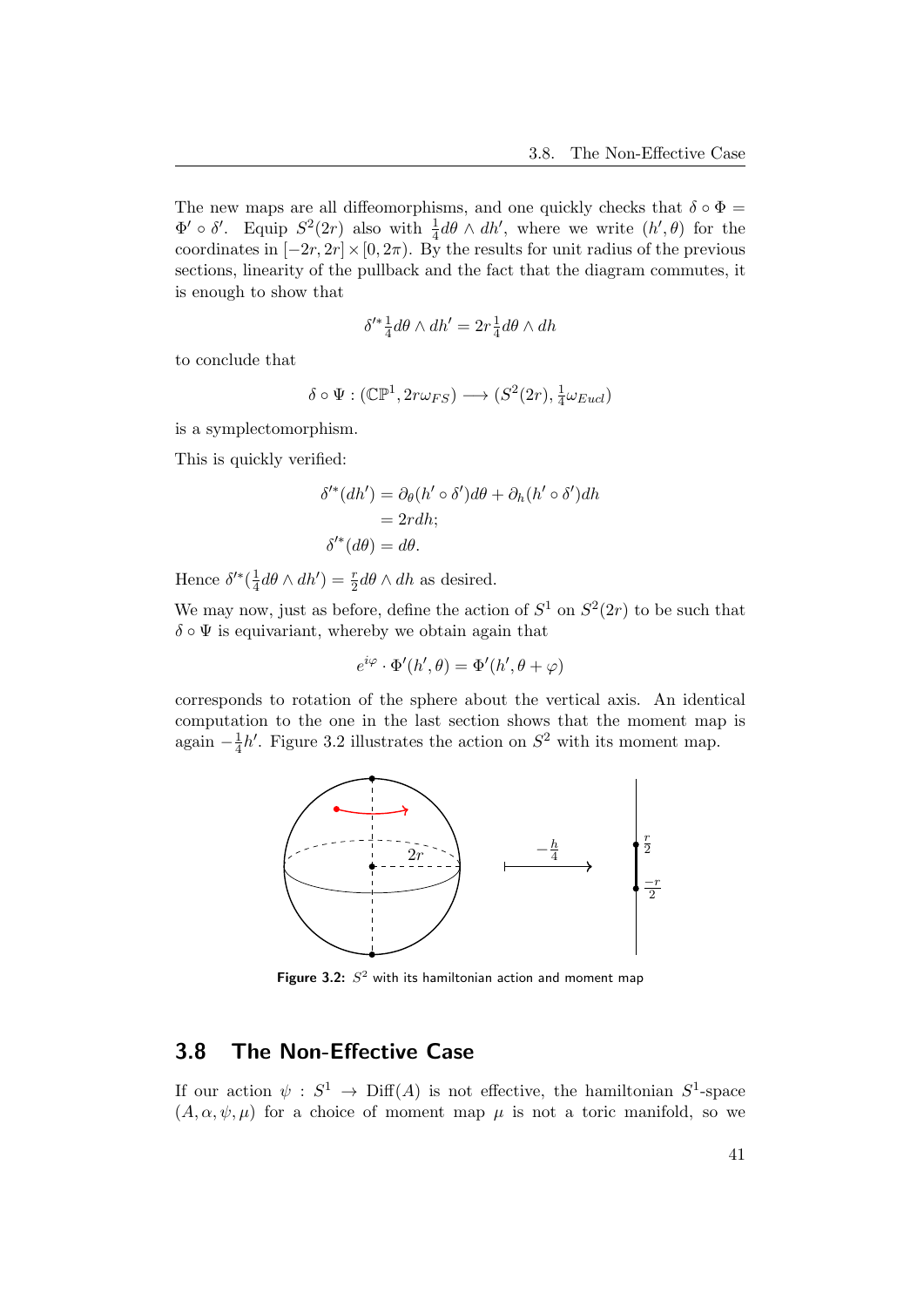cannot use Delzant's classification theorem.  $\psi$  not being effective means that the group homomorphism  $\psi$  has a kernel, which is always a subgroup of  $S^1$ . We adapt the argument in [\[11\]](#page-49-0) to classify the possible subgroups.

**Lemma 3.23**  $S^1$  has as finite subgroups the n-th roots of unity  $\Gamma_n$  for every  $n \in \mathbb{N}$ . If  $H < S^1$  is an infinite subgroup, it is dense in  $S^1$ .

#### Proof

**Step 1:** If  $H < S<sup>1</sup>$  is nontrivial and of finite order n, it contains an element  $g_0 = e^{2\pi i t_0}$ , where  $t_0 := \min\{t \in (0,1) \mid e^{2\pi i t} \in H\}$ . This minimum exists as it is taken over a set of numbers we assume to be finite. Note that this implies that  $t_0$  is rational: we have  $g_0^n = e^{2\pi int_0} = 1$ , implying  $nt_0 \in \mathbb{Z}$ . We claim  $g_0$ generates H. If not, take any  $h \in H$  not in the cyclic subgroup generated by  $g_0$  and write  $h = e^{2\pi ix}$ . Due to the minimality of  $t_0$ , there exists  $n \in \mathbb{N}$  such that

$$
nt_0 < x < (n+1)t_0,
$$

where the inequalities are strict because we assume that h is not in  $\langle g_0 \rangle$ . This is equivalent to  $0 < x - nt_0 < t_0$ , but since  $e^{2\pi i(x - nt_0)} = h(g_0^{-1})^n \in H$ , the inequality poses a contradiction to the minimality of  $t_0$ .

Hence if  $H < S^1$  is a finite subgroup of order n, it must be the group  $\Gamma_n$  of n-th roots of unity.

**Step 2:** Assume now that  $H$  is infinite and contains only elements of the form  $e^{2\pi i r}$  for  $r \in \mathbb{Q}$ . Any  $e^{2\pi i \frac{p}{q}}$  generates a cyclic subgroup of order q, assuming  $p, q$  are coprime. Hence this subgroup contains the element  $g_0 = e^{\frac{2\pi i}{q}}$ . As this subgroup is finite and H is infinite, there exists another element of H  $e^{2\pi i \frac{s}{t}}$ which is not contained in the subgroup generated by  $g_0$ . From this element, we obtain another generator  $g_1 = e^{\frac{2\pi i}{t}}$ , and thus also  $e^{\frac{2\pi i}{sq}} \in H$ . As this still generates only a finite subgroup, we may continue this argument to conclude that there are elements  $e^{2\pi i \frac{1}{q}}$  in H for q arbitrarily large. Hence H is in fact dense in  $S^1$ .

**Step 3:** Lastly, if H contains any element  $g = e^{2\pi i \theta}$  for  $\theta$  irrational, we claim H is also dense in  $S^1$ . It suffices to show that  $\{n\theta \mod 1 \mid n \in \mathbb{Z}\}\$  is dense in  $[0, 1)$  to conclude that g generates a dense cyclic subgroup.

To see this, note first that  $n \mapsto n\theta \mod 1$  is injective: If  $n\theta \mod 1 = m\theta$ mod 1, there exist integers such that  $m\theta - k = n\theta - l$ . Unless  $m = n$ , this gives  $\theta = \frac{k-l}{m-2}$  $\frac{k-l}{m-n}$ , contradicting irrationality.

Then pick any  $m \in \mathbb{N}$  and divide  $[0, 1)$  into m half-open intervals of length  $\frac{1}{m}$ , explicitly  $I_k = \left[\frac{k}{m}, \frac{k+1}{m}\right]$  $\frac{n+1}{m}$  for  $k \in \{0, \ldots, m-1\}$ . By injectivity, there must be two distinct  $i, j \in \{1, ..., m+1\}$  that are mapped into the same interval  $I_k$ . Thus we have in particular  $\frac{k}{m} \leq i\theta \mod 1$  and  $j\theta \mod 1 < \frac{k+1}{m}$  $\frac{n+1}{m}$ . But then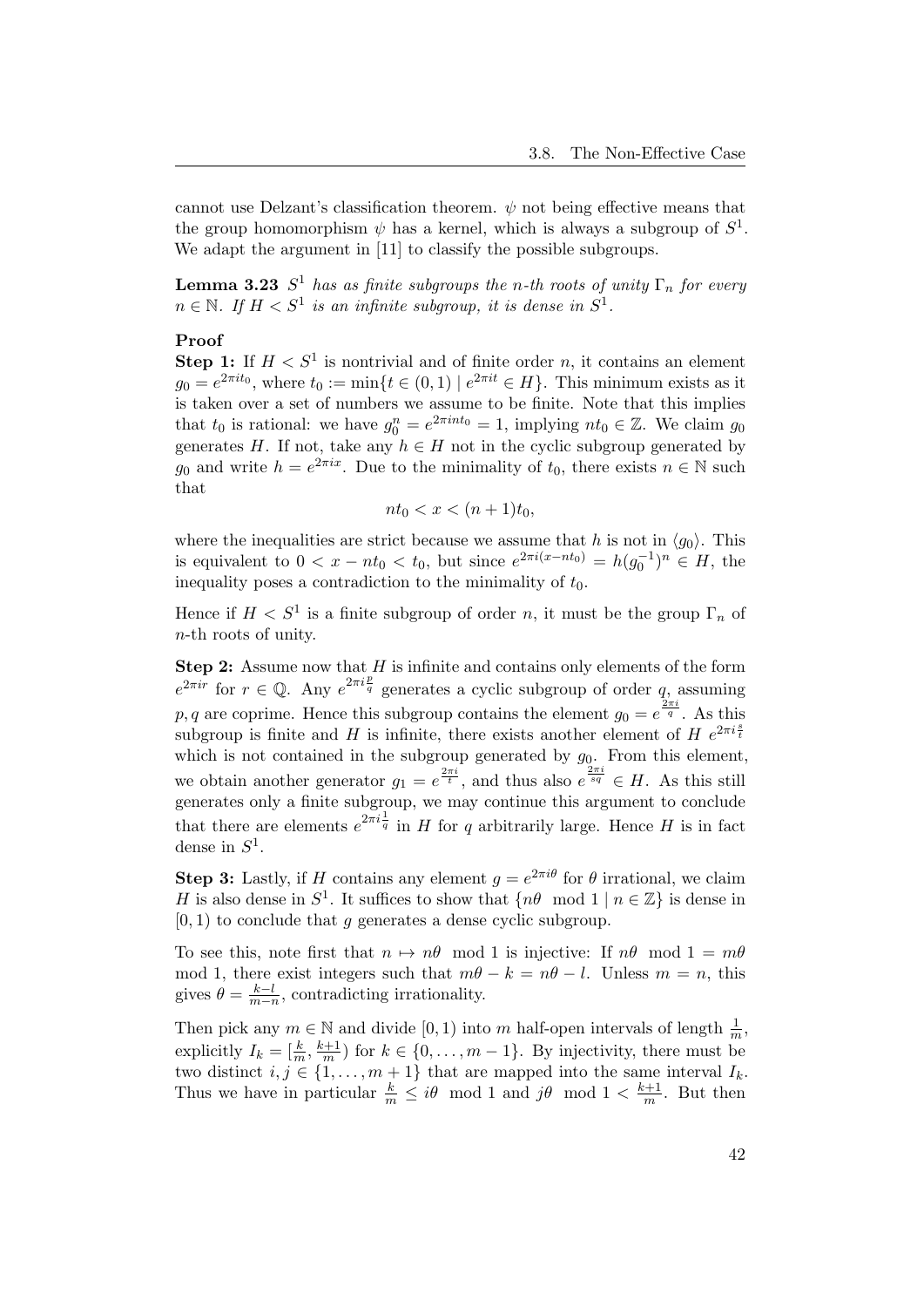subtracting these inequalities, we find

$$
|(j-i)\theta \mod 1| \leq \frac{1}{m},
$$

which gives that  $\{n(j - i)\theta \mod 1 \mid n \in \mathbb{Z}\}\$  is  $\frac{1}{m}$ -dense in [0, 1). As m was arbitrary, we see that  $\{n\theta \mod 1 \mid n \in \mathbb{Z}\}$  is dense in  $[0, 1)$ .

#### <span id="page-45-0"></span>3.8.1 Reducing to an Effective Action

In the case where ker  $\psi$  is a dense subgroup, smoothness and thus continuity of  $\psi$  give that  $\psi$  is trivial. The trivial action imposes no constraints on our symplectic manifold, so we are back in the situation of chapter one. There, we concluded that  $(A_1, \alpha_1)$  and  $(A_2, \alpha_2)$  are symplectomorphic if and only if  $A_1$  and  $A_2$  are diffeomorphic, and their total area is the same.

So let us consider the case where  $H = \ker \psi$  is a finite subgroup of  $S^1$ , hence it must be  $\Gamma_n$  for some natural number n. As  $S^1$  is abelian, every subgroup is normal, so we may consider the quotient group  $S^1/H$ . The action  $\psi$  descends to an action  $\tilde{\psi}$  of  $S^1/H$  on A which is effective:

$$
\tilde{\psi}_{gH}:=\psi_g
$$

is well-defined since if  $gh^{-1} \in H$ , then id =  $\psi_{gh^{-1}} \iff \psi_g = \psi_h$ . It is effective because  $\tilde{\psi}_{gH} = id$  implies  $\psi_g = id$ , so  $g \in H$  and thus  $gH = H$ , so  $\tilde{\psi}$ is injective.

For  $H = \Gamma_n$ , the map from  $S^1 \to S^1$  sending  $g \mapsto g^n$  is a surjective group homomorphism with kernel  $\Gamma_n$ , and thus by the first isomorphism theorem,  $S^1/\Gamma_n \cong S^1$ . The explicit isomorphism is

$$
\beta_n : S^1/\Gamma_n \longrightarrow S^1
$$

$$
g\Gamma_n \longmapsto g^n.
$$

Thus we obtain an action of  $S^1$  which is also hamiltonian, allowing us to use what we proved in the preceding chapters. To obtain an action of  $S<sup>1</sup>$  instead of  $S^1/\Gamma_1$ , we need only compose  $\beta_n^{-1}$  with  $\tilde{\psi}$ . For  $g = e^{2\pi i \theta} \in S^1$ , we have  $\beta_n^{-1}(g) = e^{\frac{2\pi i \theta}{n}}$ . Hence define

$$
\Psi: S^1 \longrightarrow \text{Diff}(A)
$$

$$
g \longmapsto \psi_{e^{\frac{2\pi i \theta}{n}}}.
$$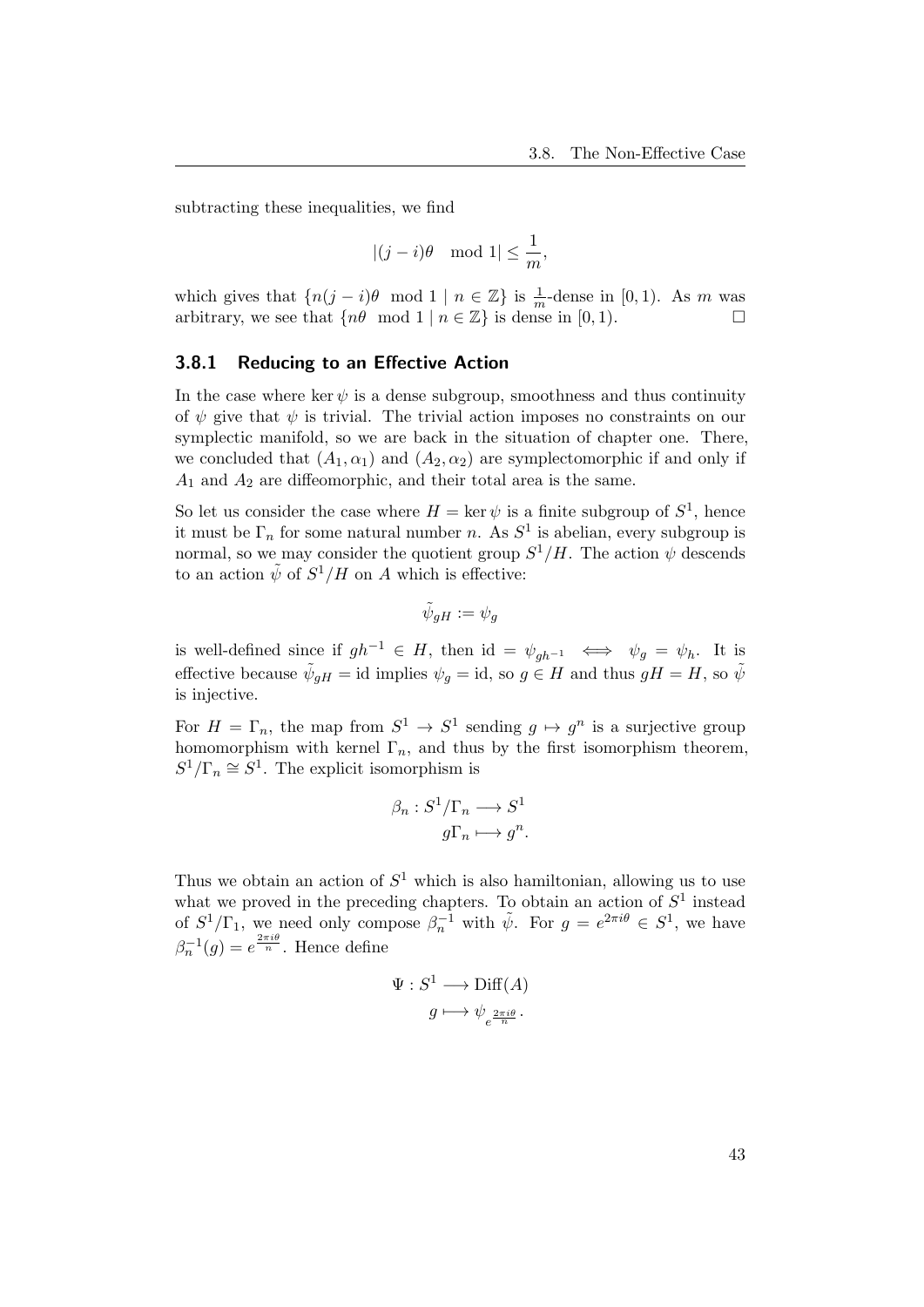To see that this is hamiltonian, denote by  $\tilde{\xi}_1$  the fundamental vector field generated by  $\Psi$ , and compute for  $p \in A$ 

$$
\tilde{\xi}_1(p) = \frac{d}{dt}\Big|_{t=0} \Psi_{\exp(t)}(p)
$$

$$
= \frac{d}{dt}\Big|_{t=0} \psi_{\exp(\frac{t}{n})}(p)
$$

$$
= \frac{1}{n} \frac{d}{dt}\Big|_{t=0} \psi_{\exp(t)}(p)
$$

$$
= \frac{1}{n} \xi_1(p)
$$

by the chain rule. Now let  $\mu$  a moment map for the original, non-effective hamiltonian action  $\psi$ , and  $\alpha$  the area form on A. We see that

$$
-i_{\xi_1}\alpha = -i_{\frac{1}{n}\xi_1}\alpha
$$

$$
= -\frac{1}{n}i_{\xi_1}\alpha
$$

$$
= \frac{1}{n}\mu,
$$

so  $\frac{1}{n}\mu$  is a moment map for  $\Psi$ .

Hence considering the tuple  $(A, \alpha, \Psi, \frac{1}{n})$  $(\frac{1}{n}\mu)$  for the action  $\Psi$  gives by the discussion in the previous chapters that it is  $(S^2(2r), \frac{1}{4})$  $\frac{1}{4}\omega_{Eucl}, S^1, -\frac{1}{4}$  $(\frac{1}{4}h)$ , where  $S^1$ acts by rotation and r is the interval length of the moment polytope by  $\frac{1}{n}\mu$ . Hence  $(A, \alpha, \psi, \mu)$  is

$$
(S2(2r), \frac{1}{4}\omega_{Eucl}, S1, -\frac{n}{4}h),
$$

and the action is given by

$$
e^{i\varphi} \cdot (h,\theta) = (h,\theta + n\varphi).
$$

This is just rotation around the vertical axis, but " $n$  times more quickly" than before.

Equivalently, in terms of projective space, it is equivariantly symplectomorphic to

$$
(\mathbb{CP}^1, 2r\omega_{FS}, S^1, n\mu_{\Delta}),
$$

the action given by

$$
e^{i\varphi} \cdot [z_0 : z_1] = [e^{in\varphi} z_0 : z_1].
$$

## <span id="page-46-0"></span>3.9 Conclusion

Let us quickly recapture the content of this chapter. Starting with a connected, compact surface with an area form  $(A, \alpha)$ , which is additionally endowed with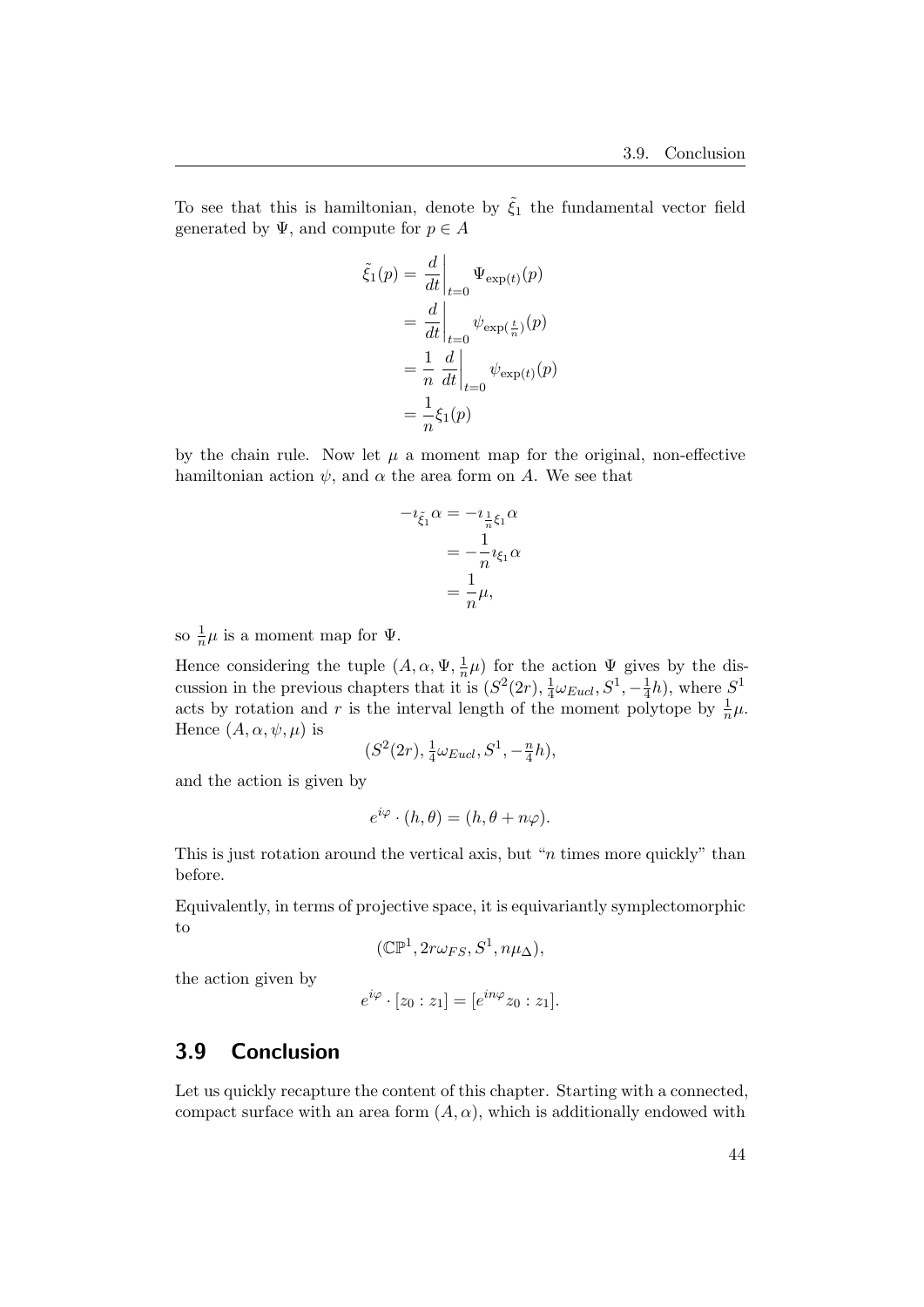a hamiltonian circle action  $\psi$  with moment map  $\mu$ , we first imposed the further constraint that  $\psi$  be effective. This led us to the theory of symplectic toric manifolds and Delzant's classification theorem, letting us conclude that  $(A, \alpha, \psi)$  is determined (up to equivariant symplectomorphism) by the interval length of the moment polytope  $\mu(A)$ , and must be a two-sphere with a multiple of the standard area form, being acted on by rotation around the vertical axis.

If the action is not effective, we have seen that it is either trivial, in which case the conclusion of chapter one is applicable, or the resulting manifold is also (up to equivalence) a two-sphere, where the action is rotation by a fixed integer multiple of the angle. We shall formulate this precisely in the following theorem:

**Theorem 3.24** Let  $T_1 := (A_1, \alpha_1, \psi_1, \mu_1)$  and  $T_2 := (A_2, \alpha_2, \psi_2, \mu_2)$  be two compact, connected, orientable manifolds endowed with area forms  $\alpha_i$  and hamiltonian circle actions  $\psi_i : S^1 \to \text{Diff}(A_i)$ . Let  $\mu_i$  the moment map corresponding to the action  $\psi_i$ .

Then there exists an equivariant symplectomorphism between  $T_1$  and  $T_2$  if and only if one of the following conditions is satisfied:

- 1. Both actions are effective and  $\ell(\mu_1(A_1)) = \ell(\mu_2(A_2));$
- 2. Neither action is effective, but both are nontrivial and  $\ell(\mu_1(A_1)) =$  $\ell(\mu_2(A_2))$ , as well as  $|\ker \psi_1| = |\ker \psi_2|$ ;
- 3. Both actions are trivial,  $A_1$  is diffeomorphic to  $A_2$ , and  $\int_{A_1} \alpha_1 = \int_{A_2} \alpha_2$ .

#### Proof

Case 1 This case is precisely the content of the injectivity statement of Delzant's classification, so there is nothing left to prove. Let  $r = \ell(\mu_i(A_i)).$ The work done in section [3.7](#page-34-0) shows that  $T_i$  is equivalent to  $(S^2(2r), \frac{1}{4})$  $\frac{1}{4}\omega_{Eucl}, S^1, -\frac{1}{4}$  $\frac{1}{4}h$ ), the action given by rotation.

**Case 2** Let  $n_i = |\ker \psi_i|$  and  $\tilde{\mu}_i$  the moment map for the action on  $A_i$  by  $S^1$ /ker  $\psi_i$ . Let  $r_i = \ell(\tilde{\mu}_i(A_i))$ . The induced symplectic toric manifolds are equivalent if and only if  $r_1 = r_2$  by Delzant's theorem, and by section [3.8,](#page-43-0)  $T_i$ is equivariantly symplectomorphic to

$$
(S^{2}(2r_{i}), \frac{1}{4}\omega_{Eucl}, \psi_{i}^{\varphi}(\theta, h) = (\theta + n_{i}\varphi, h), -\frac{n_{i}}{4}h).
$$

So for these to be equivalent, we need in addition  $n_1 = n_2$ . Hence  $T_1$  is equivalent to  $T_2$  if and only if  $r_1 = r_2$  and  $n_1 = n_2$ ; Noting that  $\ell(\mu_i(A_i)) =$  $n_i r_i$  then gives the claim.

**Case 3** Any symplectic manifold  $(M, \omega)$  can be endowed with the trivial circle action  $\psi_{\theta} = id$  for all  $\theta \in S^1$ , so this imposes no additional constraint on our surfaces. The work that was done in chapter 1 applies to the tuples  $(A_1, \alpha_1)$ and  $(A_2, \alpha_2)$ , and the claim is precisely theorem [2.1.](#page-5-1)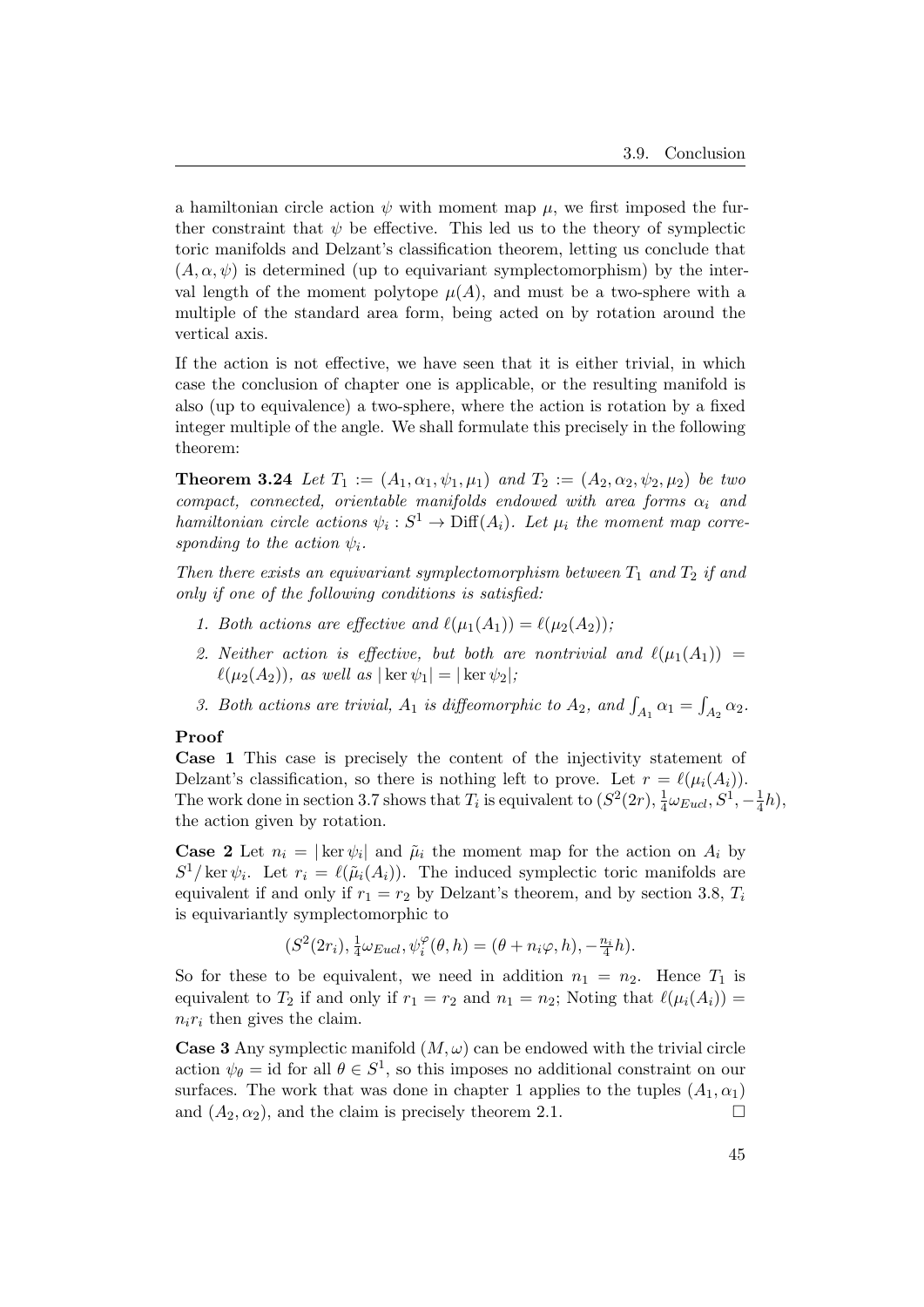## Bibliography

- <span id="page-48-1"></span><span id="page-48-0"></span>[1] Ana Cannas da Silva. Lecture Notes on Symplectic Geometry. Springer-Verlag Berlin Heidelberg, 2001. isbn: 9783540453307.
- <span id="page-48-2"></span>[2] Ana Cannas da Silva. Seminar on Symplectic Toric Manifolds. url: [http://www.vvz.ethz.ch/Vorlesungsverzeichnis/lerneinheit.](http://www.vvz.ethz.ch/Vorlesungsverzeichnis/lerneinheit.view?semkez=2019S&ansicht=ALLE&lerneinheitId=130781&lang=en) [view?semkez=2019S&ansicht=ALLE&lerneinheitId=130781&lang=en](http://www.vvz.ethz.ch/Vorlesungsverzeichnis/lerneinheit.view?semkez=2019S&ansicht=ALLE&lerneinheitId=130781&lang=en) (visited on 05/28/2019).
- <span id="page-48-3"></span>[3] John M. Lee. Introduction to Smooth Manifolds. Springer-Verlag New York, 2003. ISBN: 9780387217529.
- <span id="page-48-4"></span>[4] Wang Zuoqin. Compactly Supported de Rham Cohomology. URL: [http:](http://staff.ustc.edu.cn/~wangzuoq/Courses/16F-Manifolds/Notes/Lec21.pdf) [//staff.ustc.edu.cn/~wangzuoq/Courses/16F-Manifolds/Notes/](http://staff.ustc.edu.cn/~wangzuoq/Courses/16F-Manifolds/Notes/Lec21.pdf) [Lec21.pdf](http://staff.ustc.edu.cn/~wangzuoq/Courses/16F-Manifolds/Notes/Lec21.pdf) (visited on 04/30/2019).
- <span id="page-48-5"></span>[5] Ben Andrews. de Rham Cohomology. Lectures on Differential Geometry. url: [https://maths-people.anu.edu.au/~andrews/DG/DG\\_chap15.](https://maths-people.anu.edu.au/~andrews/DG/DG_chap15.pdf) [pdf](https://maths-people.anu.edu.au/~andrews/DG/DG_chap15.pdf) (visited on 05/22/2019).
- <span id="page-48-6"></span>[6] Günter Ziegler. Lectures on Polytopes. Springer-Verlag New York, 1995. isbn: 9780387943299.
- <span id="page-48-7"></span>[7] Thomas Delzant. "Hamiltoniens périodiques et images convexes de l'application moment". In: Bulletin de la Société Mathématique de France (1988).
- <span id="page-48-8"></span>[8] Will J. Merry. Solutions to Problem Sheet A. Lecture Notes on Differential Geometry. url: [https : / / drive . google . com / file / d /](https://drive.google.com/file/d/1DE0X9YS3RlfW_FpBt-HGH8mwtY_w2Vhj/view) [1DE0X9YS3RlfW\\_FpBt-HGH8mwtY\\_w2Vhj/view](https://drive.google.com/file/d/1DE0X9YS3RlfW_FpBt-HGH8mwtY_w2Vhj/view) (visited on 05/22/2019).
- <span id="page-48-9"></span>[9] nLab. Complex Projective Space. url: [https://ncatlab.org/nlab/](https://ncatlab.org/nlab/show/complex+projective+space) [show/complex+projective+space](https://ncatlab.org/nlab/show/complex+projective+space) (visited on 04/30/2019).
- <span id="page-48-10"></span>[10] User: youler. Diffeomorphism of  $\mathbb{C}P^1$  and  $S^2$ . Mathematics Stack Exchange. URL: <https://math.stackexchange.com/q/459683> (visited on 04/30/2019).